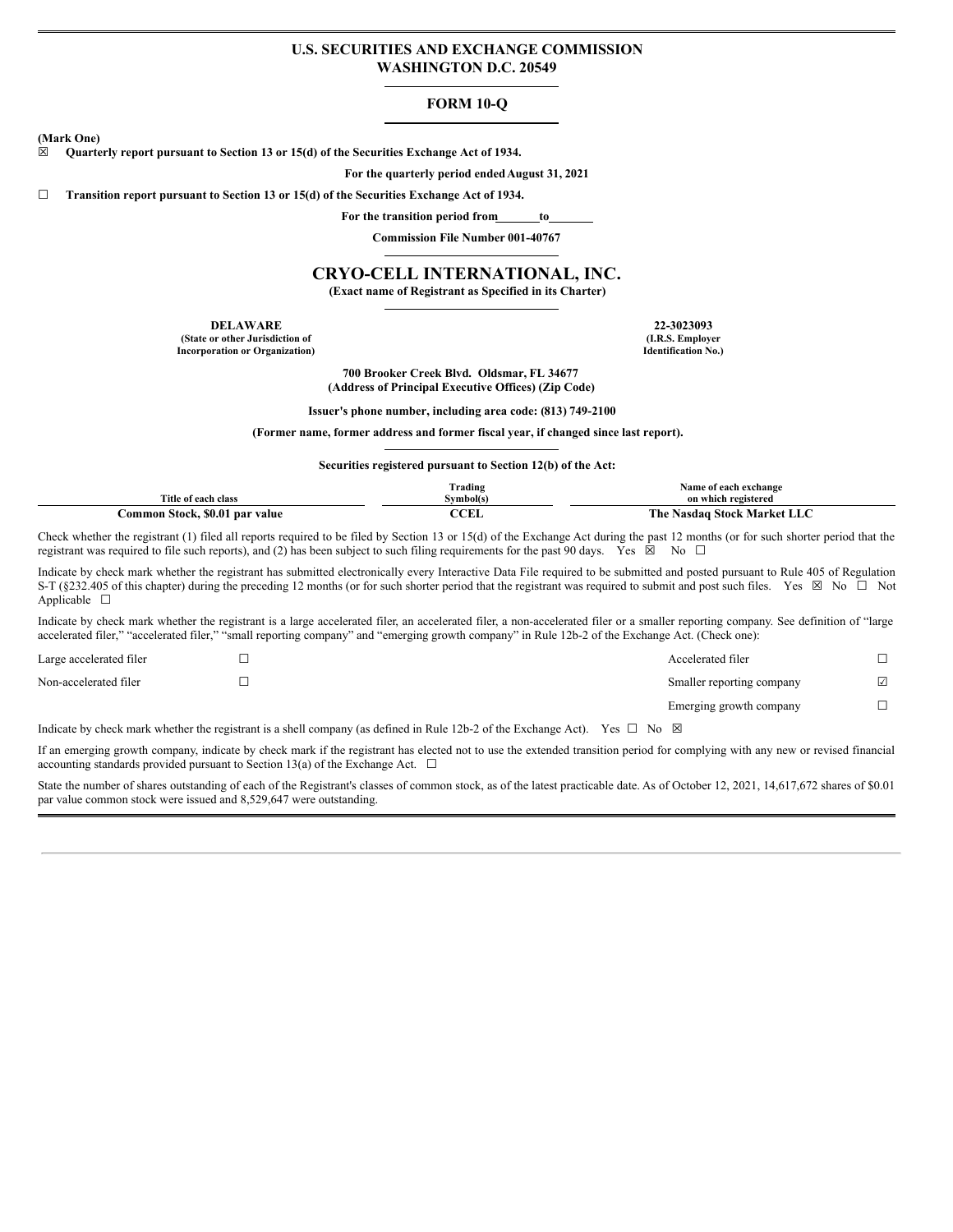# **CRYO-CELL INTERNATIONAL, INC. AND SUBSIDIARIES**

## **TABLE OF CONTENTS**

# **PART I - FINANCIAL INFORMATION (UNAUDITED)**

| <b>Item 1. Financial Statements</b>                                                                  |    |
|------------------------------------------------------------------------------------------------------|----|
| <b>Consolidated Balance Sheets</b>                                                                   | 3  |
| <b>Consolidated Statements of Income</b>                                                             | 4  |
| <b>Consolidated Statements of Cash Flows</b>                                                         | 5  |
| <b>Consolidated Statements of Stockholders' Equity (Deficit)</b>                                     | 6  |
| <b>Notes to Consolidated Financial Statements</b>                                                    | 7  |
| <u>Item 2. Management's Discussion and Analysis of Financial Condition and Results of Operations</u> | 33 |
| <b>Item 3. Quantitative and Qualitative Disclosures about Market Risk</b>                            | 42 |
| <b>Item 4. Controls and Procedures</b>                                                               | 42 |
| <b>PART II - OTHER INFORMATION</b>                                                                   | 44 |
| <b>Item 1. Legal Proceedings</b>                                                                     | 44 |
| <b>Item 1A. Risk Factors</b>                                                                         | 44 |
| <b>Item 2. Unregistered Sales of Equity Securities and Use of Proceeds</b>                           | 44 |
| <b>Item 3. Defaults Upon Senior Securities</b>                                                       | 44 |
| <b>Item 4. Mine Safety Disclosures</b>                                                               | 44 |
| <b>Item 5. Other Information</b>                                                                     | 44 |
| <b>Item 6. Exhibits</b>                                                                              | 45 |
| <b>SIGNATURES</b>                                                                                    | 46 |
|                                                                                                      |    |

2

**PAGE**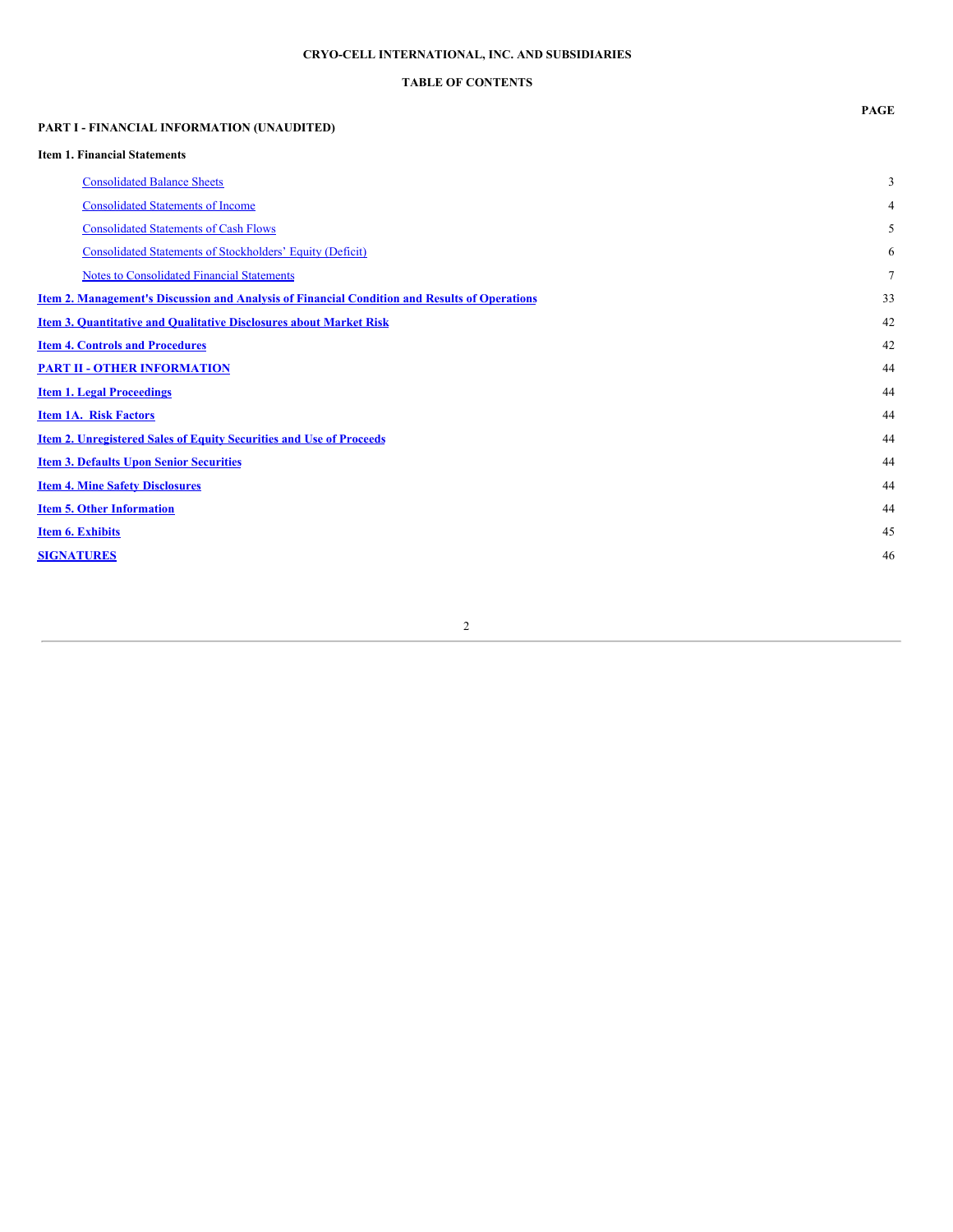## **CRYO-CELL INTERNATIONAL, INC. AND SUBSIDIARIES CONSOLIDATED BALANCE SHEETS**

<span id="page-2-0"></span>

|                                                                                                                                                            |                    | (Unaudited)<br>August 31,<br>2021 |              | November 30,<br>2020 |
|------------------------------------------------------------------------------------------------------------------------------------------------------------|--------------------|-----------------------------------|--------------|----------------------|
| <b>ASSETS</b>                                                                                                                                              |                    |                                   |              |                      |
| <b>Current Assets</b>                                                                                                                                      |                    |                                   |              |                      |
| Cash and cash equivalents                                                                                                                                  | $\hat{\mathbf{x}}$ | 7,700,806                         | $\mathbf{s}$ | 10,361,125           |
| Marketable securities                                                                                                                                      |                    | 74,124                            |              | 88,476               |
| Accounts receivable (net of allowance for doubtful accounts of \$,896,051 and \$2,781,668, respectively)                                                   |                    | 5,449,313                         |              | 6,322,960            |
| Prepaid expenses                                                                                                                                           |                    | 513,009                           |              | 611,627              |
| Inventory, current portion                                                                                                                                 |                    | 833,963                           |              | 927,318              |
| Other current assets                                                                                                                                       |                    | 349,695                           |              | 244,696              |
| Total current assets                                                                                                                                       |                    | 14,920,910                        |              | 18,556,202           |
| <b>Property and Equipment-net</b>                                                                                                                          |                    | 3,028,268                         |              | 1,640,774            |
| <b>Other Assets</b>                                                                                                                                        |                    |                                   |              |                      |
| Investment - Tianhe stock                                                                                                                                  |                    | 308,000                           |              | 308,000              |
| Patent option agreement                                                                                                                                    |                    |                                   |              | 350,000              |
| Duke license agreement                                                                                                                                     |                    | 14,891,995                        |              |                      |
| Intangible assets, net                                                                                                                                     |                    | 1,572,804                         |              | 1,181,588            |
| Inventory, net of current portion                                                                                                                          |                    | 10,855,900                        |              | 11,064,034           |
| Goodwill                                                                                                                                                   |                    | 1,941,411                         |              | 1,941,411            |
| Deferred tax assets                                                                                                                                        |                    | 10,363,967                        |              | 10,363,967           |
| Operating lease right-of-use asset                                                                                                                         |                    | 992,346                           |              | 299,089              |
| Deposits and other assets, net                                                                                                                             |                    | 548,429                           |              | 495,029              |
| Total other assets                                                                                                                                         |                    | 41,474,852                        |              | 26,003,118           |
| Total assets                                                                                                                                               |                    | 59,424,030                        |              | 46,200,094           |
|                                                                                                                                                            |                    |                                   |              |                      |
| <b>LIABILITIES AND STOCKHOLDERS' EQUITY (DEFICIT)</b>                                                                                                      |                    |                                   |              |                      |
| <b>Current Liabilities</b>                                                                                                                                 |                    |                                   |              |                      |
| Accounts payable                                                                                                                                           | \$.                | 999,118                           | S            | 957,390              |
| Accrued expenses                                                                                                                                           |                    | 1,646,916                         |              | 2,898,211            |
| Current portion of note payable                                                                                                                            |                    | 2,663,676                         |              | 3,100,000            |
| Current portion of operating lease liability                                                                                                               |                    | 306,817                           |              | 275,570              |
| Current portion of Duke license agreement liability                                                                                                        |                    | 4,915,542                         |              |                      |
| Deferred revenue                                                                                                                                           |                    | 9,326,124                         |              | 9,183,450            |
| Total current liabilities                                                                                                                                  |                    | 19,858,193                        |              | 16,414,621           |
| <b>Other Liabilities</b>                                                                                                                                   |                    |                                   |              |                      |
| Deferred revenue, net of current portion                                                                                                                   |                    | 30,395,653                        |              | 27,200,910           |
| Contingent consideration                                                                                                                                   |                    | 905,743                           |              | 1,509,852            |
| Note payable, net of current portion and debt issuance costs                                                                                               |                    |                                   |              | 2,841,214            |
| Operating lease long-term liability                                                                                                                        |                    | 690,347                           |              | 23,632               |
| Duke license agreement liability                                                                                                                           |                    | 1,900,352                         |              |                      |
| Long-term liability - revenue sharing agreements                                                                                                           |                    | 875,000                           |              | 875,000              |
| Total other liabilities                                                                                                                                    |                    | 34,767,095                        |              | 32,450,608           |
| <b>Total liabilities</b>                                                                                                                                   |                    | 54,625,288                        |              | 48,865,229           |
| Commitments and contingencies (Note 9)                                                                                                                     |                    |                                   |              |                      |
| <b>Stockholders' Equity (Deficit)</b>                                                                                                                      |                    |                                   |              |                      |
| Preferred stock (\$.01 par value, 500,000 authorized and none issued and outstanding)                                                                      |                    |                                   |              |                      |
|                                                                                                                                                            |                    | $\overline{\phantom{0}}$          |              |                      |
| Series A Junior participating preferred stock $6.01$ par value, 20,000 authorized and none issued and outstanding)                                         |                    |                                   |              |                      |
| Common stock (\$.01 par value, 20,000,000 authorized; 14,617,672 issued and 8,529,647 outstanding as of August 31, 2021 and 3,633,638 issued and 7,545,613 |                    |                                   |              |                      |
| outstanding as of November 30, 2020)                                                                                                                       |                    | 146,177                           |              | 136,336              |
| Additional paid-in capital                                                                                                                                 |                    | 41,314,923                        |              | 36,581,600           |
| Treasury stock, at cost                                                                                                                                    |                    | (20, 563, 357)                    |              | (20, 563, 357)       |
| Accumulated deficit                                                                                                                                        |                    | (16,099,001)                      |              | (18, 819, 714)       |
| Total stockholders' equity (deficit)                                                                                                                       |                    | 4,798,742                         |              | (2,665,135)          |
| Total liabilities and stockholders' equity (deficit)                                                                                                       | s                  | 59,424,030                        | s            | 46,200,094           |

**The accompanying notes are an integral part of these consolidated financial statements.**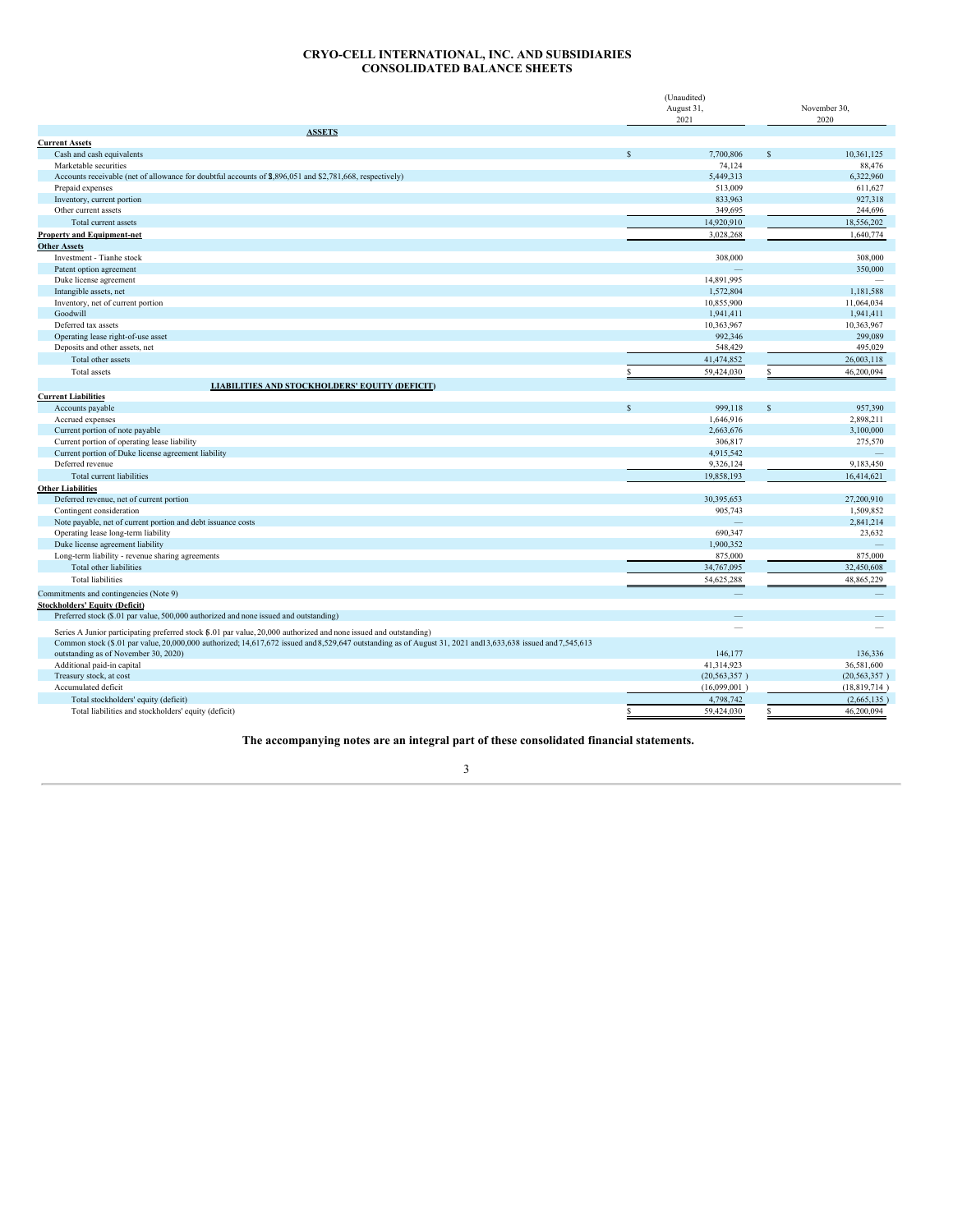## **CRYO-CELL INTERNATIONAL, INC. AND SUBSIDIARIES CONSOLIDATED STATEMENTS OF INCOME (Unaudited)**

<span id="page-3-0"></span>

|                                                      |   | For the Three Months Ended |    |                    |    | For the Nine Months Ended |    |                    |  |  |
|------------------------------------------------------|---|----------------------------|----|--------------------|----|---------------------------|----|--------------------|--|--|
|                                                      |   | August 31,<br>2021         |    | August 31,<br>2020 |    | August 31,<br>2021        |    | August 31,<br>2020 |  |  |
| <b>Revenue:</b>                                      |   |                            |    |                    |    |                           |    |                    |  |  |
| Processing and storage fees                          | S | 7,326,516                  | S. | 7,486,858          | \$ | 21,224,033                | \$ | 22,292,220         |  |  |
| Public banking revenue                               |   | 158.936                    |    | 116,826            |    | 289,231                   |    | 484,547            |  |  |
| Licensee and royalty income                          |   |                            |    | 427,874            |    |                           |    | 629,702            |  |  |
| Product revenue                                      |   | 18,200                     |    | 82,800             |    | 56,200                    |    | 200,507            |  |  |
| Total revenue                                        |   | 7,503,652                  |    | 8,114,358          |    | 21,569,464                |    | 23,606,976         |  |  |
| <b>Costs and Expenses:</b>                           |   |                            |    |                    |    |                           |    |                    |  |  |
| Cost of sales                                        |   | 2,458,938                  |    | 2,360,324          |    | 6,693,806                 |    | 7,344,011          |  |  |
| Selling, general and administrative expenses         |   | 3,493,794                  |    | 3,375,807          |    | 10,075,502                |    | 10,804,404         |  |  |
| Change in fair value of contingent consideration     |   | (324.904)                  |    | (145, 752)         |    | (604, 109)                |    | (169, 741)         |  |  |
| Research, development and related engineering        |   | 10,004                     |    | 1,248              |    | 19,431                    |    | 16,791             |  |  |
| Depreciation and amortization                        |   | 269,482                    |    | 42,510             |    | 558,167                   |    | 130,034            |  |  |
| Total costs and expenses                             |   | 5,907,314                  |    | 5,634,137          |    | 16,742,797                |    | 18,125,499         |  |  |
| <b>Operating Income</b>                              |   | 1,596,338                  |    | 2,480,221          |    | 4,826,667                 |    | 5,481,477          |  |  |
| <b>Other Expense:</b>                                |   |                            |    |                    |    |                           |    |                    |  |  |
| Gains (losses) on marketable securities              |   | 736                        |    | (134, 626)         |    | (14, 352)                 |    | (133, 250)         |  |  |
| Other income                                         |   | 25                         |    | 17                 |    | 75                        |    | 749                |  |  |
| Interest expense                                     |   | (335, 870)                 |    | (338,675)          |    | (957, 479)                |    | (1,069,345)        |  |  |
| Loss on extinguishment of revenue sharing agreement  |   |                            |    | (1,070,900)        |    |                           |    | (1,070,900)        |  |  |
| Total other expense                                  |   | (335, 109)                 |    | (1, 544, 184)      |    | (971, 756)                |    | (2,272,746)        |  |  |
| Income before income tax expense                     |   | 1,261,229                  |    | 936,037            |    | 3,854,911                 |    | 3,208,731          |  |  |
| Income tax expense                                   |   | (404, 735)                 |    | (151, 570)         |    | (1, 134, 198)             |    | (783,960)          |  |  |
| <b>Net Income</b>                                    |   | 856,494                    | \$ | 784,467            | \$ | 2,720,713                 | \$ | 2,424,771          |  |  |
| Net income per common share - basic                  |   | 0.10                       |    | 0.10               |    | 0.34                      | \$ | 0.32               |  |  |
| Weighted average common shares outstanding - basic   |   | 8,452,374                  |    | 7,545,613          |    | 7,996,278                 |    | 7,544,124          |  |  |
| Net income per common share - diluted                |   | 0.10                       | S  | 0.10               | S  | 0.33                      | \$ | 0.30               |  |  |
| Weighted average common shares outstanding - diluted |   | 8.692.331                  |    | 8.179.465          |    | 8.217.454                 |    | 8.137.463          |  |  |

**The accompanying notes are an integral part of these consolidated financial statements.**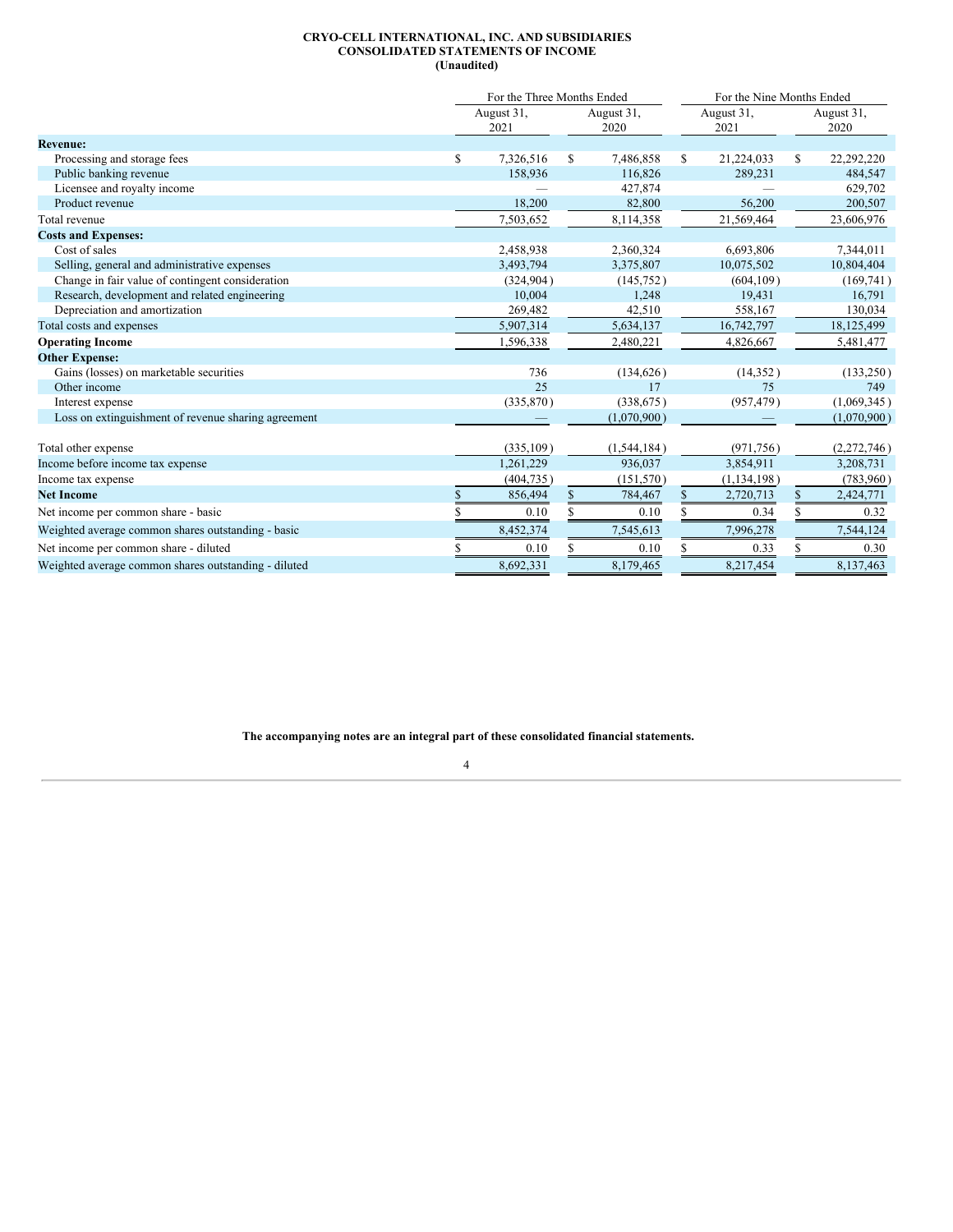### **CRYO-CELL INTERNATIONAL, INC. AND SUBSIDIARIES CONSOLIDATED STATEMENTS OF CASH FLOWS (Unaudited)**

<span id="page-4-0"></span>

|                                                                                   |               | For the Nine Months Ended |    |                    |  |  |
|-----------------------------------------------------------------------------------|---------------|---------------------------|----|--------------------|--|--|
|                                                                                   |               | August 31,<br>2021        |    | August 31,<br>2020 |  |  |
| Cash flows from operating activities:                                             |               |                           |    |                    |  |  |
| Net income                                                                        | S             | 2,720,713                 | S  | 2,424,771          |  |  |
| Adjustments to reconcile net income to net cash provided by operating activities: |               |                           |    |                    |  |  |
| Depreciation and amortization expense                                             |               | 711,905                   |    | 284,689            |  |  |
| Loss on disposal of property and equipment                                        |               |                           |    | 1,032              |  |  |
| Change in fair value of contingent consideration                                  |               | (604, 109)                |    | (169, 741)         |  |  |
| Losses on marketable securities                                                   |               | 14,352                    |    | 133,250            |  |  |
| Compensatory element of stock options                                             |               | 233,869                   |    | 450,746            |  |  |
| Provision for doubtful accounts                                                   |               | 271,460                   |    | 501,312            |  |  |
| Loss on extinguishment of revenue sharing agreements                              |               |                           |    | 1,070,900          |  |  |
| Amortization of debt issuance costs                                               |               | 47,462                    |    | 67,010             |  |  |
| Amortization of operating lease right-of-use asset                                |               | 211,434                   |    | 197,079            |  |  |
| Changes in assets and liabilities:                                                |               |                           |    |                    |  |  |
| Accounts receivable                                                               |               | 602,187                   |    | (907, 531)         |  |  |
| Prepaid expenses                                                                  |               | 98,618                    |    | (99,169)           |  |  |
| Inventory                                                                         |               | 301,489                   |    | 237,728            |  |  |
| Other current assets                                                              |               | (104, 999)                |    | (26, 635)          |  |  |
| Deposits and other assets, net                                                    |               | (24,716)                  |    | (52, 103)          |  |  |
| Accounts payable                                                                  |               | 41,728                    |    | (469, 160)         |  |  |
| Accrued expenses                                                                  |               | (1,393,462)               |    | (757,318)          |  |  |
| Operating lease liability                                                         |               | (206, 729)                |    | (196, 939)         |  |  |
| Deferred revenue                                                                  |               | 3,337,417                 |    | 2,799,957          |  |  |
| Net cash provided by operating activities                                         |               | 6,258,619                 |    | 5,489,878          |  |  |
| Cash flows from investing activities:                                             |               |                           |    |                    |  |  |
| Purchases of property and equipment                                               |               | (1,554,004)               |    | (52,396)           |  |  |
| Purchase of patent option agreement                                               |               |                           |    | (350,000)          |  |  |
| Payment of Duke License Agreement                                                 |               | (5,106,224)               |    |                    |  |  |
| Liquidation of marketable securities                                              |               |                           |    | 708,087            |  |  |
| Net cash (used in) provided by investing activities                               |               | (6,660,228)               |    | 305.691            |  |  |
| Cash flows from financing activities:                                             |               |                           |    |                    |  |  |
| Extinguishment of revenue sharing agreements                                      |               |                           |    | (1,900,000)        |  |  |
| Repayments of note payable                                                        |               | (3,325,000)               |    | (2,324,998)        |  |  |
| Proceeds from the exercise of stock options                                       |               | 1,066,290                 |    | 41,000             |  |  |
| Payment of Cord: Use earnout                                                      |               |                           |    | (45,000)           |  |  |
| Net cash used in financing activities                                             |               | (2,258,710)               |    | (4,228,998)        |  |  |
| Change in cash and cash equivalents                                               |               | (2,660,319)               |    | 1,566,571          |  |  |
| Cash and cash equivalents - beginning of period                                   |               | 10,361,125                |    | 6,541,037          |  |  |
| Cash and cash equivalents - end of period                                         | <sup>\$</sup> | 7,700,806                 | \$ | 8,107,608          |  |  |
| Supplemental non-cash operating activities:                                       |               |                           |    |                    |  |  |
| Operating lease liability and right-of-use asset due to adoption of ASC 842       | \$            | $\overline{\phantom{0}}$  | S  | 562,775            |  |  |
| Lease liability arising from right-of-use asset                                   | <sup>\$</sup> | 904.691                   | \$ |                    |  |  |
| Patent option agreement credit to purchase of patents and licenses                | \$            | 500,000                   | \$ |                    |  |  |
| Liabilities incurred for the purchase of patents and licenses                     | $\mathcal{S}$ | 11,315,894                | \$ |                    |  |  |
| Taxes payable upon net exercise of stock options                                  | \$            | 142,167                   | \$ |                    |  |  |
| <b>Supplemental financing activities:</b>                                         |               |                           |    |                    |  |  |
| Stock issued for the purchase of patents and licenses                             | $\mathbf S$   | 3,585,172                 | S  |                    |  |  |
|                                                                                   |               |                           |    |                    |  |  |

**The accompanying notes are an integral part of these consolidated financial statements.**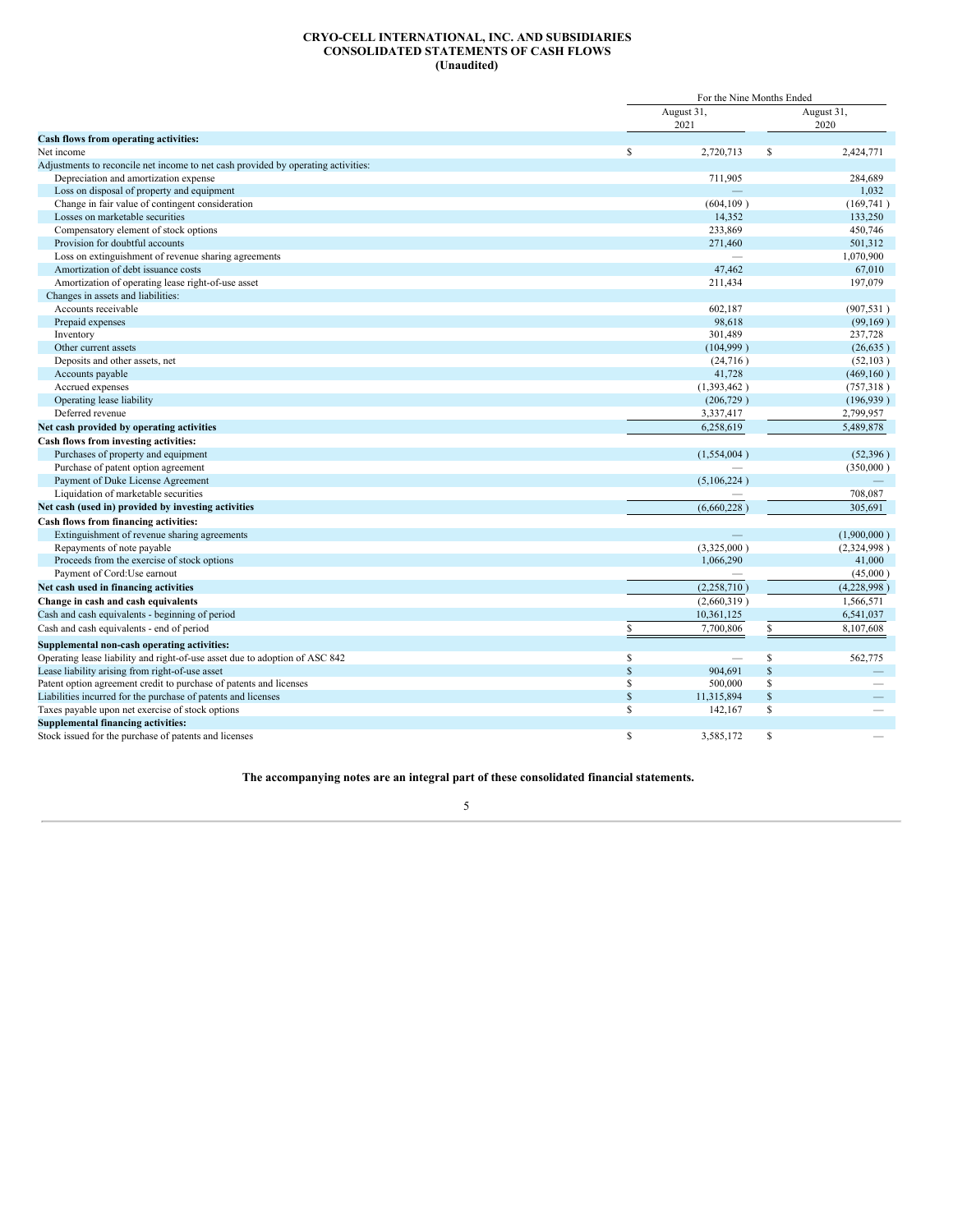## **CRYO-CELL INTERNATIONAL, INC. AND SUBSIDIARIES CONSOLIDATED STATEMENTS OF STOCKHOLDERS' EQUITY (DEFICIT) (Unaudited)**

<span id="page-5-0"></span>

|                                                     |              |               |         |                                           |                                   |               | For the Three Months Ended August 31, 2021 |               |                |               |                        |
|-----------------------------------------------------|--------------|---------------|---------|-------------------------------------------|-----------------------------------|---------------|--------------------------------------------|---------------|----------------|---------------|------------------------|
|                                                     | Common Stock |               |         |                                           | Additional<br>Paid-In<br>Treasury |               |                                            | Accumulated   |                |               | Total<br>Stockholders' |
|                                                     | Shares       |               | Amount  |                                           | Capital                           |               | Stock                                      |               | Deficit        |               | Equity                 |
| Balance at May 31, 2021                             | 14,533,040   | $\mathbf{s}$  | 145,330 | $\mathbb{S}$                              | 41,376,640                        | $\mathbf S$   | (20, 563, 357)                             | $\mathbf{s}$  | (16,955,495)   | $\mathbb{S}$  | 4,003,118              |
| Common stock issued                                 | 84,632       |               | 847     |                                           | (143, 014)                        |               |                                            |               |                |               | (142, 167)             |
| Compensatory element of stock options<br>Net income |              |               |         |                                           | 81,297                            |               |                                            |               |                |               | 81,297                 |
|                                                     |              |               |         |                                           |                                   |               |                                            |               | 856,494        |               | 856,494                |
| Balance at August 31, 2021                          | 14,617,672   | $\mathbf S$   | 146,177 | $\mathbb{S}$                              | 41,314,923                        | $\mathbb{S}$  | (20, 563, 357)                             | S.            | (16,099,001)   | $\mathbf{s}$  | 4,798,742              |
|                                                     |              |               |         | For the Nine Months Ended August 31, 2021 |                                   |               |                                            |               |                |               |                        |
|                                                     |              |               |         |                                           | Additional                        |               |                                            |               |                |               | Total                  |
|                                                     | Common Stock |               |         |                                           | Paid-In                           |               | Treasury                                   |               | Accumulated    |               | Stockholders'          |
|                                                     | Shares       |               | Amount  |                                           | Capital                           |               | Stock                                      |               | Deficit        |               | Equity                 |
| Balance at November 30, 2020                        | 13.633.638   | $\mathbf{s}$  | 136,336 | $\mathcal{S}$                             | 36,581,600                        | $\mathcal{S}$ | (20, 563, 357)                             | $\mathbf{s}$  | (18,819,714)   | $\mathbb{S}$  | (2,665,135)            |
| Common stock issued                                 | 984,034      |               | 9,841   |                                           | 4,499,454                         |               |                                            |               |                |               | 4,509,295              |
| Compensatory element of stock options               |              |               |         |                                           | 233,869                           |               |                                            |               |                |               | 233,869                |
| Net income                                          |              |               |         |                                           |                                   |               |                                            |               | 2,720,713      |               | 2,720,713              |
| Balance at August 31, 2021                          | 14,617,672   | $\mathcal{S}$ | 146,177 | $\mathbb{S}$                              | 41,314,923                        | $\mathcal{S}$ | (20, 563, 357)                             |               | (16,099,001)   | <sup>\$</sup> | 4,798,742              |
|                                                     |              |               |         |                                           | Additional                        |               | For the Three Months Ended August 31, 2020 |               |                |               | Total                  |
|                                                     |              | Common Stock  |         |                                           | Paid-In                           | Treasury      |                                            | Accumulated   |                |               | Stockholders'          |
|                                                     | Shares       |               | Amount  |                                           | Capital                           |               | Stock                                      |               | Deficit        |               | Deficit                |
| Balance at May 31, 2020                             | 13,633,638   | $\mathbf S$   | 136,336 | $\mathbb{S}$                              | 36,248,232                        | $\mathbf S$   | (20, 563, 357)                             | $\mathbf{s}$  | (20,804,006)   | $\mathbb{S}$  | (4,982,795)            |
| Compensatory element of stock options               |              |               |         |                                           | 161,994                           |               |                                            |               |                |               | 161,994                |
| Net income                                          |              |               |         |                                           |                                   |               |                                            |               | 784,467        |               | 784,467                |
| Balance at August 31, 2020                          | 13,633,638   | S.            | 136,336 | S.                                        | 36,410,226                        | \$            | (20, 563, 357)                             |               | (20,019,539)   | S.            | (4,036,334)            |
|                                                     |              |               |         |                                           |                                   |               |                                            |               |                |               |                        |
|                                                     |              |               |         |                                           |                                   |               | For the Nine Months Ended August 31, 2020  |               |                |               |                        |
|                                                     |              |               |         |                                           | Additional                        |               |                                            |               |                |               | Total                  |
|                                                     | Common Stock |               |         |                                           | Paid-In                           |               | Treasury                                   |               | Accumulated    |               | Stockholders'          |
|                                                     | Shares       |               | Amount  |                                           | Capital                           |               | Stock                                      |               | Deficit        |               | Deficit                |
| Balance at November 30, 2019                        | 13,598,909   | $\mathbf{s}$  | 135,989 | $\mathbb{S}$                              | 35,918,827                        | $\mathbf S$   | (20, 563, 357)                             | $\mathcal{S}$ | (22, 444, 310) | $\mathbf S$   | (6,952,851)            |
| Common stock issued                                 | 34,729       |               | 347     |                                           | 40.653                            |               |                                            |               |                |               | 41,000                 |
| Compensatory element of stock options               |              |               |         |                                           | 450,746                           |               |                                            |               |                |               | 450,746                |
| Net income                                          |              |               |         |                                           |                                   |               |                                            |               | 2.424,771      |               | 2,424,771              |
| Balance at August 31, 2020                          | 13,633,638   |               | 136,336 | \$                                        | 36,410,226                        |               | (20, 563, 357)                             |               | (20,019,539)   | ς             | (4,036,334)            |

**The accompanying notes are an integral part of these consolidated financial statements.**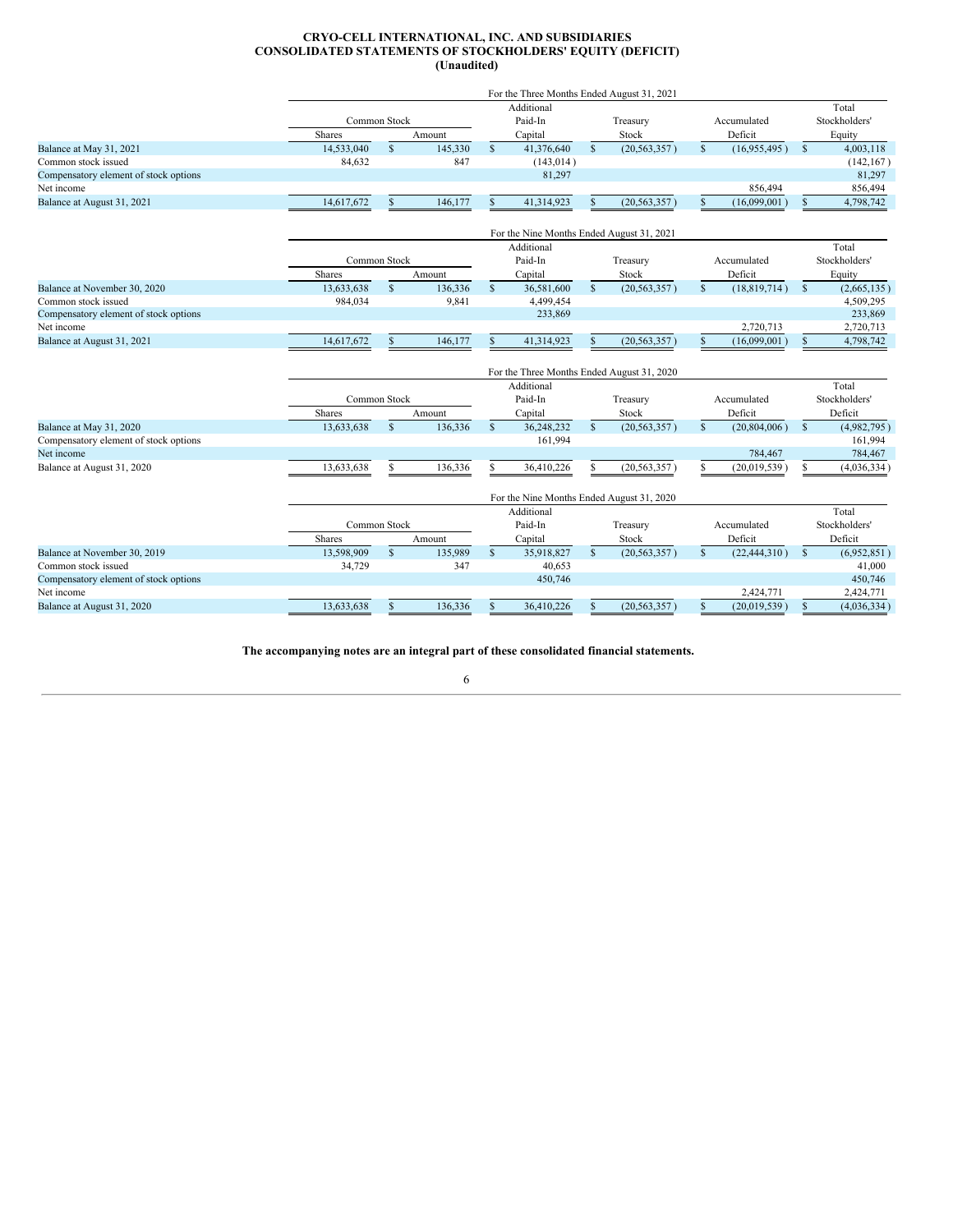## **CRYO-CELL INTERNATIONAL, INC. AND SUBSIDIARIES NOTES TO CONSOLIDATED FINANCIAL STATEMENTS August 31, 2021 (Unaudited)**

## <span id="page-6-0"></span>**Note 1 - Description of Business, Basis of Presentation and Significant Accounting Policies**

Cryo-Cell International, Inc. ("the Company" or "Cryo-Cell") was incorporated in Delaware on September 11, 1989 and is headquartered in Oldsmar, Florida. The Company is organized in three reportable segments, cellular processing and cryogenic cellular storage, with a current focus on the collection and preservation of umbilical cord blood stem cells for family use, the manufacture of PrepaCyte CB units, the processing technology used to process umbilical cord blood stem cells and cellular processing and cryogenic storage of umbilical cord blood stem cells for public use. Revenues recognized for the cellular processing and cryogenic cellular storage represent sales of the umbilical cord blood stem cells program to customers and income from licensees selling the umbilical cord blood stem cells program to customers outside the United States. Revenues recognized for the manufacture of PrepaCyte CB units represent sales of the PrepaCyte CB units to customers. Revenue recognized for the cryogenic storage of umbilical cord blood stem cells for public use is generated from the sale of the cord blood units to the National Marrow Donor Program ("NMDP"), which distributes the cord blood units to transplant centers located in the United States and around the world. The Company's headquarters facility in Oldsmar, Florida handles all aspects of its U.S.-based business operations including the processing and storage of specimens, including specimens obtained from certain of its licensees' customers. The specimens are stored in commercially available cryogenic storage equipment.

The unaudited consolidated financial statements including the Consolidated Balance Sheets as of August 31, 2021 and November 30, 2020, the related Consolidated Statements of Income for the three and nine months ended August 31, 2021 and August 31, 2020, Cash Flows for the nine months ended August 31, 2021 and 2020 and Stockholders' Equity (Deficit) for the three and nine months ended August 31, 2021 and 2020 have been prepared by Cryo-Cell International, Inc. and its subsidiaries pursuant to the rules and regulations of the Securities and Exchange Commission for interim financial reporting. Certain financial information and note disclosures, which are normally included in annual financial statements prepared in accordance with accounting principles generally accepted in the United States of America, have been condensed or omitted pursuant to those rules and regulations. It is suggested that these consolidated financial statements be read in conjunction with the financial statements and notes thereto included in the Company's November 30, 2020 Annual Report on Form 10-K. In the opinion of management, all adjustments (which include only normal recurring adjustments) necessary to present fairly the financial position, results of operations, and changes in cash flows for all periods presented have been made. The results of operations for the three and nine months ended August 31, 2021 are not necessarily indicative of the results expected for any interim period in the future or the entire year ending November 30, 2021.

## **Revenue Recognition**

The Company recognizes revenue in accordance with Accounting Standards Codification ("ASC") Topic 606, Revenue from Contracts with Customers ("ASC 606"). ASC 606 applies to all contracts with customers, except for contracts that are within the scope of other standards, such as leases, insurance, collaboration arrangements and financial instruments. ASC 606 also impacts certain other areas, such as the accounting for costs to obtain or fulfill a contract. ASC 606 also requires disclosure of the nature, amount, timing, and uncertainty of revenue and cash flows arising from contracts with customers.

Under ASC 606, revenue is recognized when, or as, obligations under the terms of a contract are satisfied, which occurs when control of the promised services are transferred to the customers. Revenue is measured as the amount of consideration the Company expects to receive in exchange for transferring services to a customer ("transaction price").

At contract inception, if the contract is determined to be within the scope of ASC 606, the Company evaluates its contracts with customers using the five-step model: (1) identify the contract with the customer; (2) identify the performance obligations in the contract; (3) determine the transaction price; (4) allocate the transaction price to separate performance obligations; and (5) recognize revenue when (or as) each performance obligation is satisfied. The Company evaluates its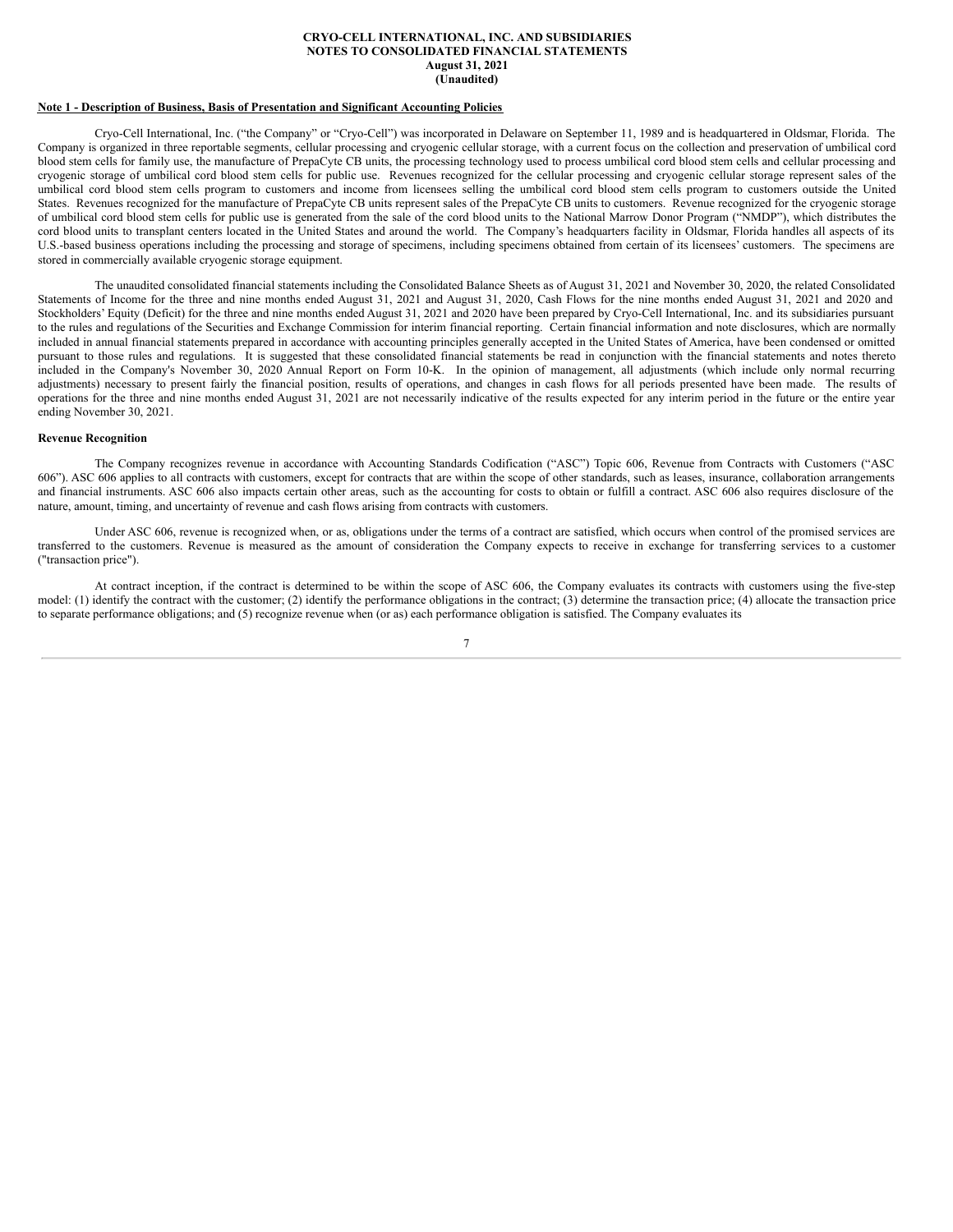contracts for legal enforceability at contract inception and subsequently throughout the Company's relationship with its customers. If legal enforceability with regards to the rights and obligations exist for both the Company and the customer, then the Company has an enforceable contract and revenue recognition is permitted subject to the satisfaction of the other criteria. If, at the outset of an arrangement, the Company determines that a contract with enforceable rights and obligations does not exist, revenues are deferred until all criteria for an enforceable contract are met. The Company only applies the five-step model to contracts when it is probable that collection of the consideration that the Company is entitled to in exchange for the goods or services being transferred to the customer, will occur.

Contract modifications exist when the modification either creates new or changes in the existing enforceable rights and obligations. The Company's contracts are occasionally modified to account for changes in contract terms and conditions, which the Company refers to as an upgrade or downgrade. An upgrade occurs when a customer wants to pay for additional years of storage. A downgrade occurs when a customer originally entered into a long-term contract (such as twenty-one year or lifetime plan) but would like to change the term to a one-year contract. Upgrade modifications qualify for treatment as a separate contract as the additional services are distinct and the increase in contract price reflects the Company's stand-alone selling price for the additional services and will be accounted for on a prospective basis. Downgrade modifications do not qualify for treatment as a separate contract as there is no increase in price over the original contract, thus failing the separate contract criteria. As such, the Company separately considers downgrade modifications to determine if these should be accounted for as a termination of the existing contract and creation of a new contract (prospective method) or as part of the existing contract (cumulative catch-up adjustment). ASC 606 requires that an entity account for the contract modification as if it were a termination of the existing contract, and the creation of a new contract, if the remaining goods or services are distinct from the goods or services transferred on or before the date of the contract modification. As the services after the modification were previously determined to be distinct, the Company concluded that downgrade modifications qualify under this method and will be accounted for on a prospective basis. Although contract modifications do occur, they are infrequent.

#### **Performance Obligations**

At contract inception, the Company assesses the goods and services promised in the contracts with customers and identifies a performance obligation for each promise to transfer to the customer a good or service (or bundle of goods or services) that is distinct. The Company then recognizes as revenue the amount of the transaction price that is allocated to the respective performance obligation when (or as) the performance obligation is satisfied. To identify the performance obligations, the Company considers all of the goods or services promised in the contract regardless of whether they are explicitly stated or are implied by customary business practices. The Company determined that the following distinct goods and services represent separate performance obligations involving the sale of its umbilical cord blood product:

- Collection and processing services
- Storage services
- Public cord blood banking
- License and royalties
- Sale of PrepaCyte CB product

## **a) Collection, Processing and Storage Fees**

Processing and storage fees include the Company providing umbilical cord blood and tissue cellular processing and cryogenic cellular storage for private use. Revenues recognized for the cellular processing and cryogenic cellular storage represent sales of the umbilical cord blood stem cells program to customers and income from licensees who are selling the umbilical cord blood stem cells program to customers outside the United States.

The Company recognizes revenue from processing fees at the point in time of the successful completion of processing and recognizes storage fees over time, which is ratably over the contractual storage period as well as other

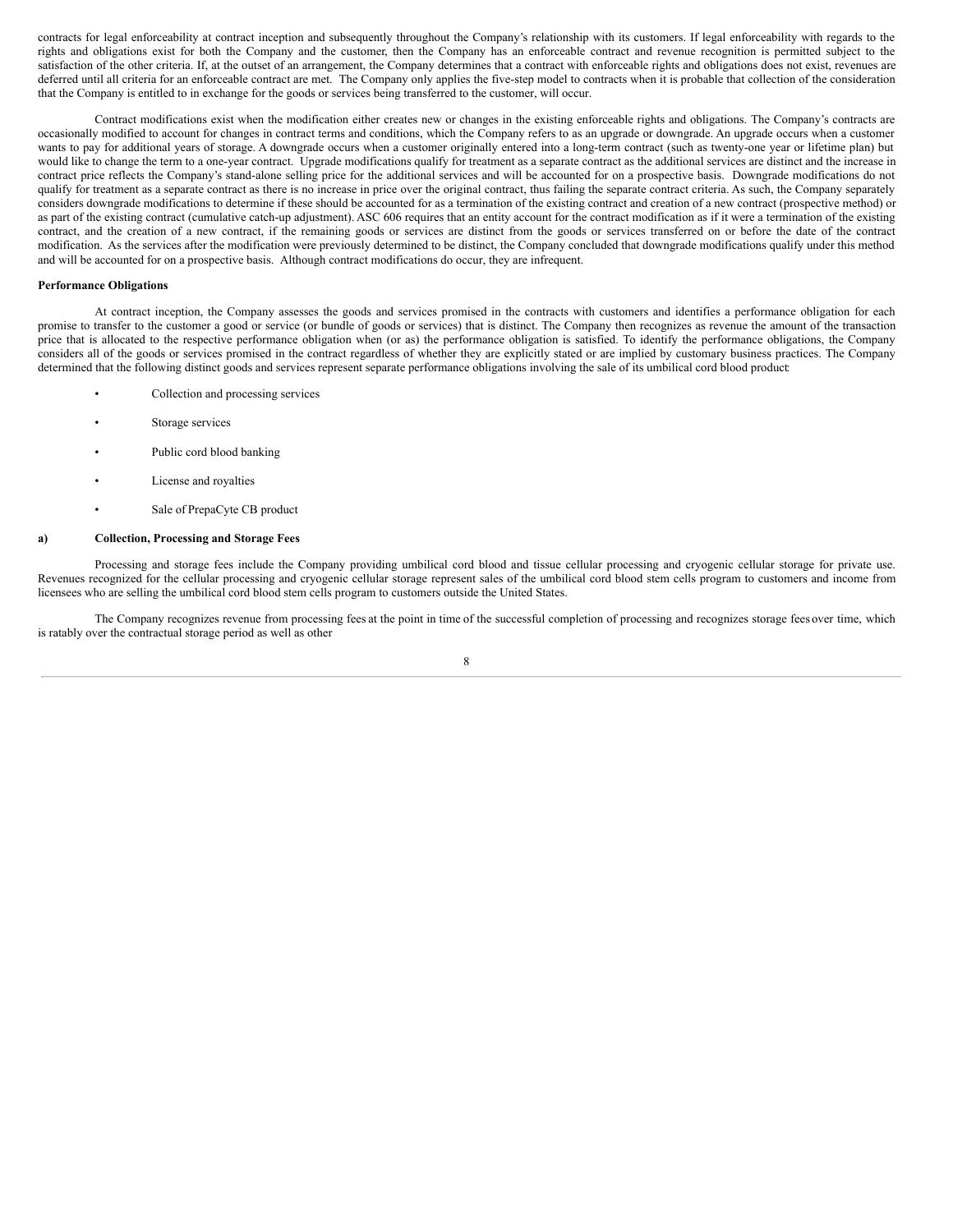income from royalties paid by licensees related to long-term storage contracts which the Company has under license agreements. Contracted storage periods are annual, twenty-one years and life-time. The life-time storage plan is based on a life expectancy of 81 years, which is the current estimate by the Center for Disease Control for United States women's life expectancy and concluded that additional data analysis would result in an immaterial difference in revenue. Deferred revenue on the accompanying consolidated balance sheets includes the portion of the annual, the twenty-one-year and the life-time storage fees that are being recognized over the contractual storage period as well as royalties received from foreign licensees relating to long-term storage contracts for which the Company has future obligations under the license agreement. The Company classifies deferred revenue as current if the Company expects to recognize the related revenue over the next 12 months from the balance sheet date.

## *Significant financing*

When determining the transaction price of a contract, an adjustment is made if payment from a customer occurs either significantly before or significantly after performance, resulting in a significant financing component. For all plans being annual, twenty-one years and lifetime, the storage fee is paid at the beginning of the storage period (prepaid plans). Alternatively, the Company offers payment plans (including a stated service fee) for customers to pay over time for a period of one to twenty-four plus months. The one-time plan includes the collection kit, processing and testing, return medical courier service and twenty-one years of pre-paid storage fees. The life-time plan includes the collection kit, processing and testing, return medical courier service and pre-paid storage fees for the life of the customer. The Company concluded that a significant financing component is not present within either the prepaid or overtime payment plans. The Company has determined that the twenty-one year and life-time prepayment options do not include a significant financing component as the payment terms were structured primarily for reasons other than the provision of financing and to maximize profitability.

The Company has determined that the majority of plans that are paid over time are paid in less than a year. When considered over a twenty-four-month payment plan, the difference between the cash selling price and the consideration paid is nominal. As such, the Company believes that its payment plans do not include significant financing components as they are not significant in the aggregate when considered in the context of all contracts entered into nor significant at the individual contract level.

The Company elected to apply the practical expedient where the Company does not need to assess whether a significant financing component exists if the period between when it performs its obligations under the contract and when the customer pays is one year or less.

As of August 31, 2021, the total aggregate transaction price allocated to the unsatisfied performance obligations was recorded as deferred revenue amounting to \$39,721,777, which will be recognized ratably on a straight-line basis over the contractual period of which \$9,326,124, will be recognized over the nexttwelve months.

#### *Variable consideration*

In December 2005, the Company began providing its customers that enrolled after December 2005 a payment warranty under which the Company agrees to pay \$50,000 to its client if the umbilical cord blood product retrieved is used for a stem cell transplant for the donor or an immediate family member and fails to engraft, subject to various restrictions. Effective February 1, 2012, the Company increased the \$50,000 payment warranty to a \$75,000 payment warranty to all of its new clients. Effective June 1, 2017, the Company increased the payment warranty to \$100,000 to all new clients who choose the premium processing method, PrepaCyte CB. Additionally, under the Cryo-Cell CaresTM program, the Company will pay \$10,000 to the client to offset personal expenses if the umbilical cord blood product is used for bone marrow reconstitution in a myeloablative transplant procedure. The product warranty and the Cryo-Cell Cares program are available to clients who enroll under this structure for as long as the specimen is stored with the Company. In the processing and storage agreements, the Company provides limited rights which are offered to customers automatically upon contract execution. The Company has determined that the payment warranty represents variable consideration payable to the customer.

 $\overline{Q}$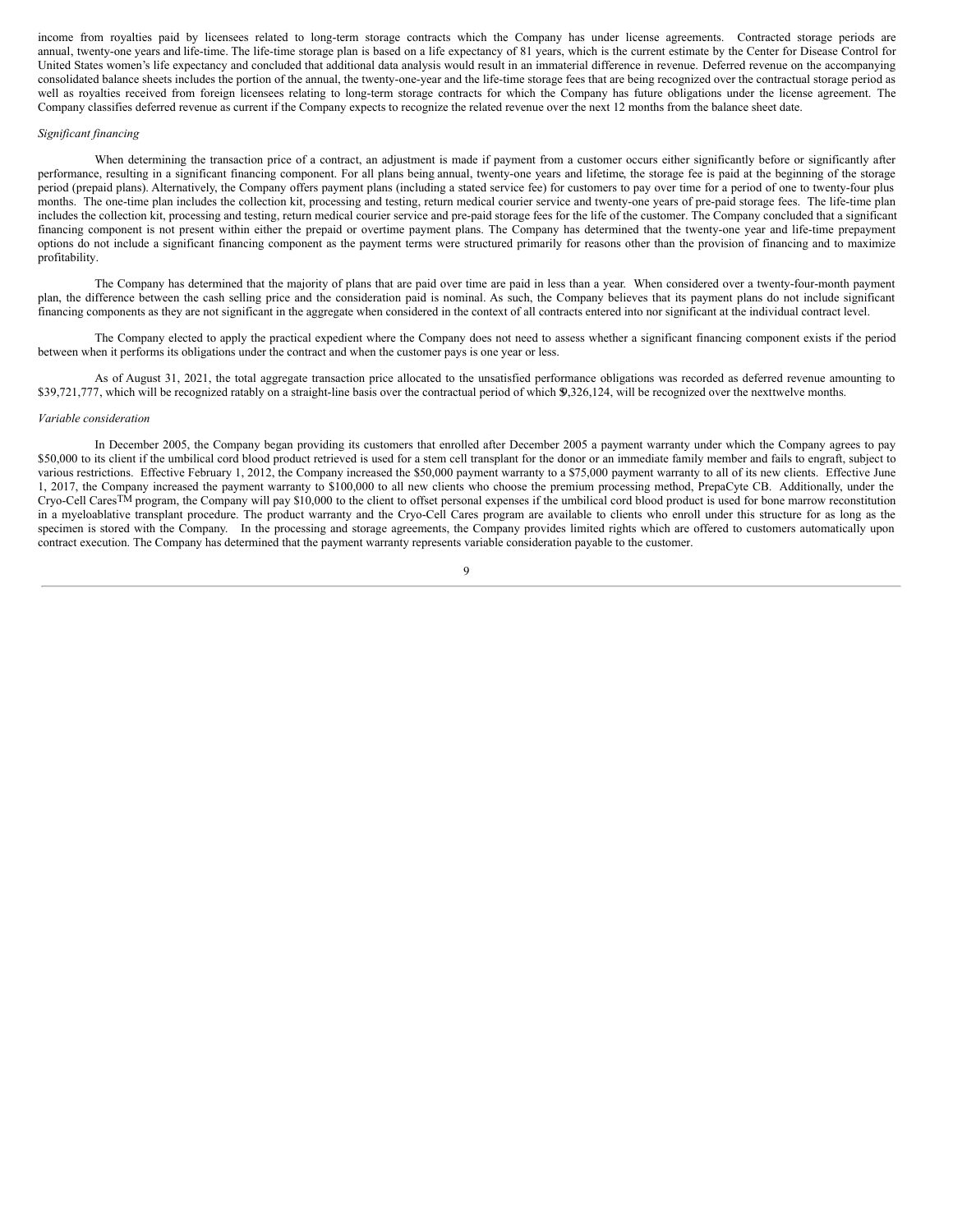Based on the Company's historical experience to date, the Company has determined the payment warranty to be fully constrained under the most likely amount method. Consequently, the transaction price does not currently reflect any expectation of service level credits. At the end of each reporting period, the Company will update the estimated transaction price related to the payment warranty including updating its assessment of whether an estimate of variable consideration is constrained to represent faithfully the circumstances present at the end of the reporting period and the changes in circumstances during the reporting period.

#### *Allocation of transaction price*

As the Company's processing and storage agreements contain multiple performance obligations, ASC 606 requires an allocation of the transaction price based on the estimated relative standalone selling prices of the promised services underlying each performance obligation. The Company has selected an adjusted market assessment approach to estimate the stand-alone selling prices of the processing services and storage services and concluded that the published list price is the price that a customer in that market would be willing to pay for those goods or services. The Company also considered the fact that all customers are charged the list prices current at the time of their enrollment where the Company has separately stated list prices for processing and storage.

## *Costs to Obtain a Contract*

The Company capitalizes commissions that are incremental in obtaining customer contracts and the costs incurred to fulfill a customer contract if those costs are not within the scope of another topic within the accounting literature and meet the specified criteria. These costs are deferred in other current or long-term assets and are expensed to selling, general and administrative expenses as the Company satisfies the performance obligations by transferring the service to the customer. These assets will be periodically assessed for impairment. As a practical expedient, the Company elected to recognize the incremental costs of obtaining its annual contracts as an expense when incurred, as the amortization period of the asset recognized would have been one year.

The Company has determined that payments under the Company's refer-a-friend program ("RAF program") are incremental costs of obtaining a contract as they provide an incentive for existing customers to refer new customers to the Company and is referred to as commission. The amount paid under the RAF program (either through issuance of credits to customers or check payments) which exceeds the typical commission payment to a sales representative is recorded as a reduction to revenue under ASC 606. During the three and nine months ended August 31, 2021, the Company recorded \$12,678 and \$34,383, respectively, in commission payments to customers under the RAF program as a reduction to revenue. During the three and nine months ended August 31, 2020, the Company recorded \$14,261 and \$37,405, respectively, in commission payments to customers under the RAF program as a reduction to revenue. For the three and nine months ended August 31, 2021, the Company capitalized additional contract acquisition costs of \$26,410 and \$72,147, respectively, net of amortization. For the three and nine months ended August 31, 2020, the Company capitalized additional contract acquisition costs of \$22,351 and \$68,152, respectively, net of amortization expense.

## **b) Public banking revenue**

The Company sells and provides units not likely to be of therapeutic use for research to qualified organizations and companies operating under Institutional Review Board approval. Control is transferred at the point in time when the shipment has occurred, at which time, the Company records revenue.

#### **c) Licensee and royalty income**

Licensee and royalty income consist of royalty income earned on the processing and storage of cord blood stem cell specimens by an affiliate where the Company has a License and Royalty Agreement. The Company records revenue from processing and storage of specimens and pursuant to agreements with licensees. The Company records the royalty revenue in same period that the related processing and storage is being completed by the affiliate.

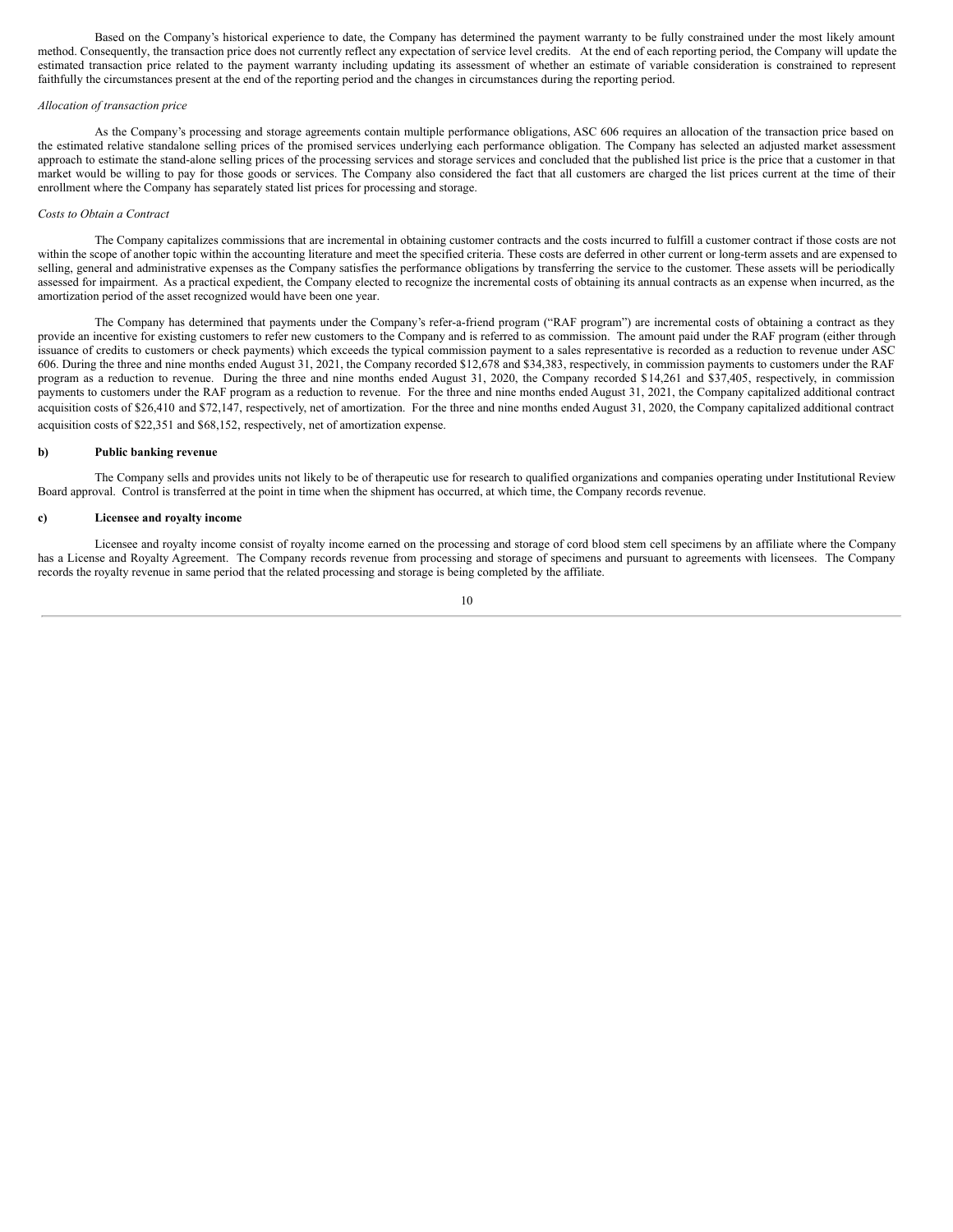#### **d) Product Revenue**

The Company records revenue from the sale of the PrepaCyte CB product line upon shipment of the product to the Company's customers.

## **e) Shipping and handling**

The Company elected to apply the practical expedient to account for shipping and handling activities performed after the control of a good has been transferred to the customer as a fulfillment cost. Shipping and handling costs that the Company incurs are therefore expensed and included in cost of sales.

The adoption of ASC 606 did not have an impact on the timing of revenue recognition for any of the Company's revenue streams.

## **Disaggregation of Revenue**

The revenue as reflected in the statements of income is disaggregated by products and services.

The following table provides information about assets and liabilities from contracts with customers:

|                                                    | August 31, | November 30. |
|----------------------------------------------------|------------|--------------|
|                                                    | 2021       | 2020         |
| Contract assets (sales commissions)                | 519.541    | 466,141      |
| Accounts receivables                               | 5.449.313  | 6,322,960    |
| Short-term contract liabilities (deferred revenue) | 9.326.124  | 9,183,450    |
| Long-term contract liabilities (deferred revenue)  | 30.395.653 | 27,200,910   |

The Company, in general, requires the customer to pay for processing and storage services at the time of processing. Contract assets include deferred contract acquisition costs, which will be amortized along with the associated revenue. Contract liabilities include payments received in advance of performance under the contract and are realized with the associated revenue recognized under the contract. Accounts receivable consists of amounts due from clients that have enrolled and processed in the umbilical cord blood stem cell processing and storage programs related to renewals of annual plans and amounts due from license affiliates, and sublicensee territories. The Company did not have asset impairment charges related to contract assets in the three and nine months ended August 31, 2021 and August 31, 2020.

The following table presents changes in the Company's contract assets and liabilities during the nine months ended August 31, 2021:

|                                         | Balance at<br>December 1 |            |  |            |  |              |  | Balance at<br>August 31, |
|-----------------------------------------|--------------------------|------------|--|------------|--|--------------|--|--------------------------|
|                                         |                          | 2020       |  | Additions  |  | Deductions   |  | 2021                     |
| Contract assets (sales commissions)     |                          | 466.141    |  | 72.421     |  | (19.021)     |  | 519,541                  |
| Accounts receivables                    |                          | 6.322.960  |  | 28,066,214 |  | (28.939.861) |  | 5.449.313                |
| Contract liabilities (deferred revenue) |                          | 36.384.360 |  | 13.482.055 |  | (10.144.638) |  | 39.721.777               |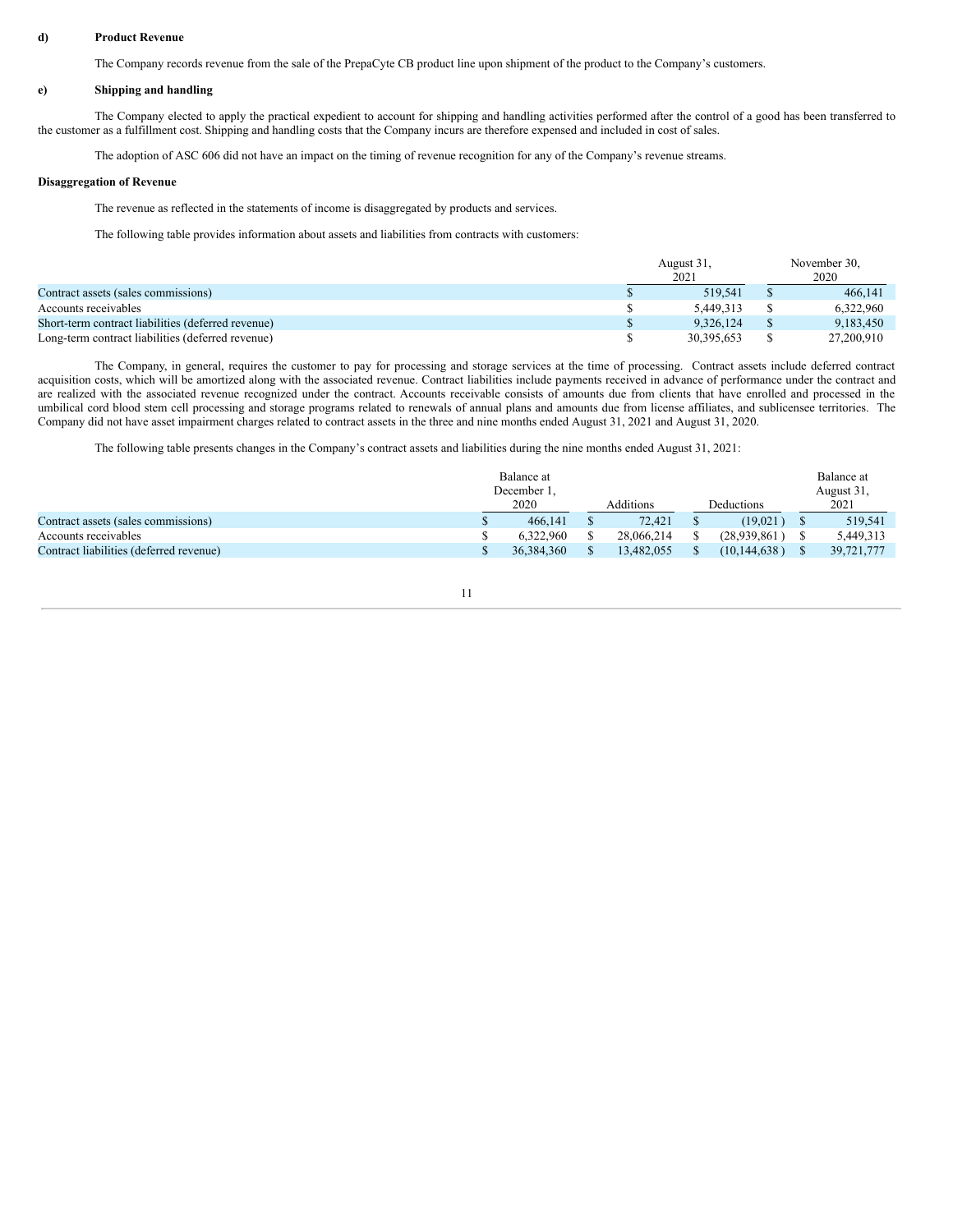The following table presents changes in the Company's contract assets and liabilities during the nine months ended August 31, 2020:

|                                         | Balance at  |            |  |            |  |              |  | Balance at |  |  |
|-----------------------------------------|-------------|------------|--|------------|--|--------------|--|------------|--|--|
|                                         | December 1, |            |  |            |  |              |  | August 31, |  |  |
|                                         |             | 2019       |  | Additions  |  | Deductions   |  | 2020       |  |  |
| Contract assets (sales commissions)     |             | 398.535    |  | 68.152     |  | (16.049)     |  | 450.638    |  |  |
| Accounts receivables                    |             | 6.097.331  |  | 28.361.238 |  | (27.955.019) |  | 6.503.550  |  |  |
| Contract liabilities (deferred revenue) |             | 32,508,511 |  | 13.045.728 |  | (10.245.771) |  | 35,308,468 |  |  |

#### **Accounts Receivable**

Accounts receivable consist of uncollateralized amounts due from clients that have enrolled and processed in the umbilical cord blood stem cell processing and storage programs and amounts due from license affiliates, and sublicensee territories. Accounts receivable are due within 30 days and are stated at amounts net of an allowance for doubtful accounts. Accounts outstanding longer than the contractual payment terms are considered past due. The Company determines its allowance by considering the length of time accounts receivable are past due, the Company's previous loss history, and the client's current ability to pay its obligations. Therefore, if the financial condition of the Company's clients were to deteriorate beyond the estimates, the Company may have to increase the allowance for doubtful accounts which could have a negative impact on earnings. The Company writes-off accounts receivable when they become uncollectible, and payments subsequently received on such receivables are credited to the allowance for doubtful accounts.

## **Inventories**

On June 11, 2018, Cryo-Cell completed its acquisition of substantially all of the assets of Cord:Use Cord Blood Bank, Inc. a Florida corporation ("Cord:Use"), in accordance with the definitive Asset Purchase Agreement between Cryo-Cell and Cord:Use (the "Purchase Agreement"). As part of the Cord:Use Purchase Agreement, the Company has an agreement with Duke University ("Duke") expiring on January 31, 2025 for Duke to receive, process, and store cord blood units for the Public Cord Blood Bank ("Duke Services"). As of August 31, 2021, the Company had approximately 6,000 cord blood units in inventory. These units are valued at the lower of cost or net realizable value. Costs include the cost of collecting, transporting, processing and storing the unit. Costs charged by Duke for their Duke Services are based on a monthly fixed fee for processing and storing 12 blood units per month. The Company computes the cost per unit for these Duke Services and capitalizes the unit cost on all blood units shipped and stored in a year at Duke. If the Company ships and stores less than 144 blood units with Duke in a one-year period, a portion of these fixed costs are expensed and included in facility operating costs. Certain costs of collection incurred, such as the cost of collection staff and transportation costs incurred to ship Public Bank units from hospitals to the stem cell laboratory are allocated to banked units based on an average cost method. The change in the number of expected units to be sold could have a significant impact on the estimated net realizable value of banked units which could have a material effect on the value of the inventory. Costs incurred related to cord blood units that cannot be sold are expensed in the period incurred and are included in facility operating costs in the accompanying statements of operations. The Company records a reserve against inventory for units which have been processed and frozen but may not ultimately become distributable (see Note 3). Due to changes in sales trends and estimated recoverability of cost capitalized into inventory, an impairment charge of \$1,284,238 was recognized during the fourth quarter of fiscal 2020 to reduce inventory from cost to net realizable value.

#### **Income Taxes**

Deferred income tax assets and liabilities are recognized for the estimated future tax consequences attributable to differences between financial statement carrying amounts of existing assets and liabilities and their respective tax bases. Deferred income tax assets and liabilities are measured using enacted tax rates expected to be recovered or settled. The Company records a valuation allowance when it is "more likely than not" that all of the future income tax benefits will not be realized. When the Company changes its determination as to the amount of deferred income tax assets that can be realized, the valuation allowance is adjusted with a corresponding impact to income tax expense in the period in which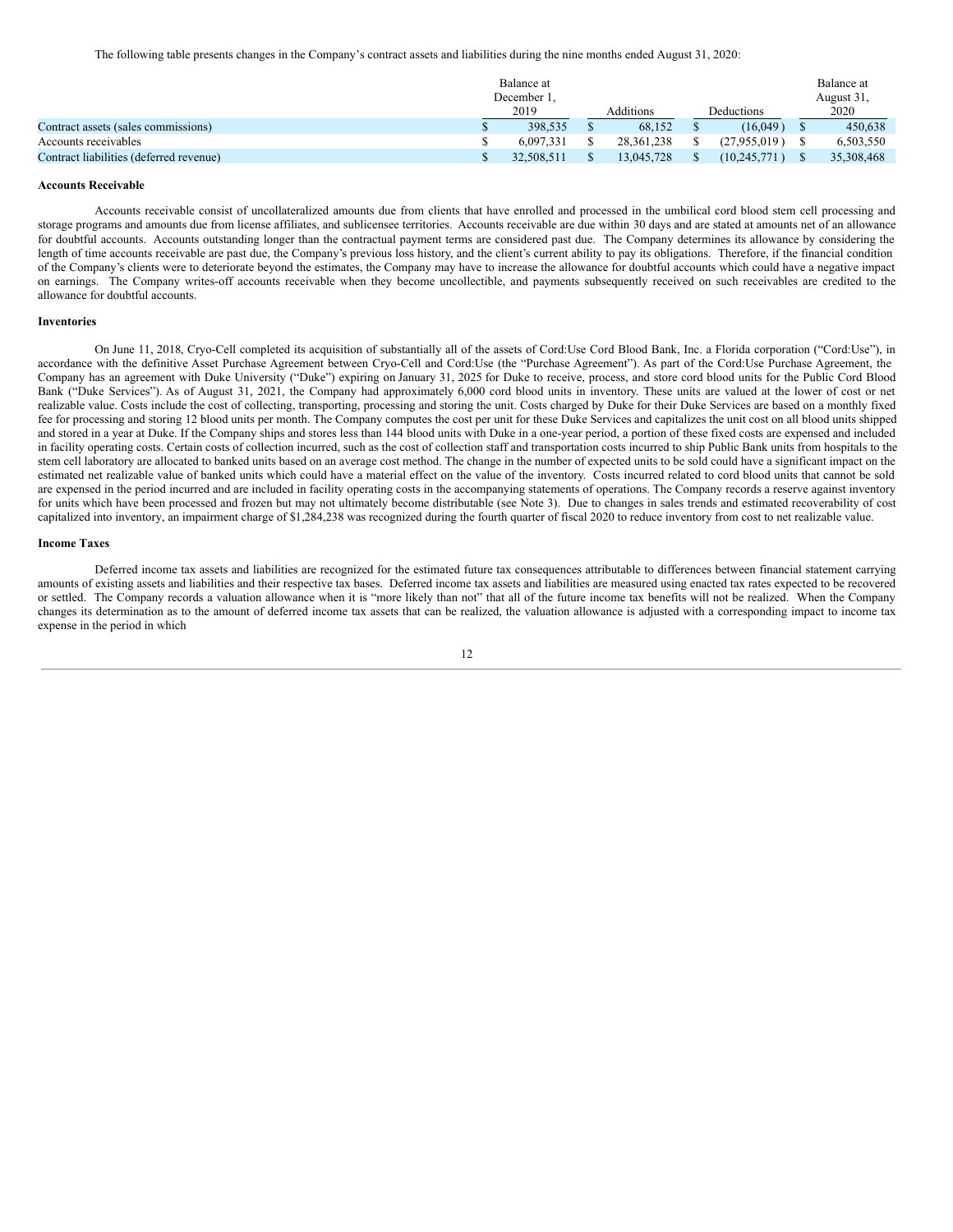such determination is made. The ultimate realization of the Company's deferred income tax assets depends upon generating sufficient taxable income prior to the expiration of the tax attributes. In assessing the need for a valuation allowance, the Company projects future levels of taxable income. This assessment requires significant judgment. The Company examines the evidence related to the recent history of losses, the economic conditions in which the Company operates and forecasts and projections to make that determination.

The Company recognizes the financial statement benefit of a tax position only after determining that the relevant tax authority would more likely than not sustain the position following an audit. For tax positions meeting the more-likely-than-not threshold, the amount recognized in the financial statements is the largest benefit that has a greater than 50 percent likelihood of being realized upon ultimate settlement with the relevant tax authority. Increases or decreases to the unrecognized tax benefits could result from management's belief that a position can or cannot be sustained upon examination based on subsequent information or potential lapse of the applicable statute of limitation for certain tax positions.

The Company recognizes interest and penalties related to uncertain tax positions in income tax expense. For the three and nine months ended August 31, 2021 and August 31, 2020, the Company had no provisions for interest or penalties related to uncertain tax positions.

### **Long-Lived Assets**

The Company evaluates the realizability of its long-lived assets, which requires impairment losses to be recorded on long-lived assets used in operations when indicators of impairment, such as reductions in demand or when significant economic slowdowns are present. Reviews are performed to determine whether the carrying value of an asset is impaired, based on comparisons to undiscounted expected future cash flows. If this comparison indicates that there is impairment and carrying value is in excess of fair value, the impaired asset is written down to fair value, which is typically calculated using: (i) quoted market prices or (ii) discounted expected future cash flows utilizing a discount rate. The Company did not note any impairment for the three and nine months ended August 31, 2021 and 2020.

## **Goodwill**

Goodwill represents the excess of the purchase price of the assets acquired from Cord:Use over the estimated fair value of the net tangible, intangible and identifiable assets acquired. The annual assessment of the reporting unit is performed as of September 1st, and an assessment is performed at other times if an event occurs or circumstances change that would more likely than not reduce the fair value of the asset below its carrying value. The Company first performs a qualitative assessment to test goodwill for impairment and concludes if it is more likely than not that the fair value of the reporting unit is less than its carrying value. If the qualitative assessment concludes that it is not more likely than not that the fair value is less than the carrying value, the two-step goodwill impairment test is not required. If the qualitative assessment concludes that it is more likely than not that the fair value of the reporting unit is less than the carrying value, then the two-step goodwill impairment test is required. Step one of the impairment assessment compares the fair value of the reporting unit to its carrying value and if the fair value exceeds its carrying value, goodwill is not impaired. If the carrying value exceeds the fair value, the implied fair value of goodwill is compared to the carrying value of goodwill. If the implied fair value exceeds the carrying value then goodwill is not impaired; otherwise, an impairment loss would be recorded by the amount the carrying value exceeds the implied fair value.

#### **Leases**

Effective December 1, 2019, the Company adopted ASU 2016-02, Leases (Topic 842), using the modified retrospective approach and utilizing the effective date as its date of initial application. As a result, prior periods are presented in accordance with the previous guidance in ASC 840, Leases ("ASC 840"). The Company has elected to apply the 'package of practical expedients' which allows the Company to not reassess i) whether existing or expired arrangements contain a lease, ii) the lease classification of existing or expired leases, or iii) whether previous initial direct costs would qualify for capitalization under the new lease standard.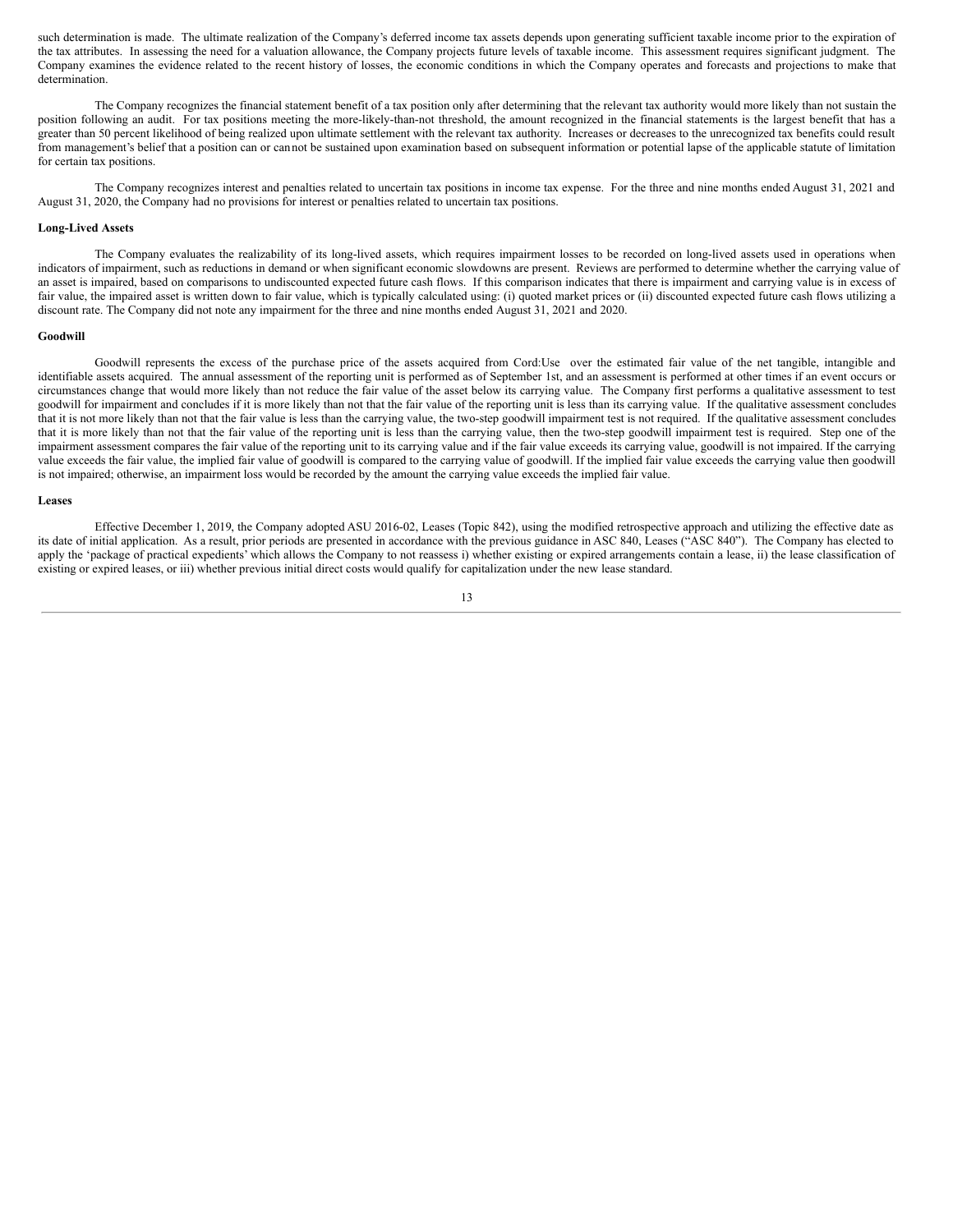At the inception of an arrangement, the Company determines whether the arrangement is or contains a lease based on the unique facts and circumstances present in the arrangement. Leases with a term greater than one year are recognized on the balance sheet as a right-of-use (ROU) assets and as short-term and long-term lease liabilities, as applicable. The Company does not have any financing leases.

Operating lease liabilities and their corresponding right-of-use assets are initially recorded based on the present value of lease payments over the expected remaining lease term. The interest rate implicit in lease contracts is typically not readily determinable. As a result, the Company utilizes its incremental borrowing rate to discount lease payments, which reflects the fixed rate at which the Company believes it could borrow on a collateralized basis the amount of the lease payments in the same currency, for a similar term, in a similar economic environment.

The Company has elected not to recognize leases with an original term of one year or less on the balance sheet. The Company typically only includes an initial lease term in its assessment of a lease arrangement. Options to renew a lease are not included in the Company's assessment unless there is reasonable certainty that the Company will renew.

### **Stock Compensation**

As of August 31, 2021, the Company has two stock-based compensation plans, which are described in Note 7 to the unaudited consolidated financial statements. The Company's stock-based employee compensation plan became effective December 1, 2011 as approved by the Board of Directors and approved by the stockholders at the 2012 Annual Meeting. The Company recognized approximately \$234,000 and \$451,000 for the nine months ended August 31, 2021 and August 31, 2020 respectively, of stock compensation expense. The Company recognized approximately \$81,000 and \$162,000 for the three months ended August 31, 2021 and August 31, 2020, respectively, of stock compensation expense.

The Company recognizes stock-based compensation based on the fair value of the related awards. Under the fair value recognition guidance of stock-based compensation accounting rules, stock-based compensation expense is estimated at the grant date based on the fair value of the award and is recognized as expense over the requisite service period of the award. The fair value of service-based vesting condition and performance-based vesting condition stock option awards is determined using the Black-Scholes valuation model. For stock option awards with only service-based vesting conditions and graded vesting features, the Company recognizes stock compensation expense based on the graded-vesting method. To value awards with market-based vesting conditions the Company uses a binomial valuation model. The Company recognizes compensation cost for awards with market-based vesting conditions on a graded-vesting basis over the derived service period calculated by the binomial valuation model. The use of these valuation models involves assumptions that are judgmental and highly sensitive in the determination of compensation expense and include the expected life of the option, stock price volatility, risk-free interest rate, dividend yield, exercise price, and forfeiture rate. Forfeitures are estimated at the time of valuation and reduce expense ratably over the vesting period.

The estimation of stock awards that will ultimately vest requires judgment and to the extent that actual results or updated estimates differ from current estimates, such amounts will be recorded as a cumulative adjustment in the period they become known. The Company considered many factors when estimating forfeitures, including the recipient groups and historical experience. Actual results and future changes in estimates may differ substantially from current estimates.

The Company issues performance-based equity awards which vest upon the achievement of certain financial performance goals, including revenue and income targets. Determining the appropriate amount to expense based on the anticipated achievement of the stated goals requires judgment, including forecasting future financial results. The estimate of the timing of the expense recognition is revised periodically based on the probability of achieving the required performance targets and adjustments are made as appropriate. The cumulative impact of any revision is reflected in the period of the change. If the financial performance goals are not met, the award does not vest, so no compensation cost is recognized and any previously stock-recognized stock-based compensation expense is reversed.

The Company issues equity awards with market-based vesting conditions which vest upon the achievement of certain stock price targets. If the awards are forfeited prior to the completion of the derived service period, any recognized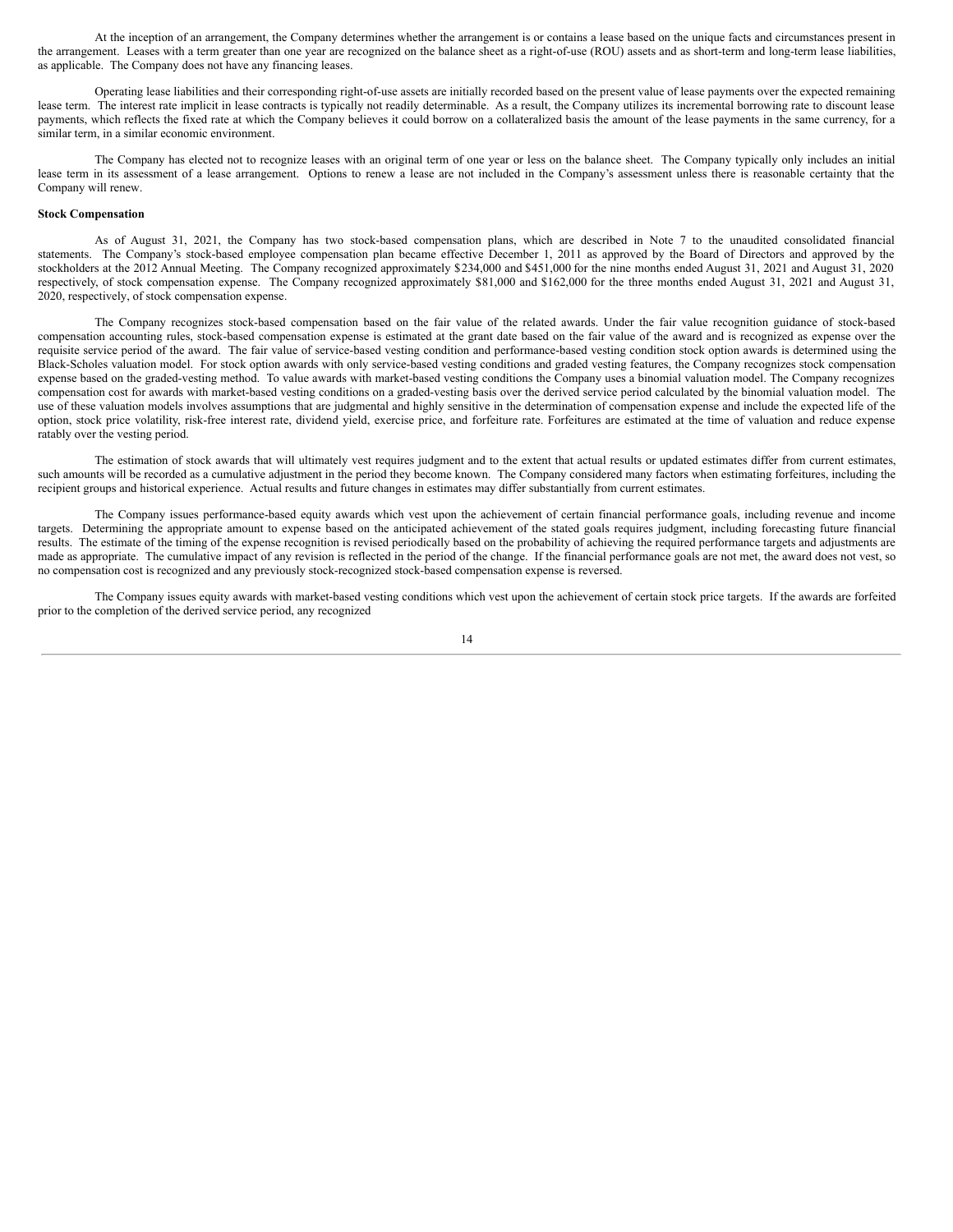compensation is reversed. If the awards are forfeited after the completion of the derived service period, the compensation cost is not reversed, even if the awards never vest.

#### **Fair Value of Financial Instruments**

Management uses a fair value hierarchy, which gives the highest priority to quoted prices in active markets. The fair value of financial instruments is estimated based on market trading information, where available. Absent published market values for an instrument or other assets, management uses observable market data to arrive at its estimates of fair value. Management believes that the carrying amount of cash and cash equivalents, accounts receivable, accounts payable and accrued expenses approximate fair value due to the short-term nature of these instruments. The Company believes that the fair value of its Revenue Sharing Agreements ("RSA") liability recorded on the balance sheet is between the recorded book value and up to the Company's previous settlement experience, due to the various terms and conditions associated with each RSA.

The Company uses an accounting standard that defines fair value as an exit price, representing the amount that would be received to sell an asset or paid to transfer a liability in an orderly transaction between market participants at the measurement date. As such, fair value is a market-based measurement that should be determined based on assumptions that market participants would use in pricing an asset or liability. As a basis for considering such assumptions, the standard establishes a three-level fair value hierarchy that prioritizes the inputs used to measure fair value. The three levels of inputs used to measure fair value are as follows:

- Level 1 Quoted prices in active markets for identical assets or liabilities.<br>Level 2 Observable inputs other than quoted prices included in Level 1,
- Observable inputs other than quoted prices included in Level 1, such as quoted prices for similar assets and liabilities in active markets; quoted prices for identical or similar assets and liabilities in markets that are not active; or other inputs that are observable or can be corroborated by observable market data.
- Level 3 Unobservable inputs that are supported by little or no market activity and that are significant to the fair value of the assets or liabilities. This includes certain pricing models, discounted cash flow methodologies and similar techniques that use significant unobservable inputs.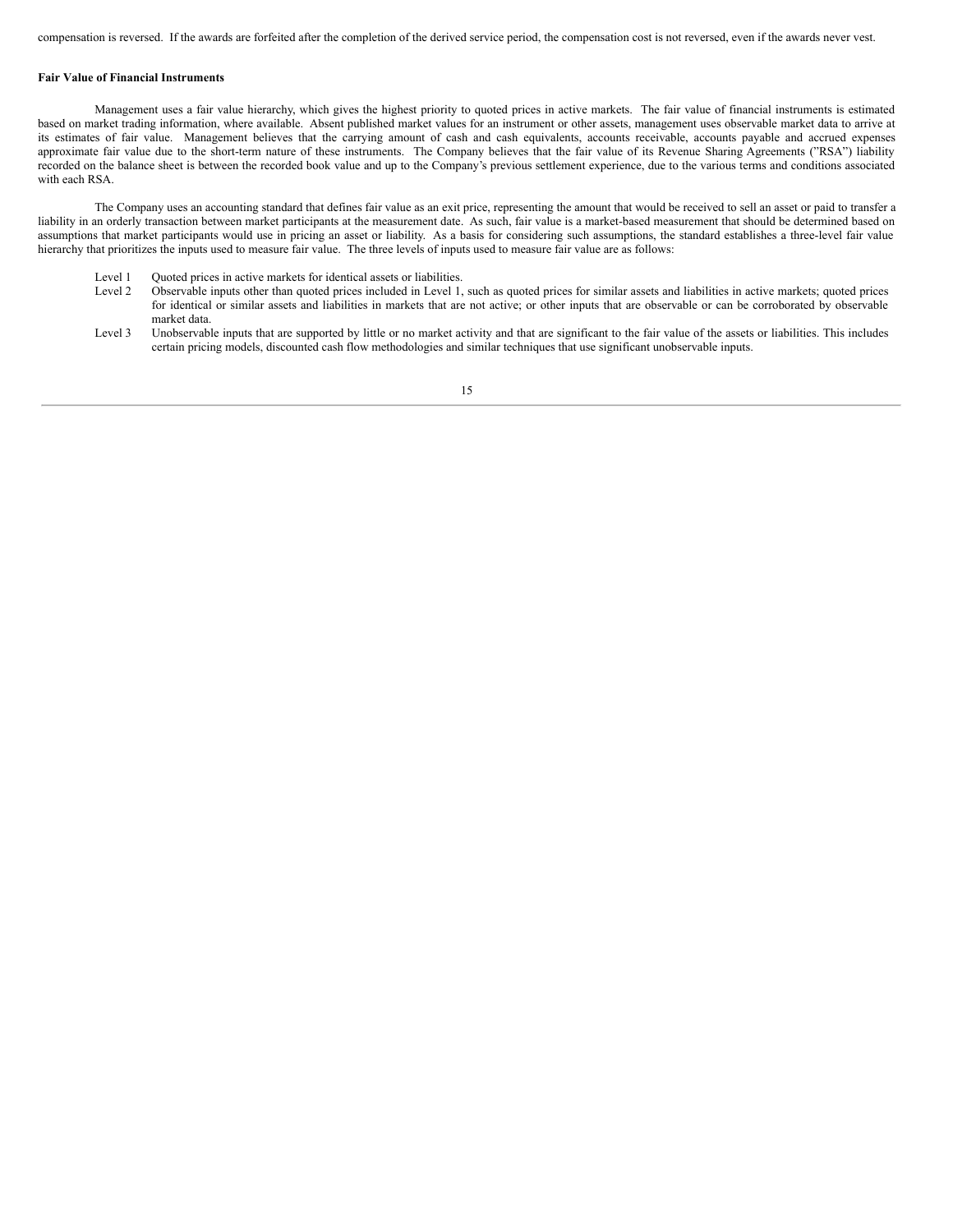The following table summarizes the financial assets and liabilities measured at fair value on a recurring basis as of August 31, 2021 and November 30, 2020, respectively, segregated among the appropriate levels within the fair value hierarchy:

|                                             |    | Fair Value at<br>August 31, | Fair Value Measurements<br>at August 31, 2021 Using |         |         |  |         |  |  |
|---------------------------------------------|----|-----------------------------|-----------------------------------------------------|---------|---------|--|---------|--|--|
| Description                                 |    | 2021                        |                                                     | Level 1 | Level 2 |  | Level 3 |  |  |
| Assets:                                     |    |                             |                                                     |         |         |  |         |  |  |
| Marketable securities                       |    | 74,124                      | S                                                   | 74,124  |         |  |         |  |  |
| Total                                       |    | 74,124                      |                                                     | 74,124  |         |  |         |  |  |
| Liabilities:                                |    |                             |                                                     |         |         |  |         |  |  |
| Contingent consideration                    |    | 905,743                     |                                                     |         |         |  | 905,743 |  |  |
| Total                                       |    | 905,743                     |                                                     |         | _       |  | 905,743 |  |  |
| <b>Contingent Consideration:</b>            |    |                             |                                                     |         |         |  |         |  |  |
| Beginning Balance as of November 30, 2020   | \$ | 1,509,852                   |                                                     |         |         |  |         |  |  |
| Subtractions – Cord: Use earnout            |    | __                          |                                                     |         |         |  |         |  |  |
| Fair value adjustment as of August 31, 2021 |    | (604, 109)                  |                                                     |         |         |  |         |  |  |
| Ending balance as of August 31, 2021        |    | 905,743                     |                                                     |         |         |  |         |  |  |

|                          | Fair Value at<br>November 30, |           |  | Fair Value Measurements<br>at November 30, 2020 Using |         |  |           |  |  |  |
|--------------------------|-------------------------------|-----------|--|-------------------------------------------------------|---------|--|-----------|--|--|--|
| Description              | 2020                          |           |  | Level 1                                               | Level 2 |  | Level 3   |  |  |  |
| Assets:                  |                               |           |  |                                                       |         |  |           |  |  |  |
| Marketable securities    |                               | 88,476    |  | 88,476                                                | _       |  |           |  |  |  |
| Total                    |                               | 88,476    |  | 88,476                                                | _       |  |           |  |  |  |
| Liabilities              |                               |           |  |                                                       |         |  |           |  |  |  |
| Contingent consideration |                               | 1,509,852 |  |                                                       | _       |  | 1,509,852 |  |  |  |
| Total                    |                               | 1,509,852 |  |                                                       | _       |  | 1,509,852 |  |  |  |

The following is a description of the valuation techniques used for these items, as well as the general classification of such items pursuant to the fair value hierarchy:

*Marketable securities* - Equity securities with readily determinable fair values are measured at fair value with the changes in fair value recognized through net income. There was (\$135,000) and (\$133,000) in unrealized holding loss, respectively, recorded in other income and expense on the accompanying consolidated statements of income for the three and nine months ended August 31, 2020, respectively. There was approximately \$ 1,000 and (\$14,000) in holding gain (loss), respectively, recorded in other income and expense on the accompanying consolidated statements of income for the three and nine months ended August 31, 2021, respectively.

*Contingent consideration -* The contingent consideration is the earnout that Cord:Use is entitled to from the Company's sale of the public cord blood inventory from and after closing. The estimated fair value of the contingent earnout was determined using a Monte Carlo analysis examining the frequency and mean value of the resulting earnout payments. The analysis includes estimated annual sales of 16 units declining 3% annually and utilizes a risk adjusted discount rate of5.25%, which are unobservable inputs. The resulting value captures the risk associated with the form of the payout structure. The risk-neutral method is applied, resulting in a value that captures the risk associated with the form of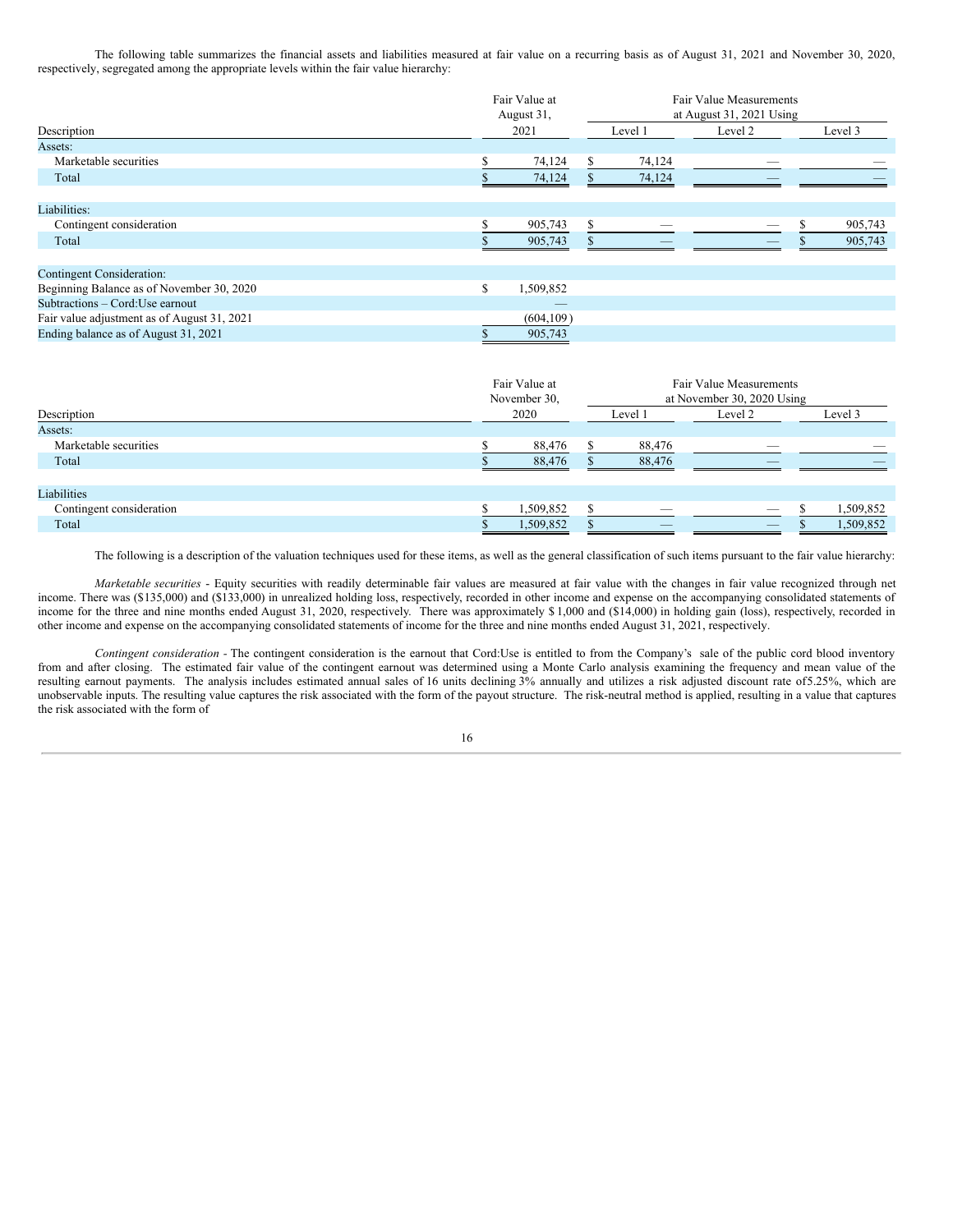the payout structure and the projection risk. The carrying amount of the liabilitymay fluctuate significantly and actual amounts paidmay be materially different from the estimated value of the liability.

## **Product Warranty and Cryo-Cell CaresTM Program**

In December 2005, the Company began providing its customers that enrolled after December 2005 a payment warranty under which the Company agrees to pay \$50,000 to its client if the umbilical cord blood product retrieved is used for a stem cell transplant for the donor or an immediate family member and fails to engraft, subject to various restrictions. Effective February 1, 2012, the Company increased the \$50,000 payment warranty to a \$75,000 payment warranty to all of its new clients. Effective June 1, 2017, the Company increased the payment warranty to \$100,000 to all new clients who choose the premium processing method, PrepaCyte CB. Additionally, under the Cryo-Cell CaresTM program, the Company will pay \$10,000 to the client to offset personal expenses if the umbilical cord blood product is used for bone marrow reconstitution in a myeloablative transplant procedure. The product warranty and the Cryo-Cell Cares program are available to clients who enroll under this structure for as long as the specimen is stored with the Company. The Company has not experienced any claims under the warranty program nor has it incurred costs related to these warranties.

As discussed above, the Company has determined that the payment warranty represents variable consideration payable to the customer. The Company has concluded the payment warranty be fully constrained under the most likely amount method, therefore, the transaction price does not reflect any expectation of service level credits. At the end of each reporting period, the Company shall update the estimated transaction price related to the payment guarantee including updating its assessment of whether an estimate of variable consideration is constrained to represent faithfully the circumstances present at the end of the reporting period and the changes in circumstances during the reporting period.

#### **Recently Issued Accounting Pronouncements**

In June 2016, the FASB issued ASU No. 2016-13, Financial Instruments-Credit Losses (Topic 326): Measurement of Credit Losses on Financial Instruments. ASU 2016-13 provides guidance for estimating credit losses on certain types of financial instruments, including trade receivables, by introducing an approach based on expected losses. The expected loss approach will require entities to incorporate considerations of historical information, current information and reasonable and supportable forecasts. ASU 2016-13 also amends the accounting for credit losses on available-for-sale debt securities and purchased financial assets with credit deterioration. The guidance requires a modified retrospective transition method and early adoption is permitted. In November 2019, FASB issued ASU No. 2019-10, *Financial Instruments – Credit Losses, Derivatives and Hedging, and Leases* ("ASU 2019-10"), which defers the adoption of ASU 2016-13 for smaller reporting companies until periods beginning after December 15, 2022. The Company will continue to evaluate the impact of ASU 2016-13 on its consolidated financial statements.

## **Note 2** – **Segment Reporting**

The Company is organized in three reportable segments:

- 1. The cellular processing and cryogenic storage of umbilical cord blood and cord tissue stem cells for family use. Revenue is generated from the initial processing and testing fees and the annual storage fees charged each year for storage (the "Umbilical cord blood and cord tissue stem cell service").
- 2. The manufacture of PrepaCyte® CB units, the processing technology used to process umbilical cord blood stem cells. Revenue is generated from the sales of the PrepaCyte® CB units (the "PrepaCyte®-CB").
- 3. The cellular processing and cryogenic storage of umbilical cord blood stem cells for public use. Revenue is generated from the sale of the cord blood units to the National Marrow Donor Program ("NMDP"), which distributes the cord blood units to transplant centers located in the United States, and around the world.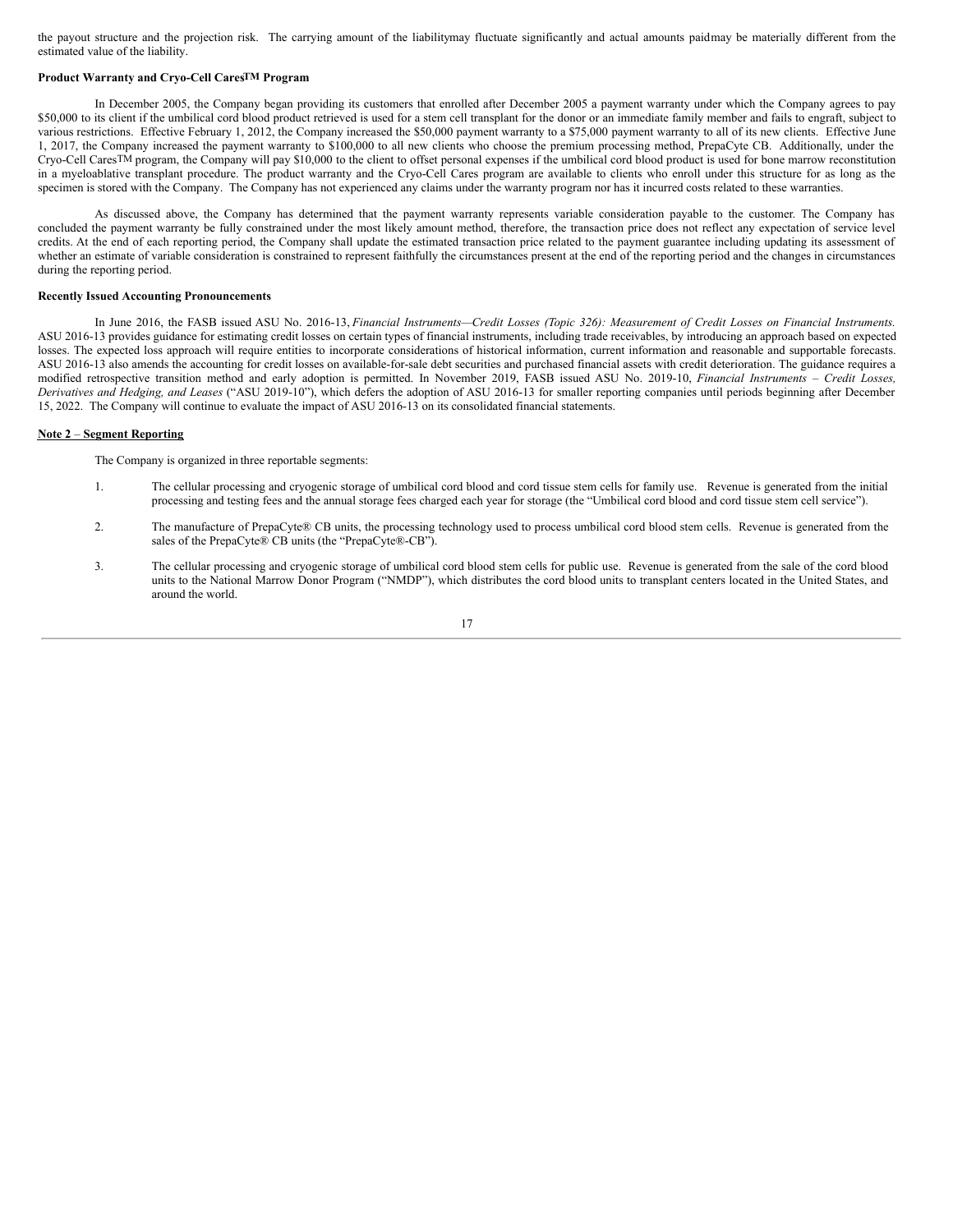The following table shows, by segment: net revenue, cost of sales, depreciation and amortization, operating profit, and interest expense for the three months and nine months ended August 31, 2021 and August 31, 2020:

|                                                        |               | For the three<br>months ended<br>August 31,<br>2021 |               | For the three<br>months ended<br>August 31,<br>2020 |
|--------------------------------------------------------|---------------|-----------------------------------------------------|---------------|-----------------------------------------------------|
| Net revenue                                            |               |                                                     |               |                                                     |
| Umbilical cord blood and cord tissue stem cell service | $\mathbb{S}$  | 7,326,516                                           | \$            | 7,914,732                                           |
| PrepaCyte®-CB                                          |               | 18,200                                              |               | 82,800                                              |
| Public cord blood banking                              |               | 158,936                                             |               | 116,826                                             |
| Total net revenue                                      | $\mathsf{\$}$ | 7,503,652                                           | $\mathsf{\$}$ | 8,114,358                                           |
| Cost of sales                                          |               |                                                     |               |                                                     |
| Umbilical cord blood and cord tissue stem cell service | \$            | 1,943,419                                           | \$            | 1,911,141                                           |
| PrepaCyte®-CB                                          |               | 53,498                                              |               | 55,021                                              |
| Public cord blood banking                              |               | 462,021                                             |               | 394,162                                             |
| Total cost of sales                                    | $\mathsf{\$}$ | 2,458,938                                           | $\mathbb{S}$  | 2,360,324                                           |
| Depreciation and amortization                          |               |                                                     |               |                                                     |
| Umbilical cord blood and cord tissue stem cell service | \$            | 262,229                                             | \$            | 35,616                                              |
| PrepaCyte®-CB                                          |               | 6.894                                               |               | 6,894                                               |
| Public cord blood banking                              |               | 359                                                 |               |                                                     |
| Total depreciation and amortization                    | $\mathcal{S}$ | 269,482                                             | \$            | 42,510                                              |
| Operating income                                       |               |                                                     |               |                                                     |
| Umbilical cord blood and cord tissue stem cell service | \$            | 1,941,976                                           | $\mathbb{S}$  | 2,736,798                                           |
| PrepaCyte®-CB                                          |               | (42, 193)                                           |               | 21,291                                              |
| Public cord blood banking                              |               | (303, 445)                                          |               | (277, 868)                                          |
| Total operating income                                 | \$            | 1,596,338                                           | \$            | 2,480,221                                           |
| Interest expense                                       |               |                                                     |               |                                                     |
| Umbilical cord blood and cord tissue stem cell service | \$            | 335,870                                             | \$            | 338,675                                             |
| PrepaCyte®-CB                                          |               |                                                     |               |                                                     |
| Public cord blood banking                              |               |                                                     |               |                                                     |
| Total interest expense                                 | \$            | 335,870                                             | \$            | 338,675                                             |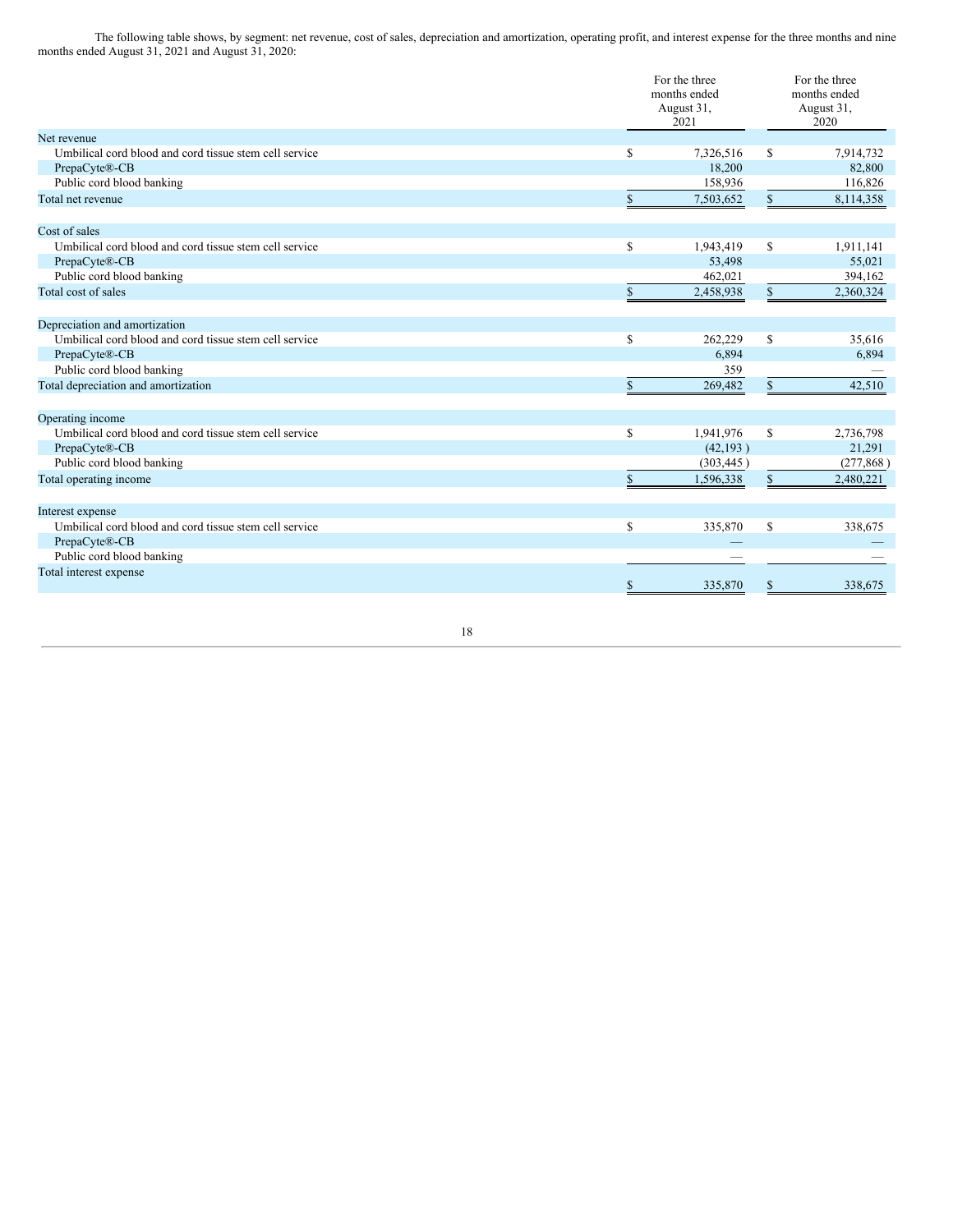|                                                        |              | For the nine<br>months ended<br>August 31,<br>2021 |              | For the nine<br>months ended<br>August 31,<br>2020 |
|--------------------------------------------------------|--------------|----------------------------------------------------|--------------|----------------------------------------------------|
| Net revenue                                            |              |                                                    |              |                                                    |
| Umbilical cord blood and cord tissue stem cell service | $\mathbf S$  | 21,224,033                                         | \$           | 22,921,922                                         |
| PrepaCyte®-CB                                          |              | 56,200                                             |              | 200,507                                            |
| Public cord blood banking                              |              | 289,231                                            |              | 484,547                                            |
| Total net revenue                                      | \$           | 21,569,464                                         | \$           | 23,606,976                                         |
| Cost of sales                                          |              |                                                    |              |                                                    |
| Umbilical cord blood and cord tissue stem cell service | \$           | 5,453,203                                          | $\mathbb{S}$ | 5,932,655                                          |
| PrepaCyte®-CB                                          |              | 129,581                                            |              | 128,154                                            |
| Public cord blood banking                              |              | 1,111,022                                          |              | 1,283,202                                          |
| Total cost of sales                                    | \$           | 6,693,806                                          | \$           | 7,344,011                                          |
| Depreciation and amortization                          |              |                                                    |              |                                                    |
| Umbilical cord blood and cord tissue stem cell service | \$           | 536,823                                            | \$           | 109,351                                            |
| PrepaCyte®-CB                                          |              | 20,683                                             |              | 20,683                                             |
| Public cord blood banking                              |              | 661                                                |              |                                                    |
| Total depreciation and amortization                    | \$.          | 558,167                                            | $\mathbf{s}$ | 130,034                                            |
| Operating income                                       |              |                                                    |              |                                                    |
| Umbilical cord blood and cord tissue stem cell service | \$           | 5,743,184                                          | $\mathbb{S}$ | 6,229,222                                          |
| PrepaCyte®-CB                                          |              | (94,065)                                           |              | 51,671                                             |
| Public cord blood banking                              |              | (822, 452)                                         |              | (799, 416)                                         |
| Total operating income                                 | $\mathbb{S}$ | 4,826,667                                          | $\mathbb{S}$ | 5,481,477                                          |
| Interest expense                                       |              |                                                    |              |                                                    |
| Umbilical cord blood and cord tissue stem cell service | $\mathbf S$  | 957,479                                            | \$           | 1,069,345                                          |
| PrepaCyte®-CB                                          |              |                                                    |              |                                                    |
| Public cord blood banking                              |              |                                                    |              |                                                    |
| Total interest expense                                 | \$           | 957,479                                            | \$           | 1,069,345                                          |

The following table shows the assets by segment as of August 31, 2021 and November 30, 2020:

|                                                        | As of<br>August 31,<br>2021 | As of<br>November 30,<br>2020 |
|--------------------------------------------------------|-----------------------------|-------------------------------|
| Assets                                                 |                             |                               |
| Umbilical cord blood and cord tissue stem cell service | 47,637,754                  | 34,215,780                    |
| PrepaCyte®-CB                                          | 243,312                     | 302,683                       |
| Public cord blood banking                              | 11,542,964                  | 11,681,631                    |
| Total assets                                           | 59.424,030                  | 46,200,094                    |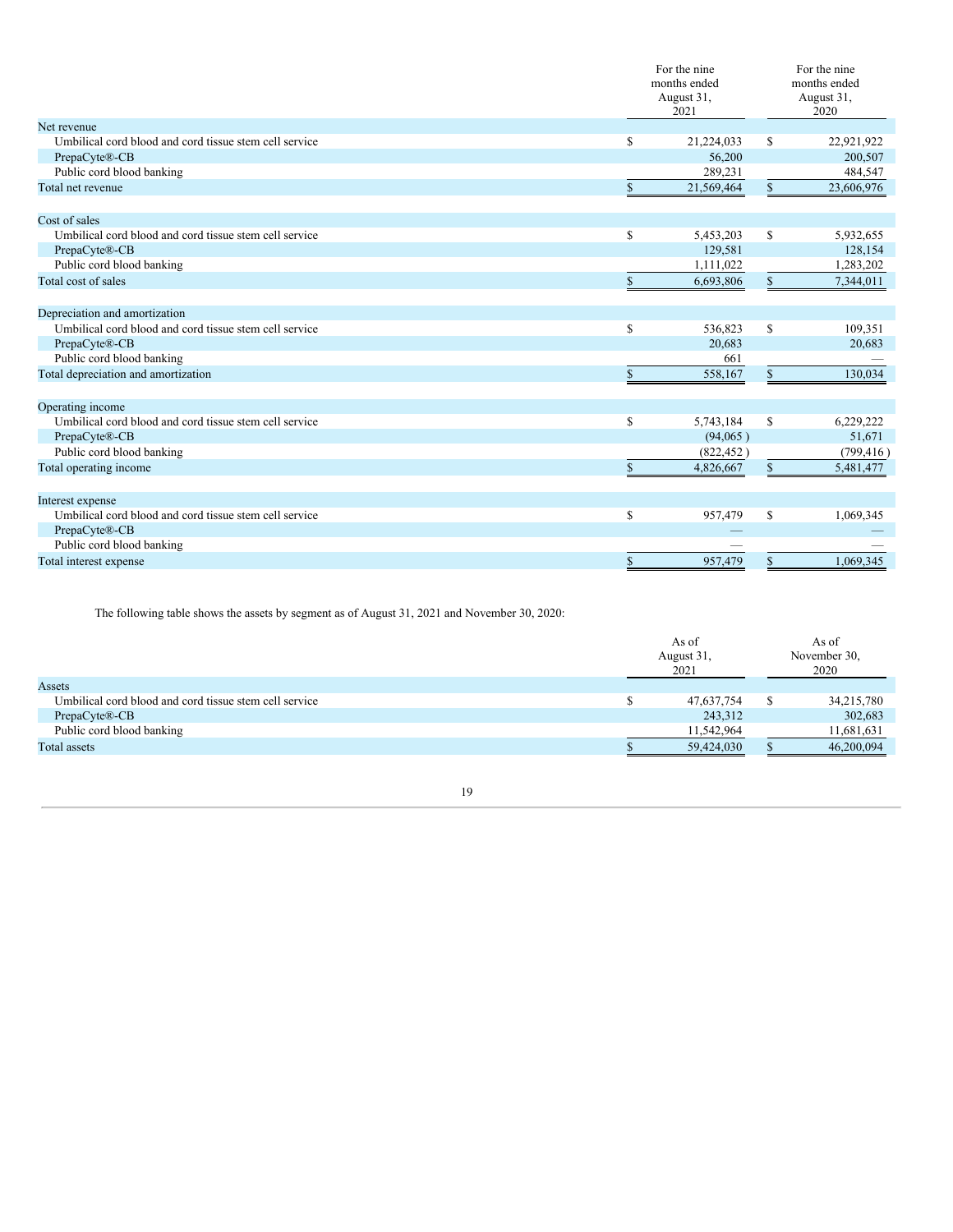# **Note 3 – Inventory**

Inventory is comprised of public cord blood banking specimens, collection kits, finished goods, work-in-process and raw materials. Collection kits are used in the collection and processing of umbilical cord blood and cord tissue stem cells, finished goods include products purchased or assumed for resale and for the use in the Company's processing and storage service. Inventory in the Public Cord Blood Bank includes finished goods that are specimens that are available for resale. The Company considers inventory in the Public Cord Blood Bank that has not completed all testing to determine viability to be work in process. Due to changes in sales trends and estimated recoverability of cost capitalized into inventory, an impairment charge of \$1,284,238 was recognized during the fourth quarter of fiscal 2020 to reduce inventory from cost to net realizable value. The components of inventory at August 31, 2021 and November 30, 2020 are as follows:

|                               | August 31,<br>2021       | November 30,<br>2020 |  |
|-------------------------------|--------------------------|----------------------|--|
| Raw materials                 | $\overline{\phantom{a}}$ |                      |  |
| Work-in-process               | 159,781                  | 273,430              |  |
| Work-in-process - Public Bank |                          |                      |  |
| Finished goods                | 77.185                   | 63.327               |  |
| Finished goods - Public Bank  | 11,425,667               | 11,629,307           |  |
| Collection kits               | 34,948                   | 33,006               |  |
| Inventory reserve             | (7,718)                  | (7,718)              |  |
| Total inventory               | 11,689,863               | 11,991,352           |  |

#### **Note 4 – Intangible Assets**

The Company incurs certain legal and related costs in connection with patent and trademark applications. If a future economic benefit is anticipated from the resulting patent or trademark or an alternate future use is available to the Company, such costs are capitalized and amortized over the expected life of the patent or trademark. The Company's assessment of future economic benefit involves considerable management judgment. A different conclusion could result in the reduction of the carrying value of these assets.

Intangible assets were as follows as of August 31, 2021 and November 30, 2020:

|                                                |    |               | August 31, | November 30, |
|------------------------------------------------|----|---------------|------------|--------------|
|                                                |    | Useful lives  | 2021       | 2020         |
| Patents and Domain Names                       |    | $10-20$ years | 234,570    | 234,570      |
| Less: Accumulated amortization                 |    |               | (55,868)   | (47, 150)    |
| Patents - Acquired with Duke License Agreement |    | 16 years      | 456,224    |              |
| Less: Accumulated amortization                 |    |               | (14,257)   |              |
| License agreement                              |    | 10 years      | 470,000    | 470,000      |
| Less: Intangible asset impairment              |    |               | (185,000)  | (185,000)    |
| Less: Accumulated amortization                 |    |               | (195, 879) | (178, 443)   |
| Customer relationships-PrepaCyte CB            |    | 15 years      | 41,000     | 41,000       |
| Less: Intangible asset impairment              |    |               | (26, 267)  | (26, 267)    |
| Less: Accumulated amortization                 |    |               | (7, 719)   | (7,122)      |
| <b>Brand</b>                                   |    | 1 year        | 31,000     | 31,000       |
| Less: Accumulated amortization                 |    |               | (31,000)   | (31,000)     |
| Customer relationships-Cord:Use                |    | 30 years      | 960,000    | 960,000      |
| Less: Accumulated amortization                 |    |               | (104,000)  | (80,000)     |
|                                                |    |               |            |              |
| Net Intangible Assets                          |    |               | 1,572,804  | 1,181,588    |
|                                                |    |               |            |              |
|                                                | 20 |               |            |              |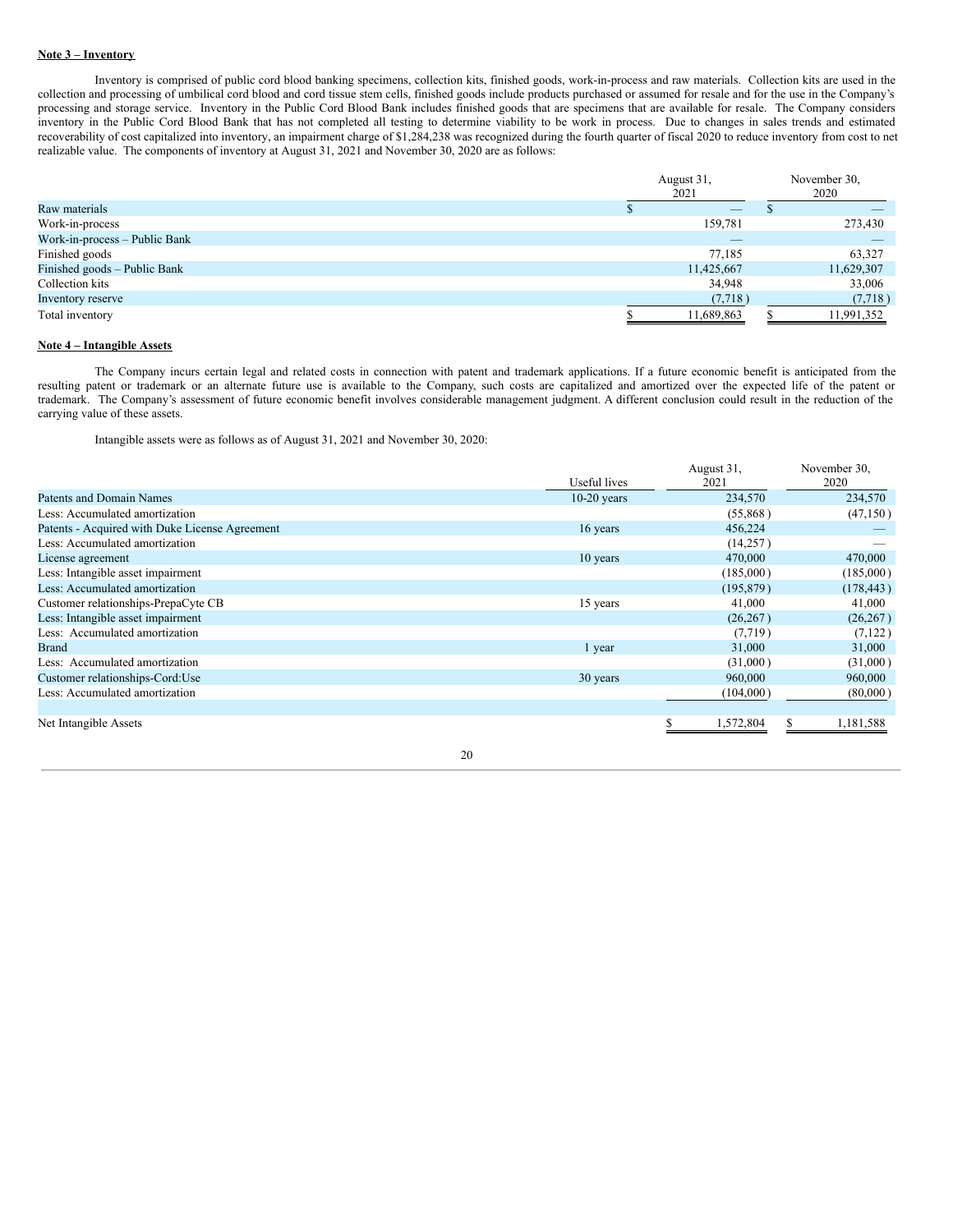Amortization expense of intangibles was approximately \$24,000 and \$17,000 for the three months ended August 31, 2021 and August 31, 2020, respectively. Amortization expense of intangibles was approximately \$65,000 and \$51,000 for the nine months ended August 31, 2021 and August 31, 2020, respectively.

## **Note 5 – Notes Payable**

On August 20, 2016, the Company entered into a Credit Agreement ("Agreement") with Texas Capital Bank, National Association ("TCB") for a term loan of \$8.0 million in senior credit facilities. The proceeds of the term loan were used by the Company to fund repurchases of the Company's common stock. Subject to the terms of the Agreement, on August 20, 2016, TCB advanced the Company \$100.00. On July 1, 2016, TCB advanced the remaining principal amount of \$7,999,900 per a promissory note dated August 20, 2016 between the Company and TCB, at a rate of 3.75% per annum plus LIBOR, payable monthly with a maturity date of July 2021 extended to June 2022 with Second Amendment. On August 26, 2016, the Company entered into a First Amendment to Credit Agreement with TCB. Pursuant to terms of the First Amendment to Credit Agreement, on August 26, 2016, TCB made an additional advance to the Company in principal amount of \$ 2,133,433 per an Amended and Restated Promissory Note dated August 26, 2016 between the Company and TCB. The additional proceeds of the term loan were used by the Company to fund the extinguishment of revenue sharing agreements. On June 11, 2018, the Company entered into a Second Amendment to Credit Agreement with TCB. Pursuant to the terms of the Second Amendment to Credit Agreement, TCB increased the current outstanding principal amount of the loan from TCB by \$9,000,000 to finance a portion of the purchase price of the Cord:Use Purchase. In connection therewith, Cryo-Cell executed and delivered to TCB a Second Amended and Restated Promissory Note, in the principal amount of \$15,500,000. As of the three and nine months ended August 31, 2021, the Company paid interest of \$25,862 and \$99,294, respectively, which is reflected in interest expense on the accompanying consolidated statements of income. As of the three and nine months ended August 31, 2020, the Company paid interest of \$ 63,560 and \$254,945, respectively, which is reflected in interest expense on the accompanying consolidated statements of income.

Collateral of the term and subordinated loans includes all money, securities and property of the Company.

The Company incurred debt issuance costs related to the term loan in the amount of \$548,085 which is recorded as a direct reduction of the carrying amount of the note payable and amortized over the life of the loan. As of the three and nine months ended August 31, 2021, \$ 12,390 and \$47,462, respectively, of the debt issuance costs were amortized and are reflected in interest expense on the accompanying consolidated statements of income. As of the three and nine months ended August 31, 2020, \$20,193 and \$67,012, respectively, of the debt issuance costs were amortized and are reflected in interest expense on the accompanying consolidated statements of income.

As of August 31, 2021, and November 30, 2020, the note payable obligation was as follows:

|                                                    | August 31,<br>2021 | November 30,<br>2020 |
|----------------------------------------------------|--------------------|----------------------|
| Note payable                                       | 2,683,433          | 6,008,433            |
| Unamortized debt issuance costs                    | (19,757)           | (67,219)             |
| Net note payable                                   | 2.663.676          | 5,941,214            |
|                                                    |                    |                      |
| Current portion of note payable                    | 2,663,676          | 3,100,000            |
| Long-term note payable, net of debt issuance costs |                    | 2,841,214            |
| Total                                              | 2,663,676          | 5,941,214            |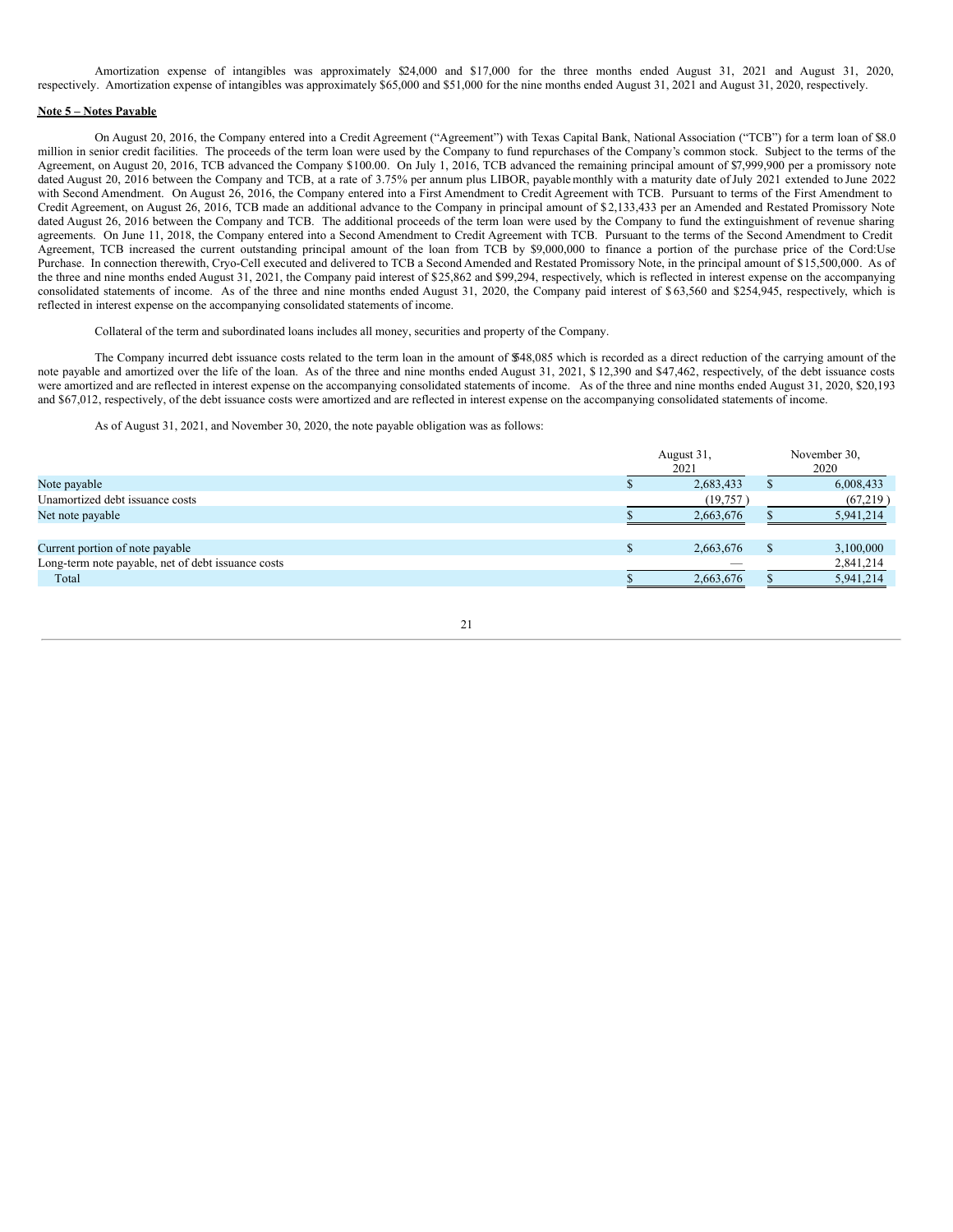Interest expense on the note payable for the three and nine months ended August 31, 2021 and August 31, 2020 was as follows:

|                                   | For the three<br>months ended<br>August 31,<br>2021 |    | For the nine<br>months ended<br>August 31,<br>2021 |
|-----------------------------------|-----------------------------------------------------|----|----------------------------------------------------|
| Interest expense on notes payable | 25,862                                              | \$ | 99,294                                             |
| Debt issuance costs               | 12,390                                              |    | 47,462                                             |
| Total interest expense            | 38,252                                              |    | 146,756                                            |
|                                   | For the three<br>months ended<br>August 31,<br>2020 |    | For the nine<br>months ended<br>August 31,<br>2020 |
| Interest expense on notes payable | 63,560                                              | \$ | 254,945                                            |
| Debt issuance costs               | 20,193                                              |    | 67,012                                             |
| Total interest expense            | 83,753                                              |    | 321,957                                            |

## **Note 6 – Income per Common Share**

The following table sets forth the calculation of basic and diluted net income per common share:

|                                                                | Three Months Ended |           |  |           | Six Months Ended |           |  |           |  |  |  |  |  |  |  |  |  |  |                    |  |  |  |  |  |  |  |  |  |                    |  |  |                    |
|----------------------------------------------------------------|--------------------|-----------|--|-----------|------------------|-----------|--|-----------|--|--|--|--|--|--|--|--|--|--|--------------------|--|--|--|--|--|--|--|--|--|--------------------|--|--|--------------------|
|                                                                | August 31,<br>2021 |           |  |           |                  |           |  |           |  |  |  |  |  |  |  |  |  |  | August 31,<br>2020 |  |  |  |  |  |  |  |  |  | August 31,<br>2021 |  |  | August 31,<br>2020 |
| Numerator:                                                     |                    |           |  |           |                  |           |  |           |  |  |  |  |  |  |  |  |  |  |                    |  |  |  |  |  |  |  |  |  |                    |  |  |                    |
| Net Income                                                     |                    | 856,494   |  | 784,467   |                  | 2,720,713 |  | 2,424,771 |  |  |  |  |  |  |  |  |  |  |                    |  |  |  |  |  |  |  |  |  |                    |  |  |                    |
| Denominator:                                                   |                    |           |  |           |                  |           |  |           |  |  |  |  |  |  |  |  |  |  |                    |  |  |  |  |  |  |  |  |  |                    |  |  |                    |
| Weighted-average shares outstanding-basic                      |                    | 8,452,374 |  | 7,545,613 |                  | 7,996,278 |  | 7,544,124 |  |  |  |  |  |  |  |  |  |  |                    |  |  |  |  |  |  |  |  |  |                    |  |  |                    |
| Dilutive common shares issuable upon exercise of stock options |                    | 239,957   |  | 633,852   |                  | 221,176   |  | 593,339   |  |  |  |  |  |  |  |  |  |  |                    |  |  |  |  |  |  |  |  |  |                    |  |  |                    |
| Weighted-average shares-diluted                                |                    | 8,692,331 |  | 8,179,465 |                  | 8,217,454 |  | 8,137,463 |  |  |  |  |  |  |  |  |  |  |                    |  |  |  |  |  |  |  |  |  |                    |  |  |                    |
| Net income per common share:                                   |                    |           |  |           |                  |           |  |           |  |  |  |  |  |  |  |  |  |  |                    |  |  |  |  |  |  |  |  |  |                    |  |  |                    |
| Basic                                                          |                    | 0.10      |  | 0.10      |                  | 0.34      |  | 0.32      |  |  |  |  |  |  |  |  |  |  |                    |  |  |  |  |  |  |  |  |  |                    |  |  |                    |
| Diluted                                                        |                    | 0.10      |  | 0.10      |                  | 0.33      |  | 0.30      |  |  |  |  |  |  |  |  |  |  |                    |  |  |  |  |  |  |  |  |  |                    |  |  |                    |

For the three months ended August 31, 2021, the Company excluded the effect of 20,000 outstanding options from the computation of diluted earnings per share, as the effect of potentially dilutive shares from the outstanding stock options would be anti-dilutive. For the nine months ended August 31, 2021, the Company excluded the effect of 27,000 outstanding options from the computation of diluted earnings per share, as the effect of potentially dilutive shares from the outstanding stock options would be anti-dilutive.

For the three months ended August 31, 2020, the Company excluded the effect of 7,000 outstanding options from the computation of diluted earnings per share, as the effect of potentially dilutive shares from the outstanding stock options would be anti-dilutive. For the nine months ended August 31, 2020, the Company excluded the effect of 196,101 outstanding options from the computation of diluted earnings per share, as the effect of potentially dilutive shares from the outstanding stock options would be anti-dilutive.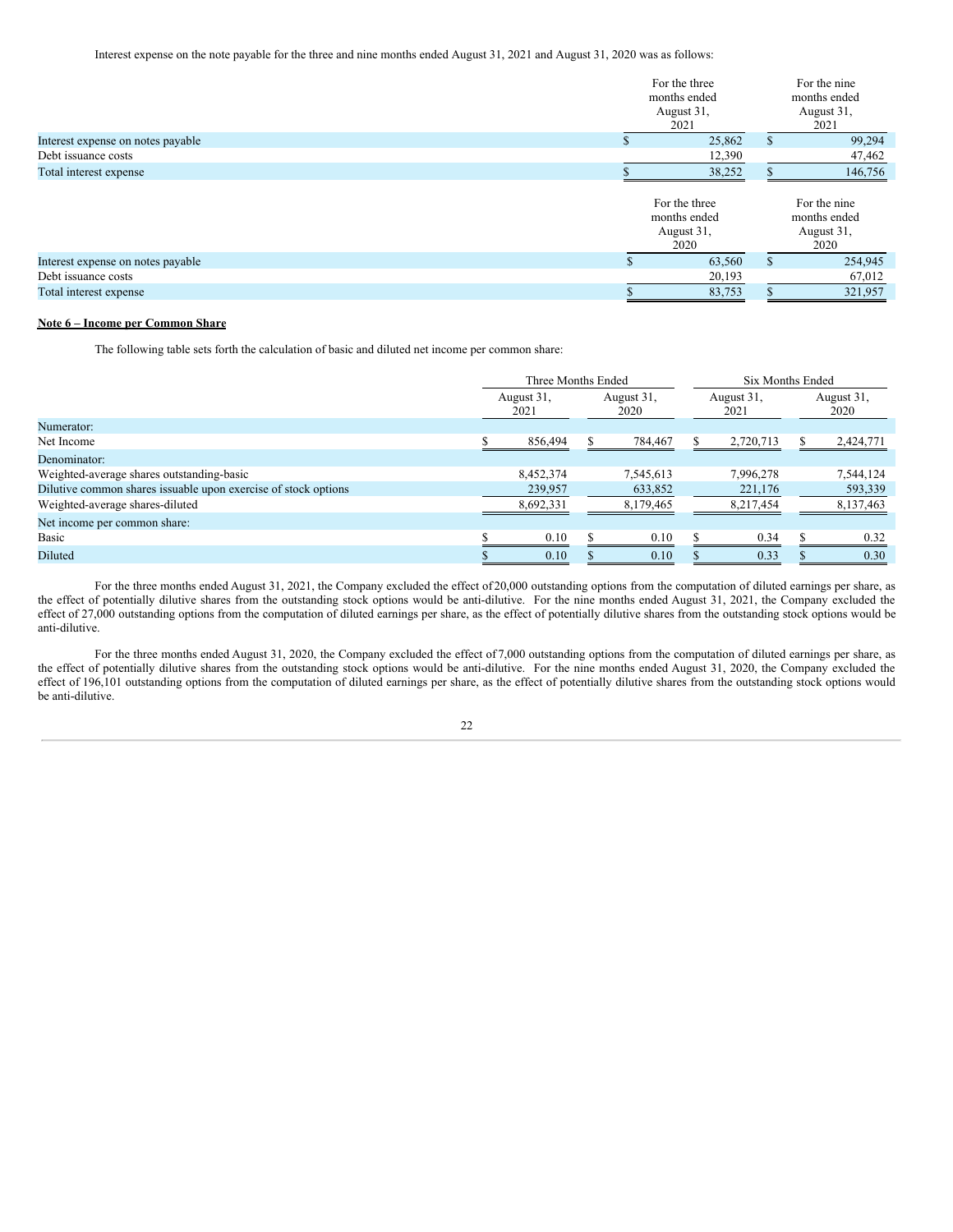#### **Note 7 – Stockholders' Equity**

## **Employee Stock Incentive Plan**

The Company maintains the 2006 Stock Incentive Plan (the "2006 Plan") under which it has reserved1,000,000 shares of the Company's common stock for issuance pursuant to stock options, restricted stock, stock-appreciation rights (commonly referred to as "SARs") and stock awards (i.e. performance options to purchase shares and performance units). As of August 31, 2021, and November 30, 2020, there were105,000 and 305,000 options issued, but not yet exercised, under the 2006 Plan, respectively. As of August 31, 2021, there were 0 shares available for future issuance under the 2006 Plan.

The Company maintains the 2012 Equity Incentive Plan (the "2012 Plan") which became effective December 1, 2011 as approved by the Board of Directors and approved by the stockholders at the 2012 Annual Meeting on July 10, 2012. The 2012 Plan originally reserved 1,500,000 shares of the Company's common stock for issuance pursuant to stock options, restricted stock, SARs, and other stock awards (i.e. performance shares and performance units). In August 2012, the Board of Directors approved an amendment to the 2012 Plan to increase the number of shares of the Company's common stock reserved for issuance to 2,500,000 shares. In October 2019, the Board of Directors approved amendments to the plan, subject to ratification by the stockholders, which occurred at the Company's 2019 Annual Meeting of Stockholders on November 21, 2019. As of August 31, 2021, there were 463,143 service-based options issued, 129,729 service-based restricted common shares granted,530,851 performance-based and 116,218 market-based restricted common shares granted under the 2012 Plan. As of November 30, 2020, there were868,443 service-based options issued, 129,729 servicebased restricted common shares granted, 530,851 performance-based and 116,218 market-based restricted common shares granted under the 2012 Plan. As of August 31, 2021, there were 542,310 shares available for future issuance under the 2012 Plan.

## *Service-based vesting condition options*

The fair value of each option award is estimated on the date of the grant using the Black-Scholes valuation model that uses the assumptions noted in the following table. Expected volatility is based on the historical volatility of the Company's stock over the most recent period commensurate with the expected life of the Company's stock options. The Company uses historical data to estimate option exercise and employee termination within the valuation model. The risk-free rate for periods within the contractual life of the option is based on the U.S. Treasury yield curve in effect at the time of grant. The expected term of options granted to employees is based upon historical exercise data. Expected dividends are based on the historical trend of the Company not issuing dividends.

There were 0 and 20,000 options granted during the three and nine months ended August 31, 2021, respectively.

There were 7,000 and 51,969 options granted during the three and nine months ended August 31, 2020, respectively.

Variables used to determine the fair value of the options granted for the three and nine months ended August 31, 2021 and August 31, 2020, respectively, are as follows:

|                          | Three Months<br>Ended<br>August 31, | Three Months<br>Ended<br>August 31, | Nine Months<br>Ended<br>August 31, | Nine Months<br>Ended<br>August 31, |
|--------------------------|-------------------------------------|-------------------------------------|------------------------------------|------------------------------------|
|                          | 2021                                | 2020                                | 2021                               | 2020                               |
| Weighted average values: |                                     |                                     |                                    |                                    |
| Expected dividends       | $\overline{\phantom{a}}$            | $0\%$                               | $0\%$                              | $0\%$                              |
| Expected volatility      |                                     | 51.8%                               | 49.85%                             | 62.60%                             |
| Risk free interest rate  |                                     | 0.42%                               | 1.35%                              | 1.70%                              |
| Expected life            | $\overline{\phantom{a}}$            | 6 years                             | 6 years                            | 9 years                            |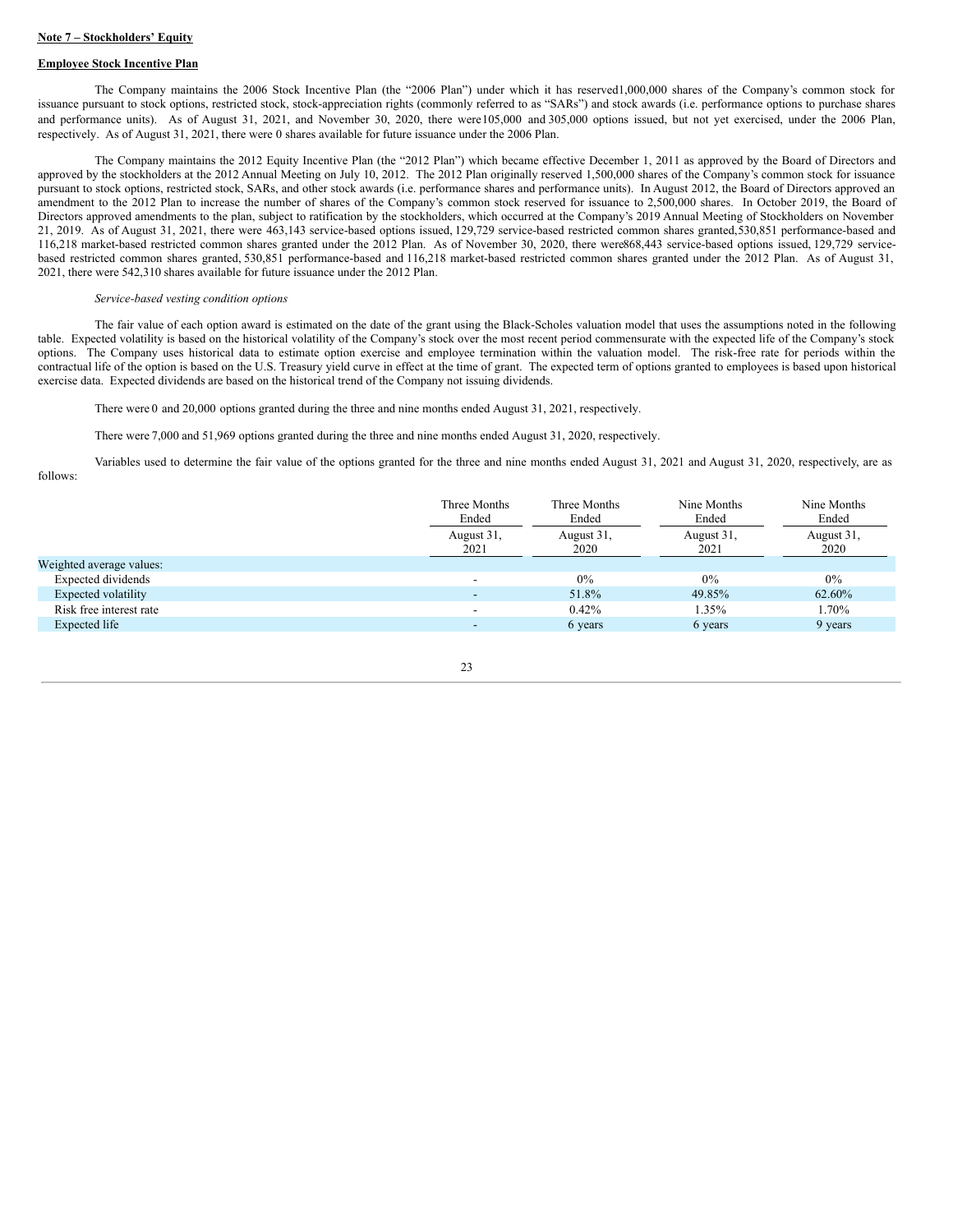Stock option activity for options with only service-based vesting conditions for the nine months ended August 31, 2021, was as follows:

|                                  | <b>Shares</b>       |              | weighted<br>Weighted<br>Average<br>Remaining<br>Average<br>Exercise<br>Contractual<br>Price<br>Term (Years) |      | Aggregate<br>Intrinsic<br>Value |
|----------------------------------|---------------------|--------------|-------------------------------------------------------------------------------------------------------------|------|---------------------------------|
| Outstanding at November 30, 2020 | 1,174,943           | S            | 3.72                                                                                                        | 3.42 | 4,502,324                       |
| Granted<br>Exercised             | 20,000<br>(625,300) |              | 9.50<br>2.33                                                                                                |      | 42,000<br>4,089,333             |
| Expired/forfeited                | __                  |              | $\hspace{0.1mm}-\hspace{0.1mm}$                                                                             |      | $-$                             |
| Outstanding at August 31, 2021   | 569,643             | $\mathbb{S}$ | 5.45                                                                                                        | 5.24 | 3,505,096                       |
| Exercisable at August 31, 2021   | 501,150             | S            | 5.05                                                                                                        | 5.02 | 3,283,299                       |

 $W^{(1)}$  and  $W^{(2)}$ 

The weighted average grant date fair value of options granted during the nine months ended August 31, 2021 and August 31, 2020 was \$4.56 and \$4.94, respectively.

The aggregate intrinsic value represents the total value of the difference between the Company's closing stock price on the last trading day of the period and the exercise price of the options, multiplied by the number of in-the-money stock options that would have been received by the option holders had all option holders exercised their options on either August 31, 2021 or November 30, 2020, as applicable. The intrinsic value of the Company's stock options changes based on the closing price of the Company's stock.

During the three and nine months ended August 31, 2021, the Company issued84,632 and 574,300 common shares to option holders who exercised options for \$0 and \$1,066,000, respectively.

During the three and nine months ended August 31, 2020, the Company issued0 and 20,000 common shares to option holders who exercised options for \$0 and \$41,000, respectively.

Significant option groups outstanding and exercisable at August 31, 2021 and related price and contractual life information are as follows:

|                          | Outstanding |                                                                 |   |                                          | Exercisable |     |                                          |  |
|--------------------------|-------------|-----------------------------------------------------------------|---|------------------------------------------|-------------|-----|------------------------------------------|--|
| Range of Exercise Prices | Outstanding | Weighted<br>Average<br>Remaining<br>Contractual<br>Life (Years) |   | Weighted<br>Average<br>Exercise<br>Price | Outstanding |     | Weighted<br>Average<br>Exercise<br>Price |  |
| \$1.01 to \$2.00         | 22,500      | 1.88                                                            |   | 1.95                                     | 22,500      | \$. | 1.95                                     |  |
| \$2.01 to \$3.00         | 45,000      | 1.88                                                            |   | 2.22                                     | 45,000      |     | 2.22                                     |  |
| \$3.01 to \$4.00         | 204,729     | 4.48                                                            |   | 3.14                                     | 204,729     |     | 3.14                                     |  |
| \$6.01 to \$7.00         | 3,833       | 4.84                                                            |   | 6.52                                     | 3,388       |     | 6.51                                     |  |
| \$7.01 to \$8.00         | 266,581     | 6.55                                                            |   | 7.64                                     | 224,133     |     | 7.62                                     |  |
| \$9.01 to \$10.00        | 27,000      | 6.44                                                            |   | 9.40                                     | 1,400       |     | 9.10                                     |  |
|                          | 569,643     | 5.24                                                            | S | 5.45                                     | 501,150     | S   | 5.05                                     |  |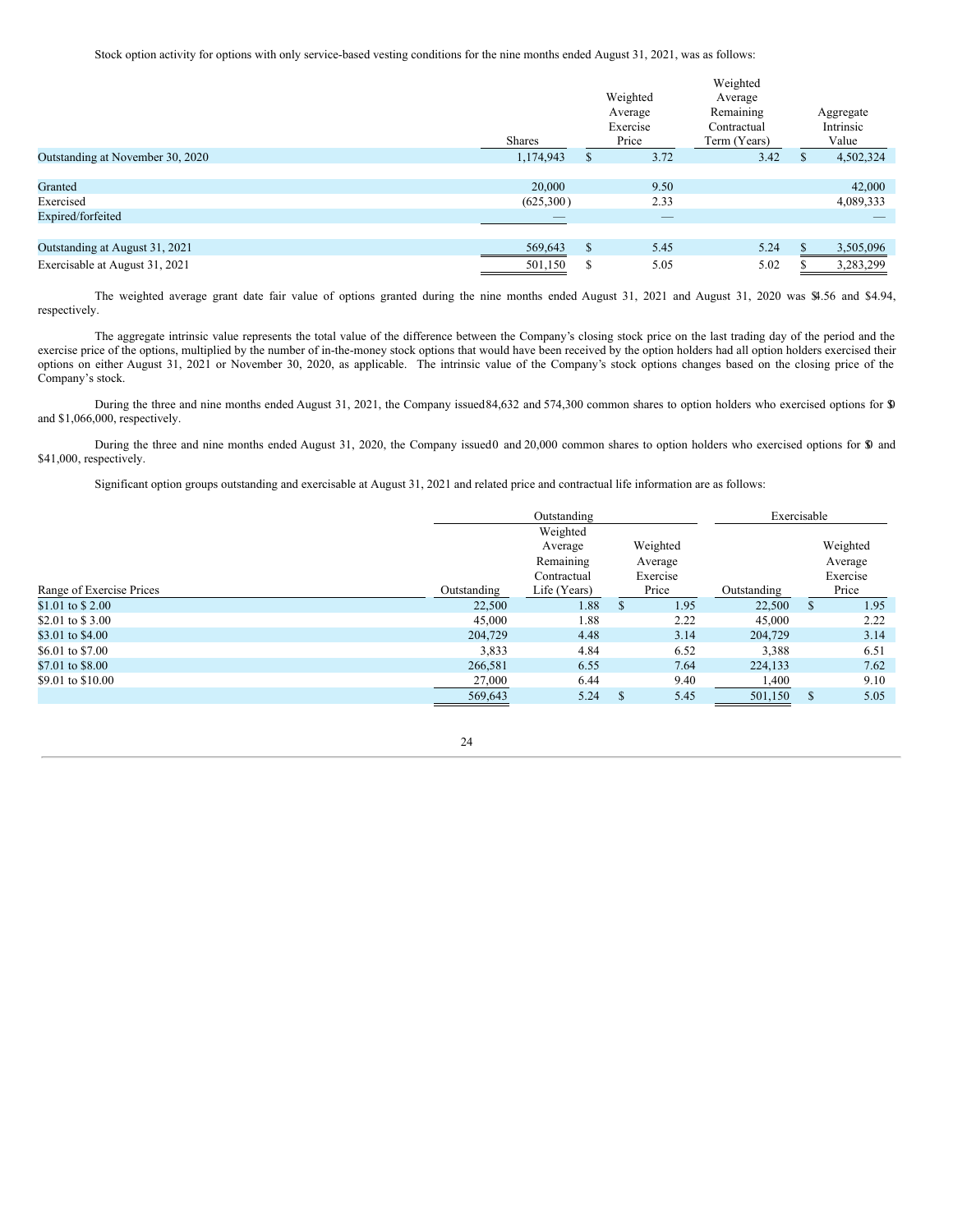A summary of the status of the Company's non-vested options as of August 31, 2021, and changes during the nine months ended August 31, 2021, is presented

below:

|                                 | <b>Shares</b>            |   | Weighted<br>Average<br>Grant-Date<br>Fair Value |
|---------------------------------|--------------------------|---|-------------------------------------------------|
| Non-vested at November 30, 2020 | 93,380                   | ъ | 4.65                                            |
|                                 |                          |   |                                                 |
| Granted                         | 20,000                   |   | 4.56                                            |
| Vested                          | (44, 887)                |   | 5.00                                            |
| Forfeited                       | $\overline{\phantom{a}}$ |   | $\overline{\phantom{a}}$                        |
| Non-vested at August 31, 2021   | 68,493                   |   | 4.39                                            |

As of August 31, 2021, there was approximately \$175,000 of total unrecognized compensation cost related to non-vested share-based compensation arrangements granted under the 2006 Plan and the 2012 Plan. The cost is expected to be recognized over a weighted-average period of 3.15 years as of August 31, 2021. The total fair value of shares vested during the nine months ended August 31, 2021 was approximately \$224,000.

During the second fiscal quarter of 2018, the Company entered into Amended and Restated Employment Agreements ("2018 Employment Agreements") with each of the Company's Co-CEOs. Per the Employment Agreements, each of the Co-CEOs is to receive base grant equity awards in the form of qualified stock options of the Company's common stock. As of December 20, 2019, David Portnoy and Mark Portnoy were granted 23,636 and 20,000 stock options of the Company's common stock, respectively. The options were issued under the Company's 2012 Stock Plan and will vest 1/3 upon grant, 1/3 on December 1, 2020 and the remaining 1/3 on November 30, 2021. The fair value of the options that vested through the three and nine months ended August 31, 2021 was approximately \$29,000 and \$85,000, respectively, and is reflected as selling, general and administrative expenses in the accompanying consolidated statement of income. As of August 31, 2021, there was approximately \$28,000 of total unrecognized compensation cost related to the non-vested options of common stock and these will continue to vest as notated above and per the 2018 Employment Agreements through November 30, 2021.

## *Performance and market-based vesting condition options*

Per the 2018 Employment Agreements, based upon certain performance criteria, the Company shall grant David Portnoy and Mark Portnoy a percentage of up to 47,273 and 40,000, respectively, of qualified stock options of the Company's common stock. For market-based vesting condition options, accounting principles do not require that the market condition be met in order for the compensation cost to be recognized. Fair value of these options has been determined using a Monte Carlo valuation approach. There were no market-based vesting condition options for the nine months ended August 31, 2021 or August 31, 2020, respectively. For performance-based vesting condition options, the Company estimates the fair value of qualified stock options that met certain performance targets by the end of the fiscal 2018 requisite service period using a Black-Scholes valuation model. As of August 30, 2019, the Company granted David Portnoy and Mark Portnoy 26,243 and 22,222 of non-qualified stock options of the Company's common stock based upon certain performance criteria met by the end of the fiscal 2018 service period. These options were issued under the Company's 2012 Stock Plan and will vest 1/3 upon date of grant, 1/3 on December 1, 2019 and 1/3 on November 30, 2020. The fair value of these options vested through the nine months ended August 31, 2021 and August 31, 2020 was approximately \$0 and \$121,000 and is reflected as selling, general and administrative expenses in the accompanying consolidated statements of income. As of August 31, 2021, there was \$0 of total unrecognized compensation cost as the options were fully vested.

Per the Amendment Agreement, based upon certain performance criteria, the Company shall grant Oleg Mikulinsky a percentage of up to8,000 of qualified stock options of the Company's common stock. For market-based vesting condition options, accounting principles do not require that the market condition be met in order for the compensation cost to be recognized. Fair value of these options has been determined using a Monte Carlo valuation. There were no market-based vesting condition options for the nine months ended August 31, 2021 and August 31, 2020,

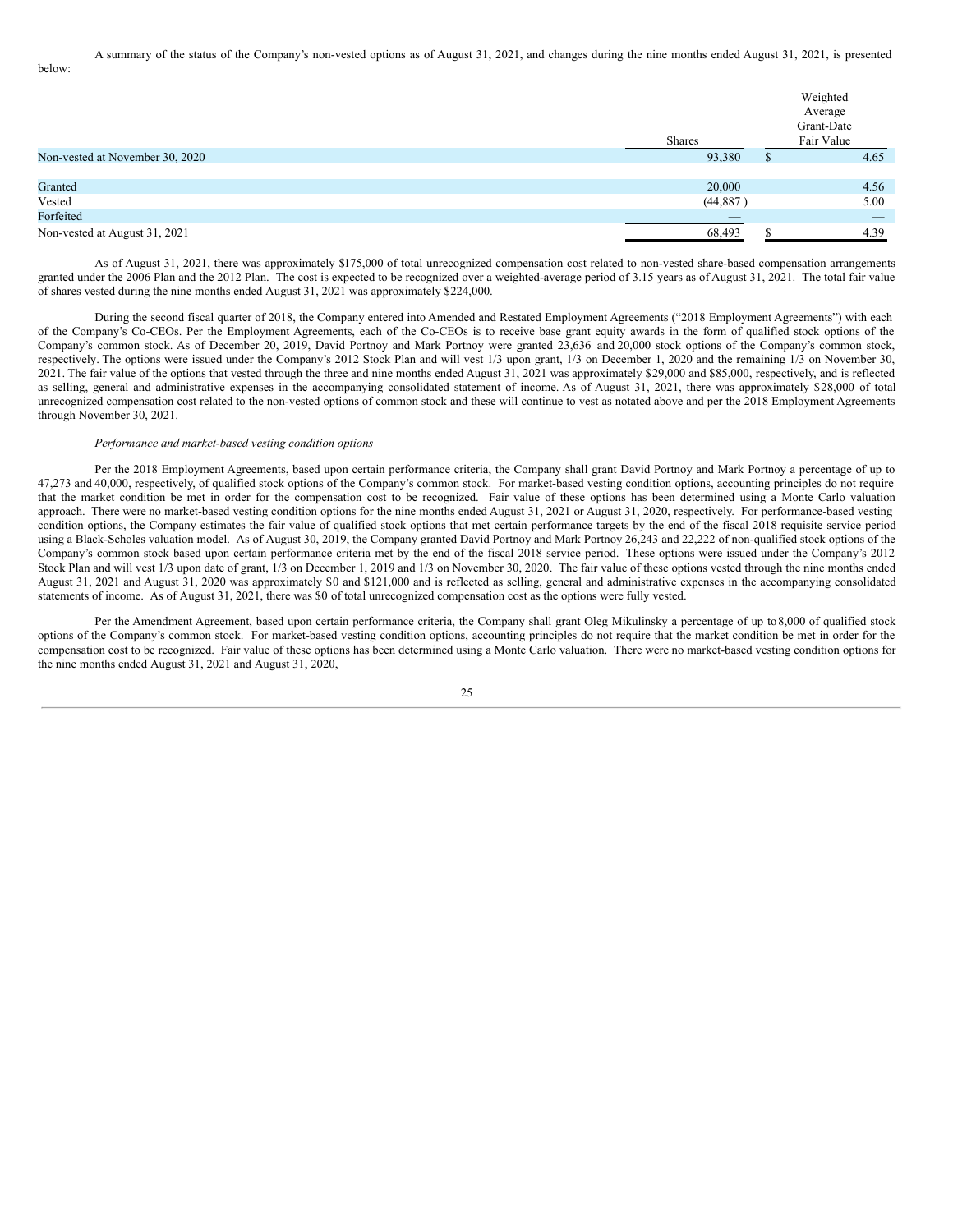respectively. For performance-based vesting condition options, the Company estimated the fair value of the qualified stock options that met certain performance targets by the end of the fiscal 2018 requisite service period using a Black-Scholes valuation model. As of September 4, 2019, the Company granted Oleg Mikulinsky 4,444 of qualified stock options of the Company's common stock based upon certain performance criteria met by the end of the fiscal 2018 service period and per the Amendment Agreement. These options were issued under the Company's 2012 Stock Plan and will vest 1/3 upon date of grant, 1/3 on December 1, 2019 and 1/3 on November 30, 2020. The fair of these options that vested through the nine months ended August 31, 2021 and August 31, 2020 was approximately \$200 and \$10,000 and is reflected as selling, general and administrative expenses in the accompanying consolidated statement of income. As of February 27, 2020, the Company granted Oleg Mikulinsky 1,333 of qualified stock options of the Company's common stock based upon certain performance criteria met by the end of the fiscal 2019 service period and per the Amendment Agreement. These options were issued under the Company's 2012 Stock Plan and will vest 1/3 upon date of grant, 1/3 on December 1, 2020 and 1/3 on November 30, 2021. The fair value of the options vested through the nine months ended August 31, 2021 and August 31, 2020 was \$2,500 and \$2,000, respectively, and is reflected as selling, general and administrative expenses in the accompanying consolidated statement of income. As of August 31, 2021, there was approximately \$800 of total unrecognized compensation cost related to the non-vested options of common stock.

## **Note 8 – License Agreements**

The Company enters into two types of licensing agreements and in both types, the Company earns revenue on the initial license fees. Under the technology agreements, the Company earns processing and storage royalties from the affiliates that process in their own facility. Under the marketing agreements, the Company earns processing and storage revenues from affiliates that store specimens in the Company's facility in Oldsmar, Florida.

#### **Technology Agreements**

The Company has entered into a definitive License and Royalty Agreement with LifeCell International Private Limited, formerly Asia Cryo-Cell Private Limited, ("LifeCell") to establish and market its umbilical cord blood and menstrual stem cell programs in India.

Per the License and Royalty Agreement with LifeCell, there is a \$1,000,000 cap on the amount of royalties due to the Company per year and a \$10,000,000 cap on the amount of royalties due to the Company for the term of the License and Royalty Agreement. The cap(s) are calculated based on LifeCell's fiscal year end, March 31 st. As of November 30, 2020, the Company had reached the \$10,000,000 cap and recorded all royalties that were due. Since inception of the License and Royalty Agreement, the Company has recorded \$10,000,000 in royalty income due under the terms of the License and Royalty Agreement, of which, LifeCell has paid the Company \$9,700,000 as of August 31, 2021. The balance of \$300,000 is reflected as Accounts Receivable on the accompanying consolidated balance sheets.

## **Marketing Agreements**

The Company has definitive license agreements to market the Company's umbilical cord blood stem cell programs in Costa Rica, El Salvador, Guatemala, Honduras, Nicaragua, Panama and Pakistan.

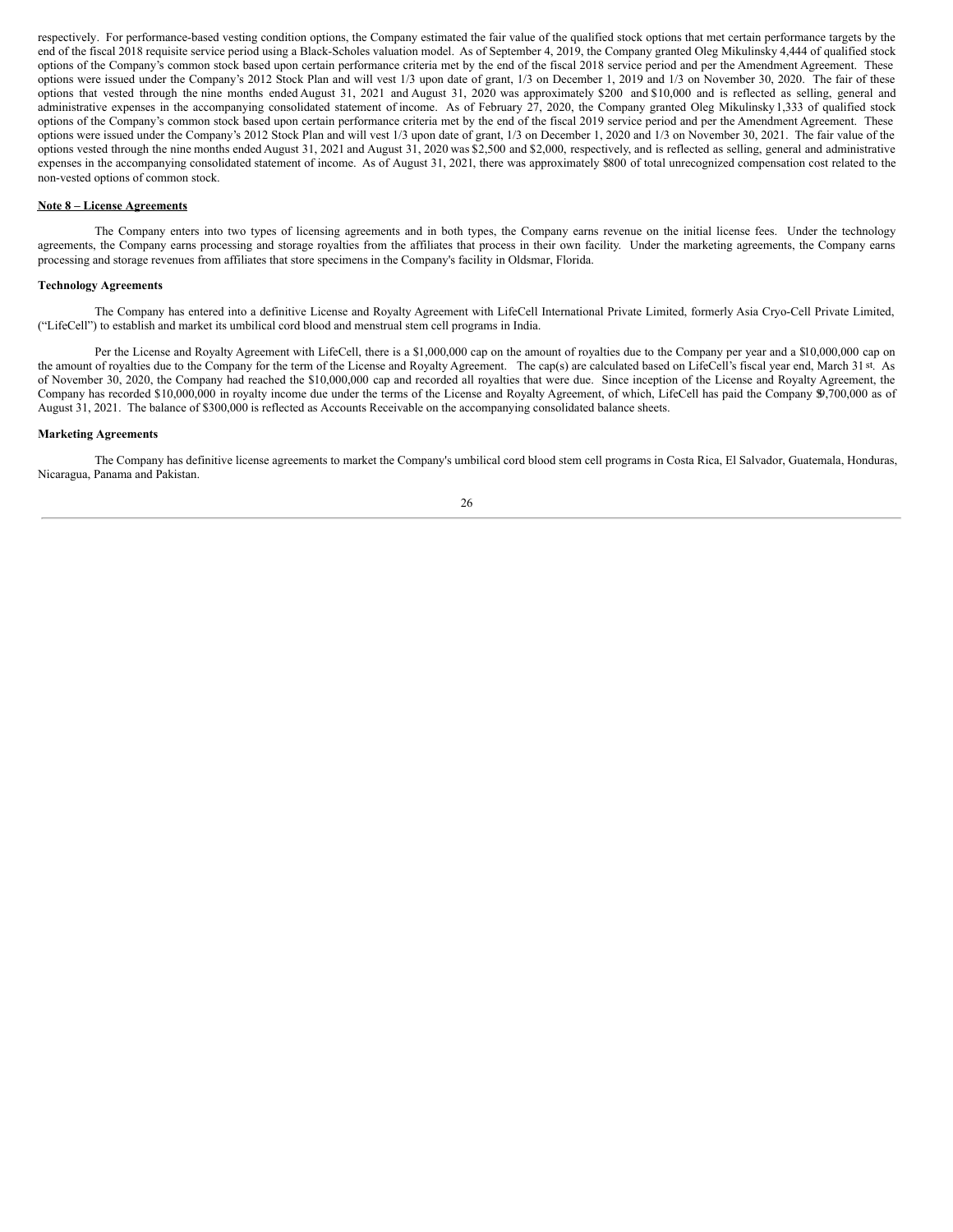The following table details the initial license fees for the technology agreements and processing and storage royalties earned under the technology agreements for the three and nine months ended August 31, 2021 and August 31, 2020. The initial license fees and processing and storage royalties are reflected in licensee and royalty income in the accompanying consolidated statements of income.

|                            | Processing and Storage Royalties                                           |  |                                    |
|----------------------------|----------------------------------------------------------------------------|--|------------------------------------|
|                            | Three Months<br>Ended<br>August 31,                                        |  | Nine Months<br>Ended<br>August 31, |
|                            | 2021                                                                       |  | 2021                               |
| License and royalty income | $\overline{\phantom{a}}$                                                   |  |                                    |
|                            |                                                                            |  |                                    |
| Total                      |                                                                            |  |                                    |
|                            | Three Months<br>Ended<br>Ended<br>August 31,<br>August 31,<br>2020<br>2020 |  | Nine Months                        |
| License and royalty income | 427,874                                                                    |  | 629,702                            |
|                            |                                                                            |  |                                    |
| Total                      | 427,874                                                                    |  | 629,702                            |

## **Note 9 – Commitments and Contingencies**

On December 3, 2015, a complaint styled Gary T. Brotherson, M.D., et al. v. Cryo-Cell International, Inc., Case No. 15-007461-CI, Circuit Court, Sixth Judicial Circuit, Pinellas County, Florida was served on the Company, naming it as defendant and alleging, among other things, that the Company breached certain agreements with plaintiffs and seeking damages in excess of \$15,000, the jurisdictional amount of the court in which the action is pending. On January 12, 2016, the Company served its answer, affirmative defenses, and counterclaim against the plaintiffs.

On August 31, 2020 (the "Effective Date"), the Company entered into a Termination Agreement ("Termination Agreement") with the Erie Group (the "Erie Group"), pursuant to which all such parties terminated all of their respective rights, duties, obligations, options and liabilities to each other arising out of our related to the Cryo-Cell International, Inc. Space and Time Sharing (SATS) Lease Agreement, Addendum thereto, Addition to such Addendum, and Amendment to the Cryo-Cell International, Inc. Space and Time Sharing (SATS) Lease Agreement among the Company and the Erie Group (collectively, the "SATS Agreement"). Additionally, pursuant to the terms of the Termination Agreement, the Company made a payment of \$ 1,939,748 on the Effective Date and the parties released each other from all claims related to the SATS Agreement and agreed to dismiss with prejudice to foregoing complaint. Pursuant to the terms of the Agreement, the Erie Group will no longer have the rights to share in a portion of the Company's storage revenues derived from specimens which originated in the state of Illinois and its five contiguous states (see Note 14)

In addition, from time to time the Company is subject to proceedings, lawsuits, contract disputes and other claims in the normal course of its business. The Company believes that the ultimate resolution of current matters should not have a material adverse effect on the Company's business, consolidated financial position or results of operations. It is possible, however, that there could be an unfavorable ultimate outcome for or resolution which could be material to the Company's results of operations for a particular quarterly reporting period. Litigation is inherently uncertain and there can be no assurance that the Company will prevail. The Company does not include an estimate of legal fees and other related defense costs in its estimate of loss contingencies.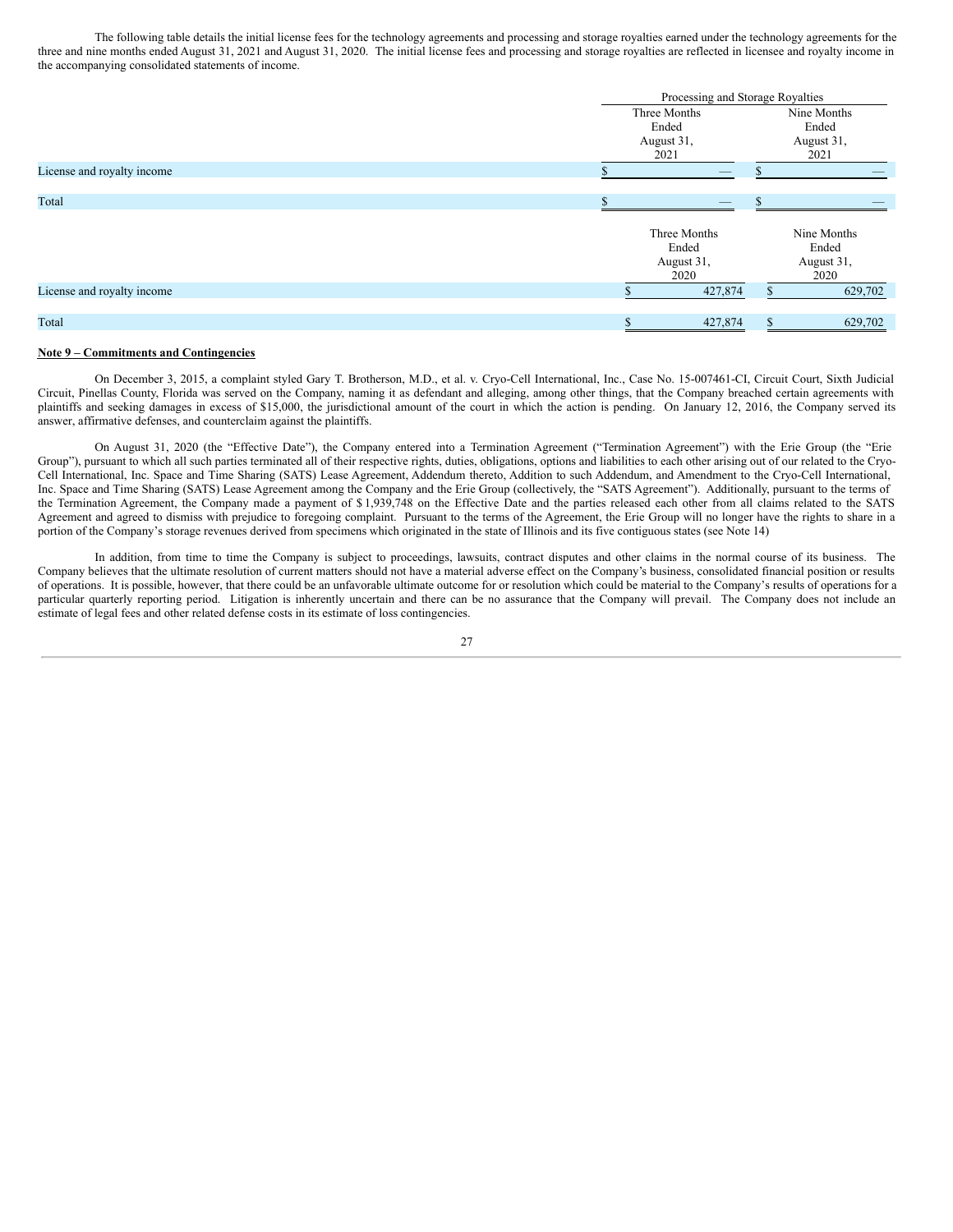#### **Note 10 – Share Repurchase Plan**

In December 2011, the Company's Board of Directors authorized management at its discretion to repurchase up to one million 1(,000,000) shares of the Company's outstanding common stock. On June 6, 2012, the Board of Directors of the Company increased the number of shares of the Company's outstanding common stock that management is authorized to repurchase to up to three million (3,000,000). On April 8, 2015, the Board of Directors of the Company increased the number of shares of the Company's outstanding common stock that management is authorized to repurchase to up to nine million (6,000,000) shares. On October 6, 2016, the Board of Directors of the Company increased the number of shares of the Company's outstanding common stock that management is authorized to repurchase to up to eight million (8,000,000) shares. The repurchases must be effectuated through open market purchases, privately negotiated block trades, unsolicited negotiated transactions, and/or pursuant to any trading plan that may be adopted in accordance with Rule 10b5-1 of the Securities and Exchange Commission or in such other manner as will comply with the provisions of the Securities Exchange Act of 1934.

As of August 31, 2021, the Company had repurchased an aggregate of 6,093,535 shares of the Company's common stock at an average price of \$3.37 per share through open market and privately negotiated transactions under the Company's share repurchase plan. The Company did not purchase any of the Company's common stock during the nine months ended August 31, 2021 and August 31, 2020.

The repurchased shares will be held as treasury stock at cost and have been removed from common shares outstanding as of August 31, 2021 and November 30, 2020. As of August 31, 2021 and November 30, 2020, 6,093,535 and 6,093,535 shares, respectively, were held as treasury stock.

Subsequent to the balance sheet date, the Company has not repurchased any additional shares of the Company's common stock.

## **Note 11 – Leases**

Effective December 1, 2019, the Company adopted ASU 2016-02, Leases (Topic 842), using the modified retrospective approach and utilizing the effective date as its date of initial application. As a result, prior periods are presented in accordance with the previous guidance in ASC 840, Leases ("ASC 840"). The Company has elected to apply the 'package of practical expedients' which allows the Company to not reassess i) whether existing or expired arrangements contain a lease, ii) the lease classification of existing or expired leases, or iii) whether previous initial direct costs would qualify for capitalization under the new lease standard.

At the inception of an arrangement, the Company determines whether the arrangement is or contains a lease based on the unique facts and circumstances present in the arrangement. Leases with a term greater than one year are recognized on the balance sheet as a right-of-use (ROU) assets and as short-term and long-term lease liabilities, as applicable. The Company does not have any financing leases.

Operating lease liabilities and their corresponding right-of-use assets are initially recorded based on the present value of lease payments over the expected remaining lease term. The interest rate implicit in lease contracts is typically not readily determinable. As a result, the Company utilizes its incremental borrowing rate to discount lease payments, which reflects the fixed rate at which the Company believes it could borrow on a collateralized basis the amount of the lease payments in the same currency, for a similar term, in a similar economic environment.

The Company has elected not to recognize leases with an original term of one year or less on the balance sheet. The Company typically only includes an initial lease term in its assessment of a lease arrangement. Options to renew a lease are not included in the Company's assessment unless there is reasonable certainty that the Company will renew.

In January 2021, the Company exercised its right to extend a lease for 36 months that resulted in an increase of \$780,070 to operating lease right-of-use asset and of \$780,070 to operating lease liabilities.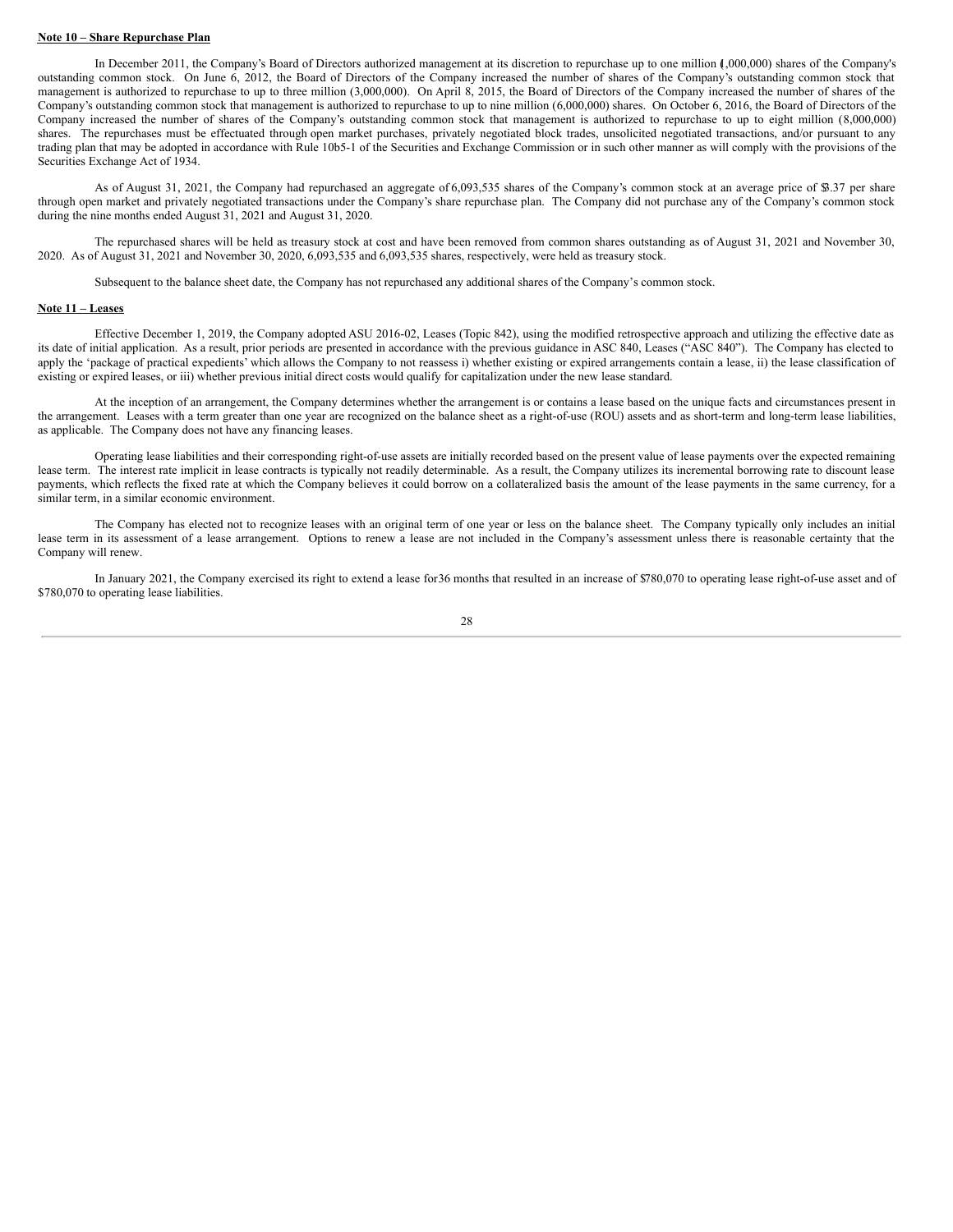In April 2021, the Company entered into a new lease for 24 months that resulted in an increase of \$86,549 to operating lease right-of-use asset and of\$86,549 to operating lease liabilities. Further, the Company adjusted the interest rate used to discount the lease payments to its current incremental borrowing rate and this resulted in an additional increase of \$38,072 to operating lease right-of-use asset and of \$38,072 to operating lease liabilities.

The following table presents the right-of-use asset and short-term and long-term lease liabilities amounts recorded on the consolidated balance sheets as of August 31, 2021:

|                                                | August 31,<br>2021 |         | November 30,<br>2020 |         |
|------------------------------------------------|--------------------|---------|----------------------|---------|
| <b>Assets</b>                                  |                    |         |                      |         |
| Operating lease right-of-use asset             |                    | 992.346 |                      | 299,089 |
|                                                |                    |         |                      |         |
| Liabilities                                    |                    |         |                      |         |
| Current portion of operating lease liabilities |                    | 306,817 |                      | 275,570 |
| Operating lease long term liabilities          |                    | 690,347 |                      | 23,632  |
| Total lease liability                          |                    | 997.164 |                      | 299.202 |

The maturity of the Company's lease liabilities at August 31, 2021 were as follows:

| Fiscal Year Ending November 30,    | <b>Future Operating</b><br>Lease Payments |           |
|------------------------------------|-------------------------------------------|-----------|
|                                    |                                           |           |
| 2021 (remaining 3 months)          |                                           | 82,545    |
| 2022                               |                                           | 339,182   |
| 2023                               |                                           | 313,996   |
| 2024                               |                                           | 295,086   |
| 2025                               |                                           | 24,590    |
| Less: Imputed interest             |                                           | (58, 235) |
| Present value of lease liabilities |                                           | 997,164   |

The remaining lease term and discount rates are as follows:

|                              | August 31, |
|------------------------------|------------|
|                              | 2021       |
| Lease Term and Discount Rate |            |
| Remaining lease term (years) |            |
| Operating lease              | 3.3        |
| Discount rate (percentage)   |            |
| Operating lease              | $3.5\%$    |
|                              |            |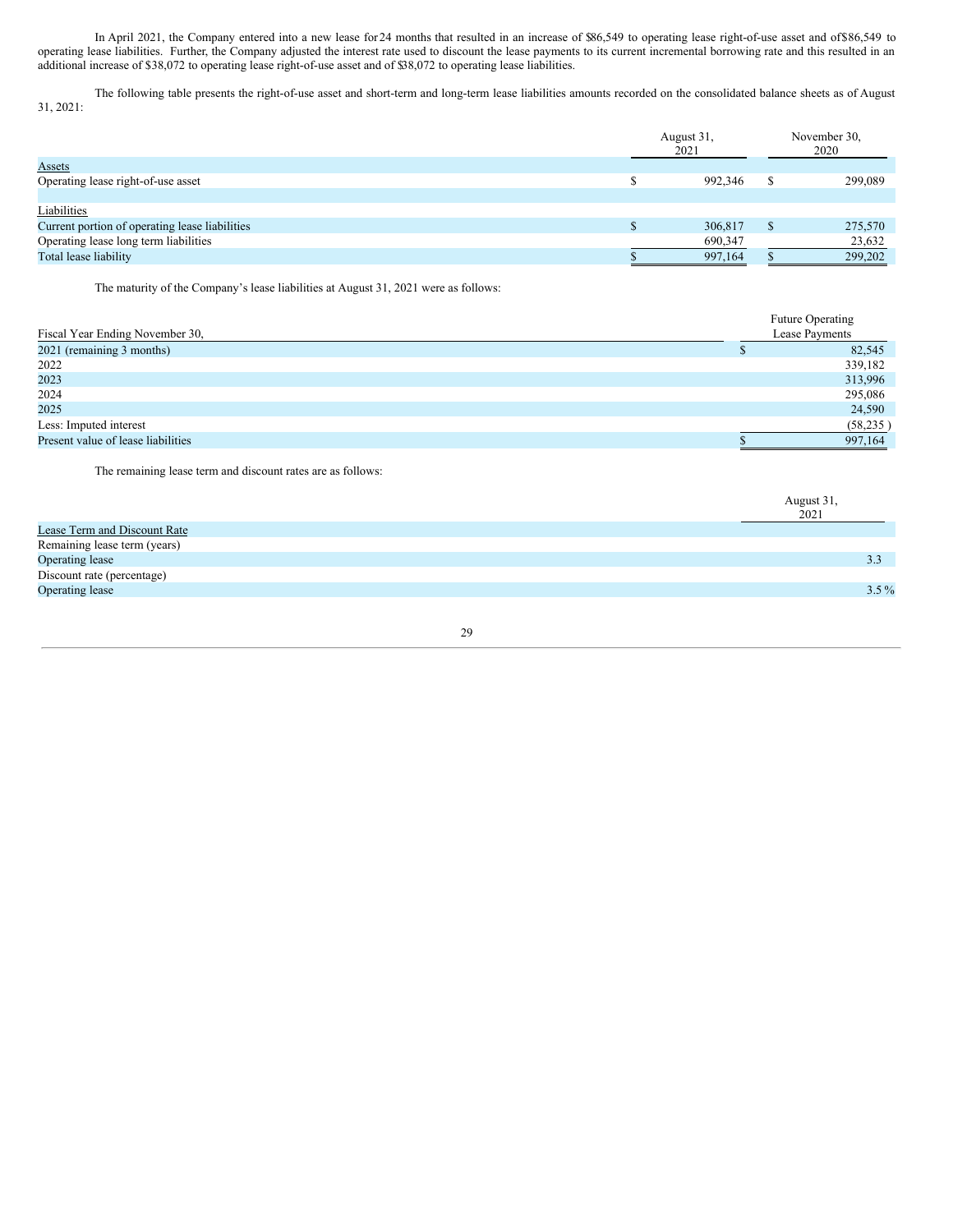|                                               | Three Months<br>Ended<br>August 31,<br>2021 |               | Nine Months<br>Ended<br>August 31,<br>2021 |  |
|-----------------------------------------------|---------------------------------------------|---------------|--------------------------------------------|--|
| Operating cash outflows from operating leases | \$<br>82,545                                | <sup>\$</sup> | 229,675                                    |  |
|                                               | Three Months<br>Ended<br>August 31,<br>2020 |               | Nine Months<br>Ended<br>August 31,<br>2020 |  |
| Operating cash outflows from operating leases | 65,754                                      | \$            | 196,940                                    |  |

## **Note 12 – COVID-19**

In March 2020, the World Health Organization declared a pandemic related to the rapidly spreading coronavirus ("COVID-19") outbreak. The Company faces various risks related to health epidemics, pandemics and similar outbreaks, including the global outbreak of COVID-19. The Company believes it has taken appropriate steps to minimize the risk to our employees and to maintain normal business operations and continues to actively monitor the global outbreak and spread of COVID-19 and continues to take steps to mitigate the potential risks to us posed by its spread and related circumstances and impacts. Due to the change in consumer buying patterns as a result of COVID-19, the Company has experienced a decline in new client and public banking sales resulting in a decrease in revenues for the three and nine months ended August 31, 2021 compared to the three and nine months ended August 31, 2020. While the ultimate health and economic impact of COVID-19 remains highly uncertain, we expect that our business operations and results of operations, including our net sales, earnings and cash flows, may continue to be impacted by decreases in new client and public banking sales. We cannot predict the timing and speed of the recovery, and any delay in the recovery could significantly impact our future results.

#### **Note 13 – Patent Option and Technology License Agreement**

Effective June 9, 2020, the Company entered into a Patent Option Agreement (the "Option") with Duke University ("Duke"). The Option grants Cryo-Cell the exclusive option to obtain an exclusive license to certain of Duke's patent rights to make, have made, use, import, offer for sale, sell and otherwise commercially exploit (with the right to sublicense) certain licensed products and to practice certain licensed processes, and the exclusive right to use certain regulatory data and technical information in connection with such licensed patent rights, in the treatment, prevention, cure, reduction, mitigation or other management of diseases in humans, except, with regard to certain patent rights, in certain excluded fields of use and in certain territories, as well as a limited license to make, have made or use certain products, processes, data and information for the purpose of evaluating the market potential for such products and processes in the designated field of use, subject to Duke's reserved rights to practice the licensed rights for all research, public service, internal (including clinical) and/or educational purposes. This exclusive Option is for a period of nine months from the effective date of the Option. As consideration for the Option, the Company paid Duke a non-refundable, option fee of \$350,000 during June 2020. The Option was subject to extension by the Company for an additional nine months by payment of \$150,000 on or before the expiration of the initial nine-month option period. On December 1, 2020, the Company made the extension payment of \$150,000. Such option fee, plus the extension fee, was fully credited against the license fee under the future license agreement. In connection with the option, Cryo-Cell anticipates opening a clinic to help patients have greater access to cord blood treatments established by Duke University under the FDA granted Expanded Access Program.

On February 23, 2021, the Company entered into a Patent and Technology License Agreement (the "Agreement") with Duke, pursuant to which Duke has granted to the Company an exclusive license to make, have made, use, import,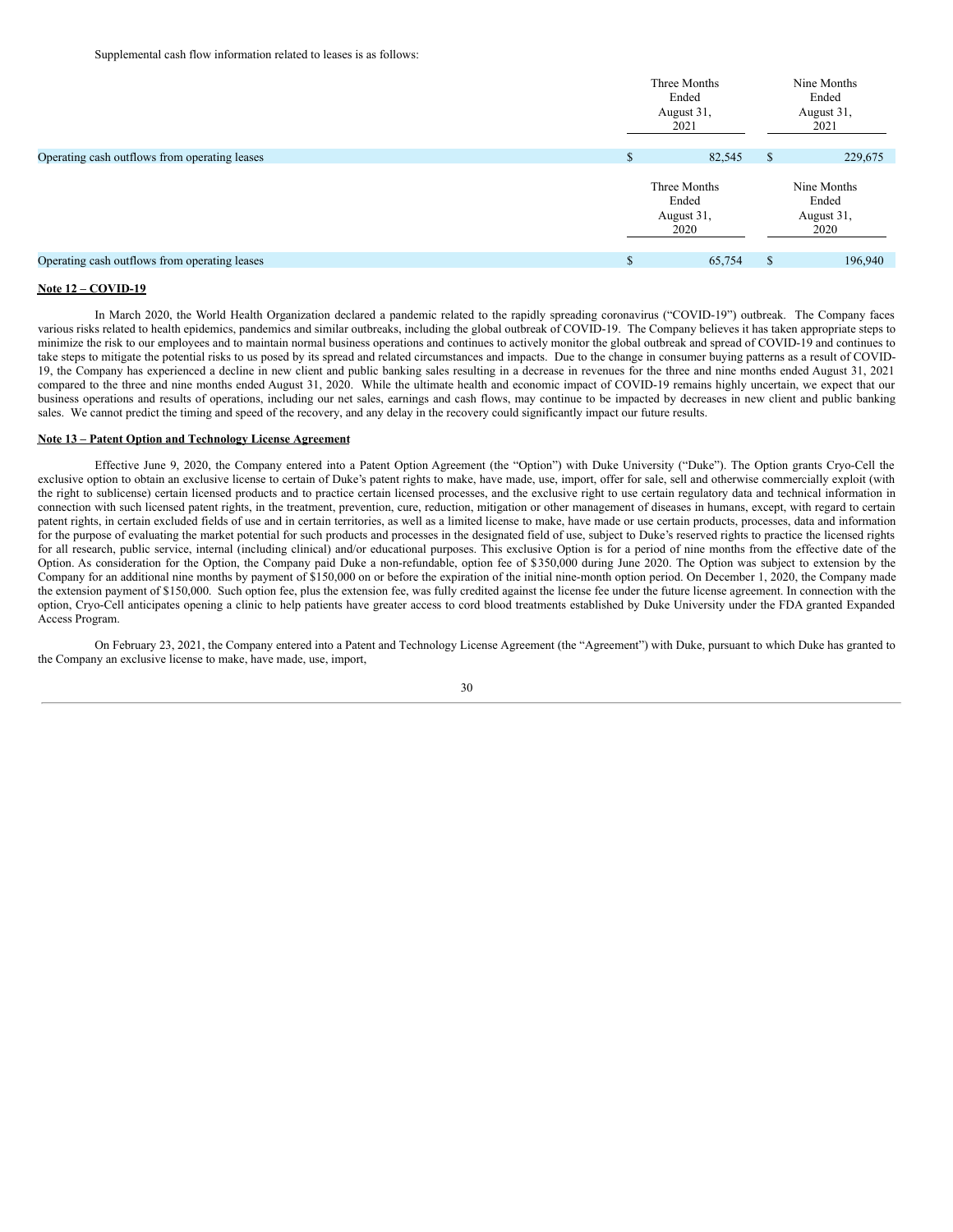offer for sale, sell and otherwise commercially exploit (with the right to sublicense) certain licensed products and to practice certain licensed processes, and the exclusive right to use certain regulatory data and technical information in connection with such licensed patent rights, in the treatment, prevention, cure, reduction, mitigation or other management of certain diseases in humans, except, with regard to certain patent rights, in certain excluded fields of use and in certain territories, subject to Duke's reserved rights to practice the licensed rights for all research, public service, internal (including clinical) and/or educational purposes.

The Agreement extends until expiration of the last Royalty Term, unless sooner terminated as provided in the Agreement. Royalty Term generally means the period beginning on the first commercial sale of each licensed product or licensed process and ending 15 years thereafter. Upon expiration of the applicable Royalty Term with respect to a particular licensed product or licensed processes, the licenses and rights granted by Duke to the Company under the Agreement with respect to such product or process become fully paid-up, royalty-free, perpetual and irrevocable.

The Company is required to pay Duke a license fee equal to \$12,000,000, of which \$5,000,000 was due within 14 days of February 23, 2021 (of which \$500,000 has previously been paid through the crediting of the previously paid \$350,000 option fee plus \$150,000, extension fee, as described above), \$5,000,000 must be paid on the first anniversary of February 23, 2021, and \$2,000,000 must be paid on the second anniversary of February 23, 2021. In addition, during the Royalty Term, subject to certain minimum royalties, the Company is required to pay Duke royalties based on a portion of net sales varying from 7% - 12.5% based on volume. On March 8, 2021, the Company transferred \$4,889,410 to Duke which included the first payment due of \$5,000,000, less \$500,000 previously paid and \$389,410 in costs related to the patents.

Unless the Agreement is terminated or renegotiated as permitted per the Agreement, the Company is also required to pay Duke minimum annual royalties beginning on the second anniversary of the effective date. The minimum annual royalties are as follows:

- Year 2: \$500,000
- Year 3: \$1,000,000
- Year 4: \$2,500,000
- Year 5 and each year thereafter during the term of this Agreement: \$5,000,000

In addition, the Company is required to pay Duke certain milestone payments, as follows:

- \$2,000,000 upon initiation of the first Phase III clinical trial for an indication other than Autism Spectrum Disorder, for a licensed product comprising cord tissue; and
- A number of shares of the Company's common stock equal to the corresponding percentage of the Company's fully-diluted equity ownership outstanding as of February 23, 2021 as follows:
- (1) 5.0% upon execution of the Agreement;
- (2) 2.5% upon cumulative net sales of licensed product and licensed process of \$ 10,000,000;
- (3) 2.5% upon cumulative net sales of licensed product and licensed process of \$ 75,000,000
- (4) 2.5% at each of the following market cap of the Company (based on a rolling 30-day average closing market cap) triggers:
	- o Equal to or greater than \$300,000,000, provided such trigger occurs within 18 months of February 23, 2021; and
	- o Equal to or greater than \$500,000,000, provided such trigger occurs within 24 months of February 23, 2021.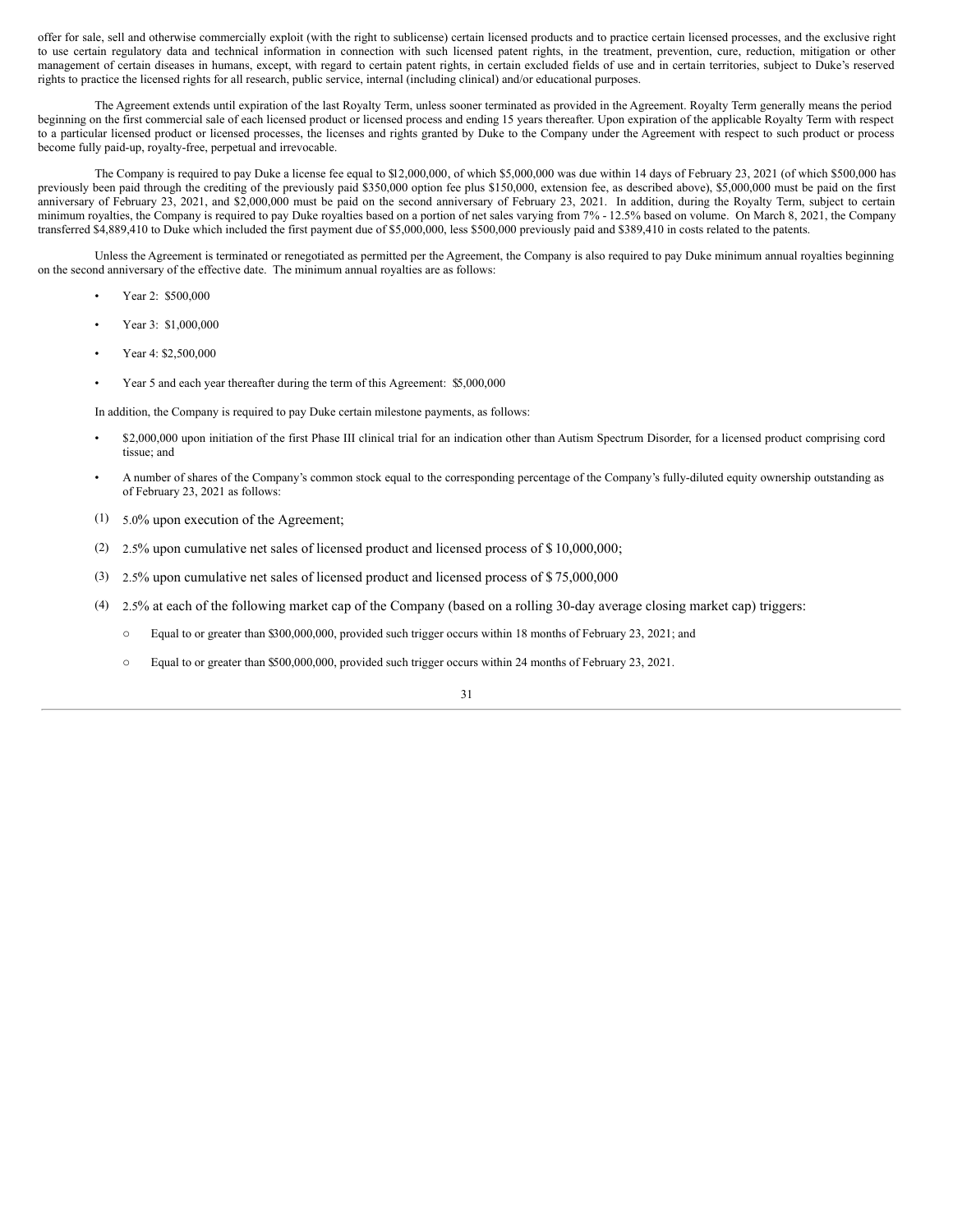During the first quarter of fiscal 2021, the Company capitalized \$15,132,189 as a Duke license agreement which represented the costs to obtain the Agreement and also recorded a corresponding liability to Duke for the license agreement. The costs that were capitalized as a Duke license agreement includes the present value of the \$12,000,000 license fee, \$3,585,170 of the Company's common stock transferred to Duke and certain acquisition costs. The Company is amortizing these costs over16 years. As of the three and nine months ended August 31, 2021, the Company recorded \$240,193 and \$480,387, respectively, in amortization expense which is reflected in amortization expense on the accompanying consolidated statements of income.

#### **Note 14 – Cancellation of Revenue Sharing Agreement**

On August 31, 2020 (the "Effective Date"), the Company entered into a Termination Agreement ("Termination Agreement") with the Erie Group (the "Erie Group"), pursuant to which all such parties terminated all of their respective rights, duties, obligations, options and liabilities to each other arising out of our related to the Cryo-Cell International, Inc. Space and Time Sharing (SATS) Lease Agreement, Addendum thereto, Addition to such Addendum, and Amendment to the Cryo-Cell International, Inc. Space and Time Sharing (SATS) Lease Agreement among the Company and the Erie Group (collectively, the "SATS Agreement"). Additionally, pursuant to the terms of the Termination Agreement, the Company made a payment of \$ 1,939,748 on the Effective Date and the parties released each other from all claims related to the SATS Agreement and agreed to dismiss with prejudice the previously disclosed complaint (See Note 9). Pursuant to the terms of the Agreement, the Erie Group will no longer have the rights to share in a portion of the Company's storage revenues derived from specimens which originated in the state of Illinois and its five contiguous states. The payment amount of \$1,939,748 was offset by the carrying amount of the long-term liability related to the SATS in the amount of \$550,000 and accrued expenses in the amount of \$279,100 to reflect the extinguishment of revenue sharing agreements in the amount of \$1,070,900 for the three and nine months ended August 31, 2020.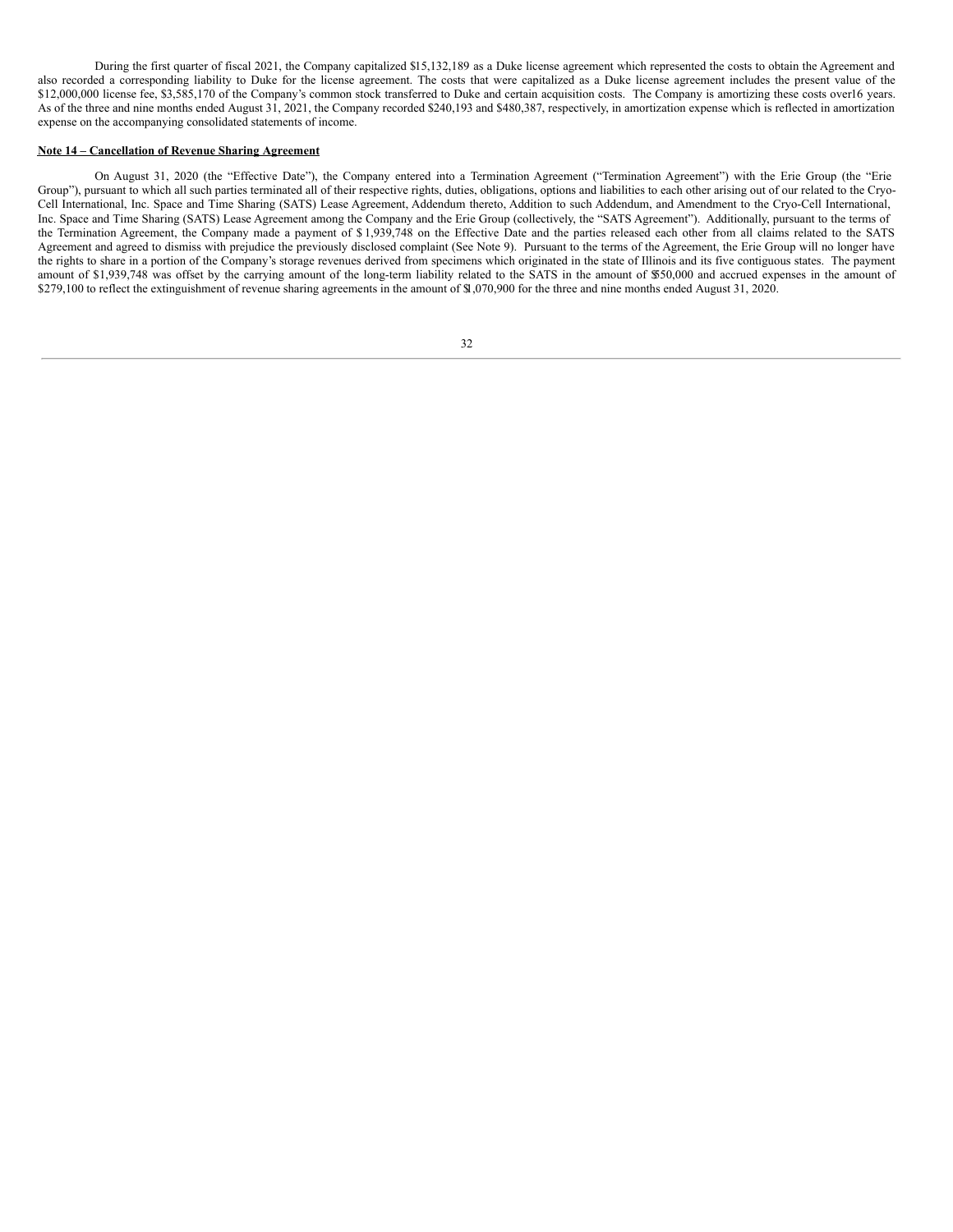## <span id="page-32-0"></span>**Item 2. Management's Discussion and Analysis of Financial Condition and Results of Operations.**

#### **Forward Looking Statements**

This Form 10‑Q, press releases and certain information provided periodically in writing or orally by the Company's officers or its agents may contain statements which constitute "forward-looking statements". The terms "Cryo-Cell International, Inc.," "Cryo-Cell," "Company," "we," "our" and "us" refer to Cryo-Cell International, Inc. The words "expect," "anticipate," "believe," "goal," "strategy," "plan," "intend," "estimate" and similar expressions and variations thereof, if used, are intended to specifically identify forward-looking statements. Those statements appear in a number of places in this Form 10-Q and in other places, and include statements regarding the intent, belief or current expectations of the Company, its directors or its officers with respect to, among other things:

- (i) our future performance and operating results;
- (ii) our future operating plans;
- (iii) our liquidity and capital resources; and
- (iv) our financial condition, accounting policies and management judgments.

Investors and prospective investors are cautioned that any such forward-looking statements are not guarantees of future performance and involve risks and uncertainties, and that actual results may differ materially from those projected in the forward‑looking statements as a result of various factors. The factors that might cause such differences include:

- (i) any adverse effect or limitations caused by recent increases in government regulation of stem cell storage facilities;
- (ii) any increased competition in our business including increasing competition from public cord blood banks particularly in overseas markets but also in the  $UIS$ .
- (iii) any decrease or slowdown in the number of people seeking to store umbilical cord blood stem cells or decrease in the number of people paying annual storage fees;
- (iv) any new services relating to other types of stem cells that have not yet been offered commercially, and there is no assurance that other stem cell services will be launched or will gain market acceptance;
- (v) any adverse impacts on revenue or operating margins due to the costs associated with increased growth in our business, including the possibility of unanticipated costs relating to the operation of our facility and costs relating to the commercial launch of new types of stem cells;
- (vi) any unique risks posed by our international activities, including but not limited to local business laws or practices that diminish our affiliates' ability to effectively compete in their local markets;
- (vii) any technological or medical breakthroughs that would render our business of stem cell preservation obsolete;
- (viii) any material failure or malfunction in our storage facilities; or any natural disaster or act of terrorism that adversely affects stored specimens;
- (ix) any adverse results to our prospects, financial condition or reputation arising from any material failure or compromise of our information systems;
- (x) the costs associated with defending or prosecuting litigation matters, particularly including litigation related to intellectual property, and any material adverse result from such matters;
- (xi) the success of our licensing agreements and their ability to provide us with royalty fees;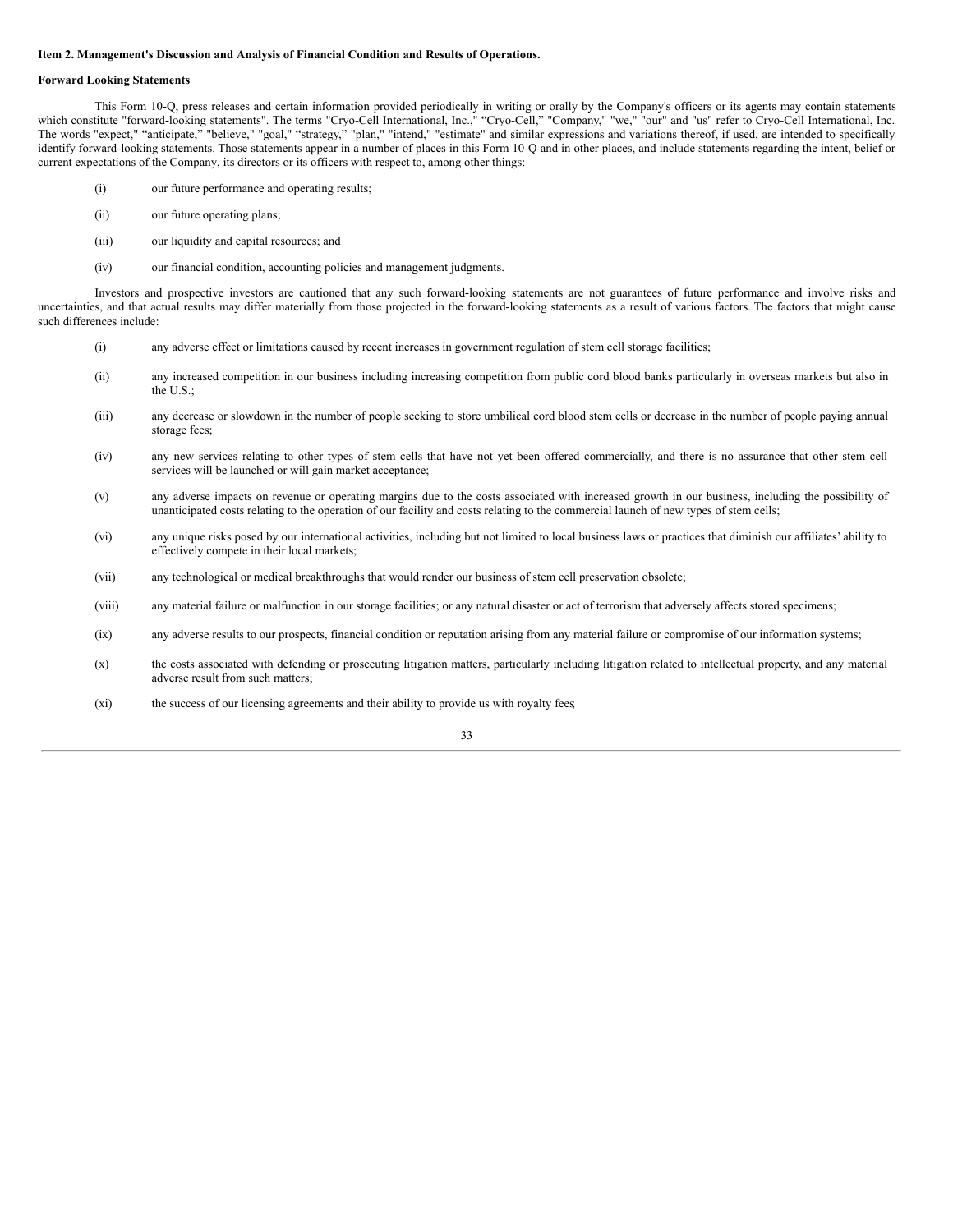- (xii) any difficulties and increased expense in enforcing our international licensing agreements;
- (xiii) any adverse performance by or relations with any of our licensees;
- (xiv) any inability to enter into new licensing arrangements including arrangements with non-refundable upfront fees;
- (xv) any inability to realize cost savings as a result of recent acquisitions;
- (xvi) any inability to realize a return on an investment;
- (xvii) any increased U.S. income tax expense as a result of inability to utilize or exhaustion of net operating losses;
- (xviii) any adverse impact on our revenues and operating margins as a result of discounting of our services in order to generate new business in tough economic times where consumers are selective with discretionary spending;
- (xix) the success of our global expansion initiatives;
- (xx) our actual future ownership stake in future therapies emerging from our collaborative research partnerships;
- (xxi) our ability to minimize our future costs related to R&D initiatives and collaborations and the success of such initiatives and collaborations
- (xxii) any inability to successfully identify and consummate strategic acquisitions;
- (xxiii) any inability to realize benefits from any strategic acquisitions;
- (xxiv) the Company's ability to realize a profit on the acquisition of PrepaCyte-CB;
- (xxv) the Company's ability to realize a profit on the acquisition of Cord:Use,
- (xxvi) the costs associated with proxy contests and its impact on our business,
- (xxvii) the impact of the COVID-19 pandemic on our sales, operations and supply chain and
- (xxviii) other factors many of which are beyond our control.

We undertake no obligation to publicly update or revise the forward-looking statements made in this Form 10-Q to reflect events or circumstances after the date of this Form 10‑Q or to reflect the occurrence of unanticipated events.

Readers are cautioned not to place undue reliance on these forward-looking statements, which reflect management's analysis only as of the date hereof. Cryo-Cell International, Inc. undertakes no obligation to publicly revise these forward-looking statements to reflect events or circumstances that arise after the date hereof. Readers should carefully review the risk factors described in other documents the Company files from time to time with the Securities and Exchange Commission, including the Annual Report on Form 10-K filed by the Company and any Current Reports on Form 8-K filed by the Company.

#### **Overview**

The Company is engaged in cellular processing and cryogenic storage, with a current focus on the collection and preservation of umbilical cord blood stem cells for family use. The Company's principal sources of revenues are service fees for cord blood processing and preservation for new customers and recurring annual storage fees. Effective April 2016, the Company offers two pricing models, a standard plan and premium plan. The Company charges fees of \$1,675 for the standard plan and \$2,025 for the premium plan to new clients for the collection kit, processing, testing and return medical courier service, with discounts in the case of multiple children from the same family and in other circumstances. The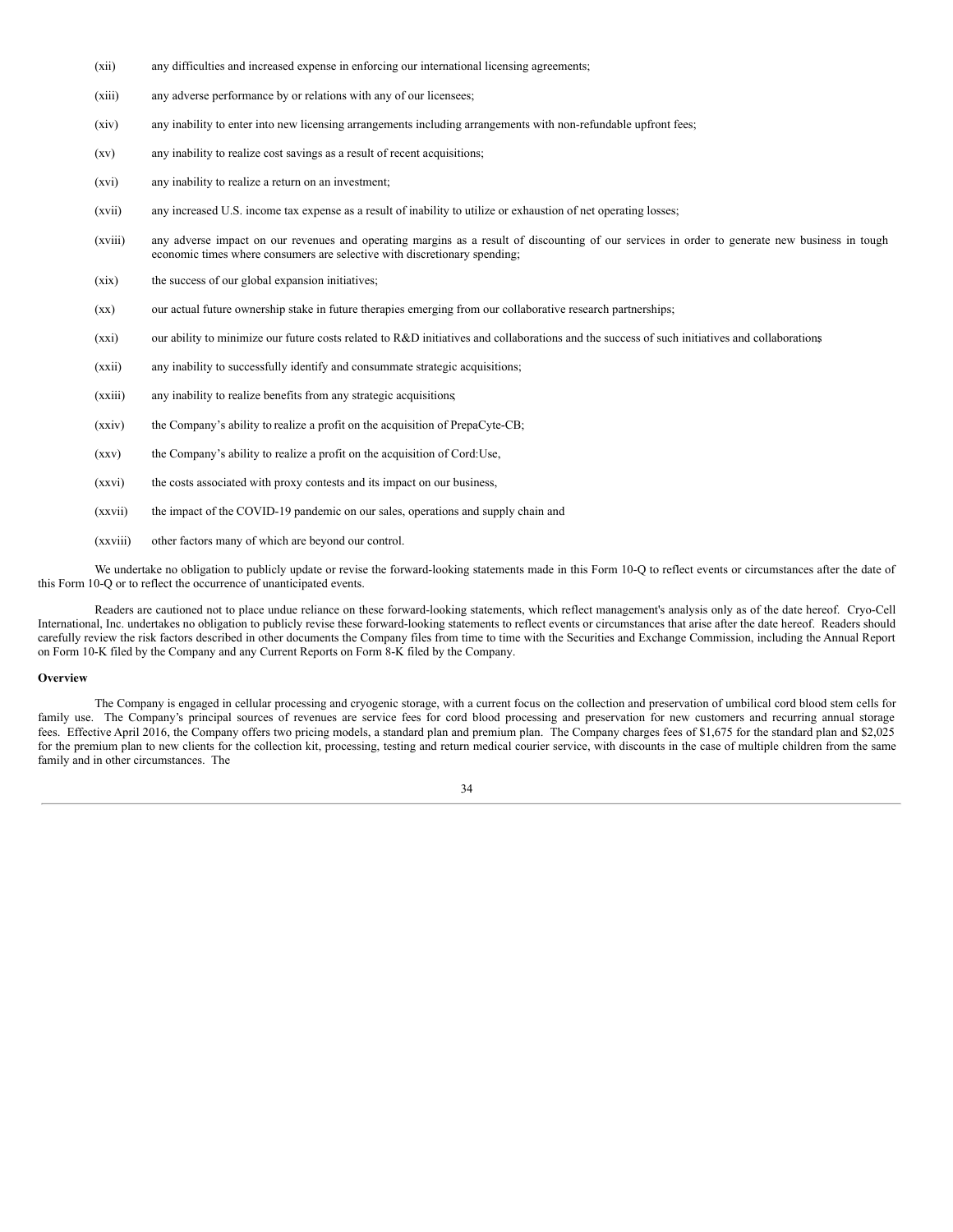Company charges an annual storage fee of \$175 for new clients that enroll in the standard and premium plans; storage fees for existing customers depend on the contracts with such customers. The Company continues to offer a one-time payment plan for 18 years of storage and a lifetime payment plan, pursuant to which the client is charged \$4,650 for the standard plan and \$5,000 for the premium plan and approximately \$5,800 for the standard plan and approximately \$6,100 for the premium plan, respectively, less discounts in the case of multiple children from the same family and in other circumstances. The one-time plan includes the collection kit, processing and testing, return medical courier service and 18 years of prepaid storage fees. The lifetime plan includes the collection kit, processing and testing, return medical courier service and prepaid storage fees for the life of the client. The Company also receives other income from licensing fees and royalties from global affiliates.

On June 11, 2018, Cryo-Cell completed its acquisition of substantially all of the assets (the "Cord Purchase") of Cord:Use Cord Blood Bank, Inc., a Florida corporation ("Cord:Use"), in accordance with the definitive Asset Purchase Agreement between Cryo-Cell and Cord:Use (the "Purchase Agreement"), including without limitation Cord:Use's inventory of public cord blood units existing as of the closing date (the "Public Cord Blood Inventory") and Cord:Use's shares of common stock of Tianhe Stem Cell Biotechnologies, Inc., an Illinois corporation (the "Tianhe Capital Stock"). Cord:Use was in the business of public and private cord blood and tissue, collection, processing, storage and banking. The aggregate consideration payable at closing under the Purchase Agreement was \$14,000,000, with \$10,500,000 paid in cash and the balance paid through the delivery to Seller of 465,426 shares of Cryo-Cell's common stock, par value \$0.01 per share ("Common Stock"), at \$7.52 per share. In addition, Cryo-Cell assumed certain limited liabilities incurred by Cord:Use in connection with its business that were unpaid as of the closing date and that directly relate to the services to be provided after closing by Cryo-Cell. Cryo-Cell also assumed certain of Cord:Use's contracts and the obligations arising therefrom after the closing. Additionally, Cord:Use is entitled to an earnout from Cryo-Cell's sale of the Public Cord Blood Inventory from and after closing. Each calendar year after the closing, Cryo-Cell is required to pay to Cord:Use 75% of all gross revenues, net of any returns, received from the sale of public cord blood inventory in excess of \$500,000. Such payments are to be made quarterly, within 30 days of the end of the last month of each calendar quarter, until the public cord blood inventory is exhausted. In addition, each calendar year after closing, until the public cord blood inventory is exhausted, for every \$500,000 of retained gross revenues, net of any returns, received and retained by Cryo-Cell in excess of the initial \$500,000 retained by Cryo-Cell during such year, Cryo-Cell is to deliver \$200,000 worth of Cryo-Cell Common stock to Cord:Use, up to an aggregate value of \$5,000,000. Cord:Use is also entitled to a portion of the gross profits generated, or deemed to have been generated, by Cryo-Cell from its ownership of the Tianhe Capital Stock.

As disclosed in Note 13, on February 23, 2021, the Company entered into a Patent and Technology License Agreement (the "Agreement") with Duke University ("Duke"). The Agreement grants the Company the rights to proprietary processes and regulatory data related to cord blood and cord tissue developed at Duke. The Company plans to explore, test, and administer these treatments to patients with conditions for which there are limited FDA approved therapies, including cerebral palsy, autism, multiple sclerosis and COVID-19. These treatments utilize the unique immunomodulatory and potential regenerative properties derived from cord blood and cord tissue. Per the Agreement, the Company has been granted exclusive commercial rights to Duke's intellectual property assets, FDA regulatory data, clinical expertise and manufacturing protocols associated with various applications of cord blood and cord tissue stem cells. Through this Agreement, the Company intends to expand to a triad of core business units to include its cord blood bank, biopharmaceutical manufacturing (once BLA(s) or Emergency Use Authorization(s) are approved by the FDA), and infusion clinic(s) services, initially under the rights granted to Duke through the FDAs Expanded Access Program.

During the first quarter of fiscal 2021, the Company capitalized \$15,132,189 as a Duke license agreement which represented the costs to obtain the Agreement and also recorded a corresponding liability to Duke for the license agreement (see Note 13). As of August 31, 2021, the balance was \$14,891,995, net of amortization, and is reflected as Duke License Agreement on the accompanying consolidated balance sheets.

During the nine months ended August 31, 2021, total revenue decreased 9% as compared to the same period in 2020. The Company reported net income of approximately \$2,721,000 or \$0.34 per basic common share for the nine months ended August 31, 2021 compared to net income of \$2,425,000 or \$0.32 per basic common share for the nine months ended August 31, 2020. Net income for the nine months ended August 31, 2021 principally resulted from a 9% decrease in cost of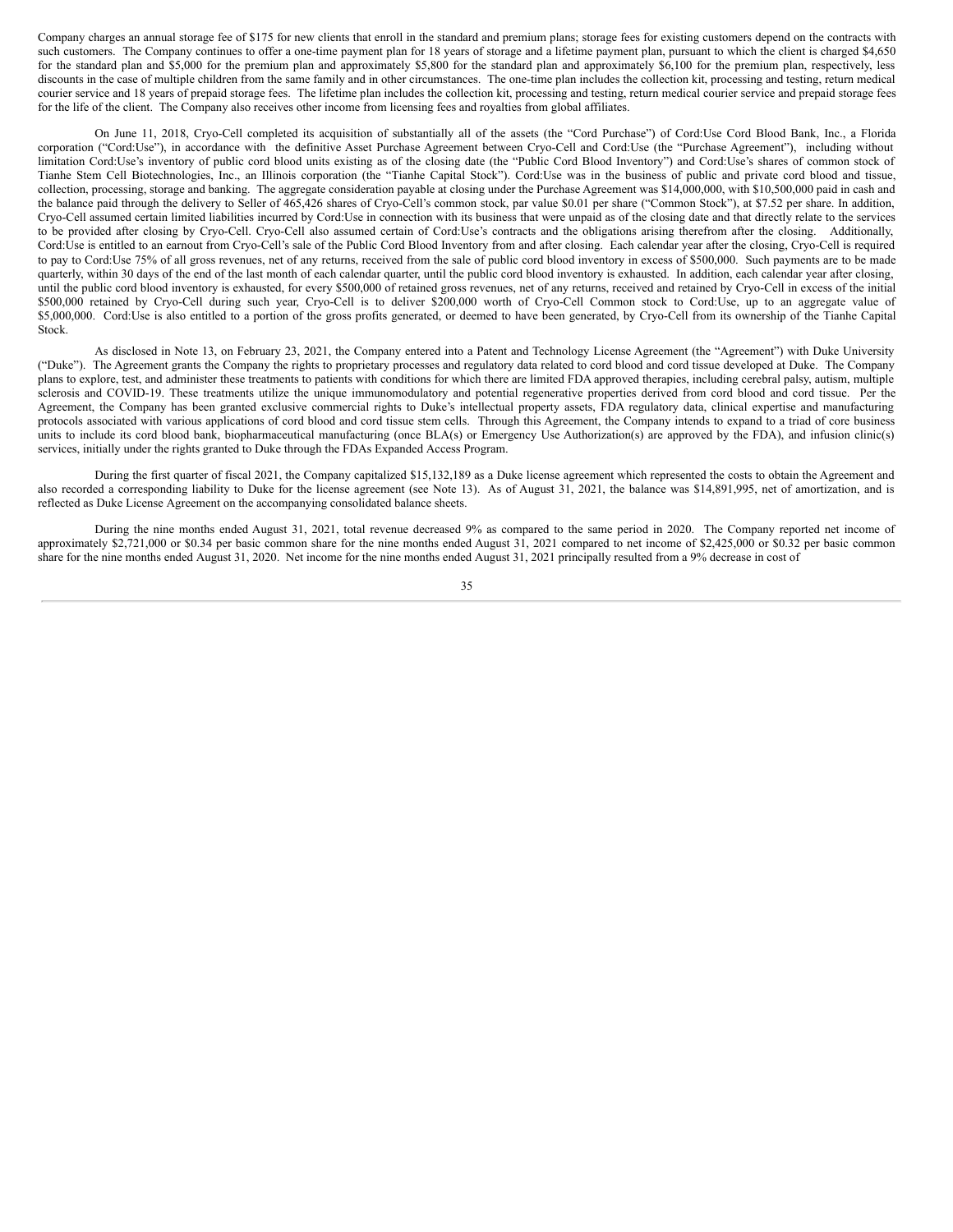sales, a 7% decrease in selling, general and administrative expenses, a 10% decrease in interest expense and a 40% decrease in the Contingent Consideration (described below) which were offset by a 9% decrease in revenue.

At August 31, 2021, the Company had cash and cash equivalents of \$7,700,806. The Company's cash decreased approximately \$2,700,000 during the first nine months of fiscal 2021. Cash provided by operations was approximately \$6,259,000 and the Company received approximately \$1,100,000 from the exercise of stock options, which were offset by \$1,554,004 used for the purchase of property and equipment, \$5,106,224 paid to Duke as part of the Patent Option Agreement (see Note 13) and \$3,325,000 used to repay the note payable.

In March 2020, the World Health Organization declared a pandemic related to the rapidly spreading coronavirus ("COVID-19") outbreak. The Company faces various risks related to health epidemics, pandemics and similar outbreaks, including the global outbreak of COVID-19. The Company believes it has taken appropriate steps to minimize the risk to our employees and to maintain normal business operations and continues to actively monitor the global outbreak and spread of COVID-19 and continues to take steps to mitigate the potential risks to us posed by its spread and related circumstances and impacts. Due to the change in consumer buying patterns as a result of COVID-19, the Company has experienced a decline in new client and public banking sales resulting in a decrease in revenues for the three and nine months ended August 31, 2021 compared to the three months ended August 31, 2020. While the ultimate health and economic impact of COVID-19 remains highly uncertain, we expect that our business operations and results of operations, including our net sales, earnings and cash flows, may continue to be impacted by decreases in new client and public banking sales. We cannot predict the timing and speed of the recovery, and any delay in the recovery could significantly impact our future results.

Consistent with its fiduciary duties, the board of directors and management has reviewed and will continue to review strategic options and opportunities for the Company, in order to maximize shareholder value. These options may include, but are not limited to, strategic mergers or acquisitions, investments in other public and/or private companies, repurchases of revenue sharing agreements ("RSA") interests, a deregistration of the Company's common stock under the Securities Exchange Act of 1934 or a going-private transaction. These options may or may not be related to the Company's current business. In order to undertake any of the aforementioned activities, the Company may take on substantial debt or equity capital which could increase the risk of investment in the Company.

## Results of Operations - Nine-Month Period Ended August 31, 2021 Compared to the Nine-Month Period Ended August 31, 2020

*Revenue.* Revenue for the nine months ended August 31, 2021 was \$21,569,464 as compared to \$23,606,976 for the same period in 2020. The decrease in revenue was in part due to a 5% decrease in processing and storage fees.

*Processing and Storage Fees.* Processing and storage fee revenue is attributable to a 9% increase in recurring annual storage fee revenue offset by an 8% decrease in the number of new domestic cord blood specimens processed in the first nine months of fiscal 2021 versus the same period in 2020.

*Product Revenue*. For the nine months ended August 31, 2021, revenue from the product sales was \$56,200 compared to \$200,507 for the nine months ended August 31, 2020. The decrease in revenue is due to what the Company believes is a temporary change in customer demand.

*Public Cord Blood Banking Revenue*. For the nine months ended August 31, 2021, revenue from the public cord blood banking sales was \$289,231 compared to \$484,547 for the nine months ended August 31, 2020. The decrease in revenue is due to the volatility of customer demand.

*Licensee Income.*Licensee income for the nine months ended August 31, 2021 was \$0 as compared to \$629,702 for the 2020 period. Licensee and royalty income for the nine months ended August 31, 2021 and August 31, 2020 consists of royalty income earned on the processing and storage of specimens in India where the Company has a definitive License and Royalty Agreement.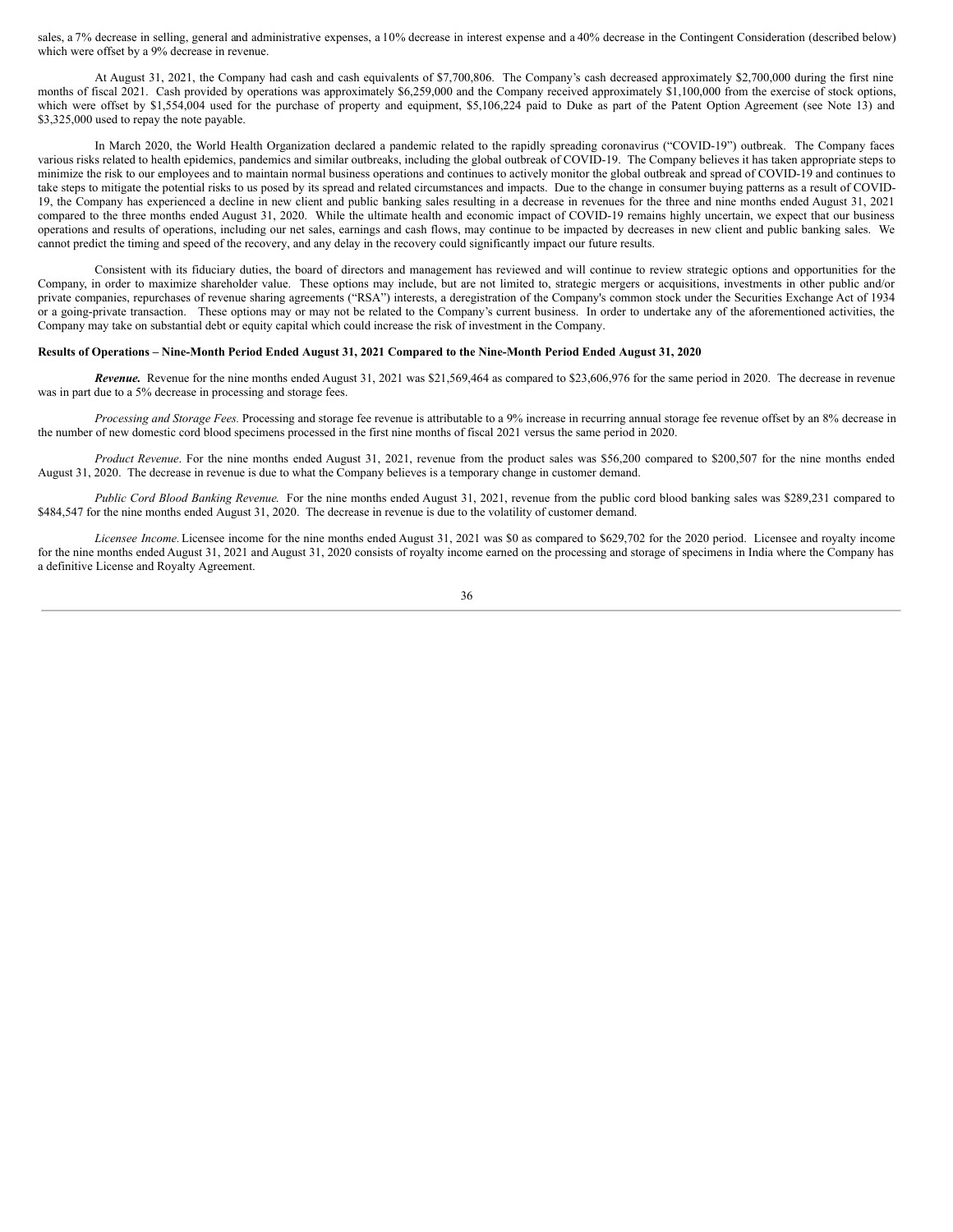Per the License and Royalty Agreement withLifeCell, there is a \$1,000,000 cap on the amount of royalty due tothe Company per year and a \$10,000,000 cap on the amount of royalties due to the Company for the term of the License and Royalty Agreement. Since inception of the License and Royalty Agreement, the Company has recorded approximately \$10,000,000 in royalty income due under the terms of the License and Royalty Agreement, of which, LifeCell has paid the Company approximately \$9,700,000 as of August 31, 2021. The balance of approximately \$300,000 is reflected as Accounts Receivable on the accompanying consolidated balance sheets. As of August 31, 2021, the Company has recognized all of the licensee income due under the License and Royalty Agreement withLifeCell.

*Cost of Sales.* Cost of sales for the nine months ended August 31, 2021 was \$6,693,806 as compared to \$7,344,011 for the same period in 2020, representing a 9% decrease. Cost of sales includes wages and supplies associated with process enhancements to the existing production procedures and quality systems in the processing of cord blood specimens at the Company's facility in Oldsmar, Florida and depreciation expense of approximately \$154,000 and \$155,000 for the nine months ended August 31, 2021 and 2020, respectively. Cost of Sales also includes \$129,581 and \$128,153 for the nine months ended August 31, 2021 and August 31, 2020, respectively, related to the costs associated with production of the PrepaCyte®-CB processing and storage system. Also included in Cost of Sales is \$1,111,022 and \$1,283,203 for the nine months ended August 31, 2021 and August 31, 2020, respectively, related to the public banks. The decrease in cost of sales for the nine months ended August 31, 2021 versus August 31, 2020 is due to the decrease in the number of new domestic cord blood specimens processed during the nine months ended August 31, 2021 versus August 31, 2020.

*Selling, General and Administrative Expenses.* Selling, general and administrative expenses for the nine months ended August 31, 2021 were \$10,075,502 as compared to \$10,804,404 for the 2020 period representing a 7% decrease. These expenses are primarily comprised of selling and marketing expenses, salaries and wages for personnel and professional fees. The decrease in selling, general and administrative expenses is primarily attributable to a \$586,000 or a 13% decrease in selling expenses, a \$230,000 or a 46% decrease in bad debt expense and a \$217,000 or a 48% decrease in stock compensation expense for the nine months ended August 31, 2021 versus the nine months ended August 31, 2020. These expenses are offset by an increase for the nine months ended August 31, 2021 of \$254,000 in expenses associated with the development of the Cryo-Cell Institute for Cellular Therapies' and \$131,000 in patent maintenance costs associated with the Duke License Agreement (see Note 13) versus the same period in 2020.

*Research, Development and Related Engineering Expenses.* Research, development and related engineering expenses for the nine months ended August 31, 2021 were \$19,431 as compared to \$16,791 for the 2020 period.

*Depreciation and Amortization*. Depreciation and amortization (not included in Cost of Sales) for the nine months ended August 31, 2021 was \$558,167 compared to \$130,034 for the 2020 period. The increase in depreciation and amortization is the result of the Duke License Agreement as described above (see Note 13).

*Change in the Fair Value of Contingent Consideration.* Change in the fair value of the contingent consideration for the nine months ended August 31, 2021 was a decrease of \$604,109 compared to a decrease of \$169,741 for the 2020 period. The contingent consideration is the earnout that Cord:Use is entitled to from the Company's sale of the public cord blood inventory from and after closing, described above. The contingent consideration was remeasured to fair value as of August 31, 2021. The estimated fair value of the contingent earnout was determined using a Monte Carlo analysis examining the frequency and mean value of the resulting earnout payments. The resulting value captures the risk associated with the form of the payout structure. The risk-neutral method is applied, resulting in a value that captures the risk associated with the form of the payout structure and the projection risk. The carrying amount of the liability may fluctuate significantly and actual amounts paid may be materially different from the estimated value of the liability.

*Interest Expense.* Interest expense during the nine months ended August 31, 2021, was \$957,479 compared to \$1,069,345 during the comparable period in 2020, of which, \$146,756 and \$321,957, respectively, related to the credit and subordination agreements with Texas Capital Bank, National Association as described in Note 5. Interest expense is also comprised of \$695,591 and \$747,388 as of the nine months ended August 31, 2021 and 2020, respectively, for amounts due to the parties to the Company's revenue sharing agreements based on the Company's storage revenue collected. The remaining interest expense for the nine months ended August 31, 2021 is due to the accretion of the outstanding liability due to Duke per the Agreement, see Note 13.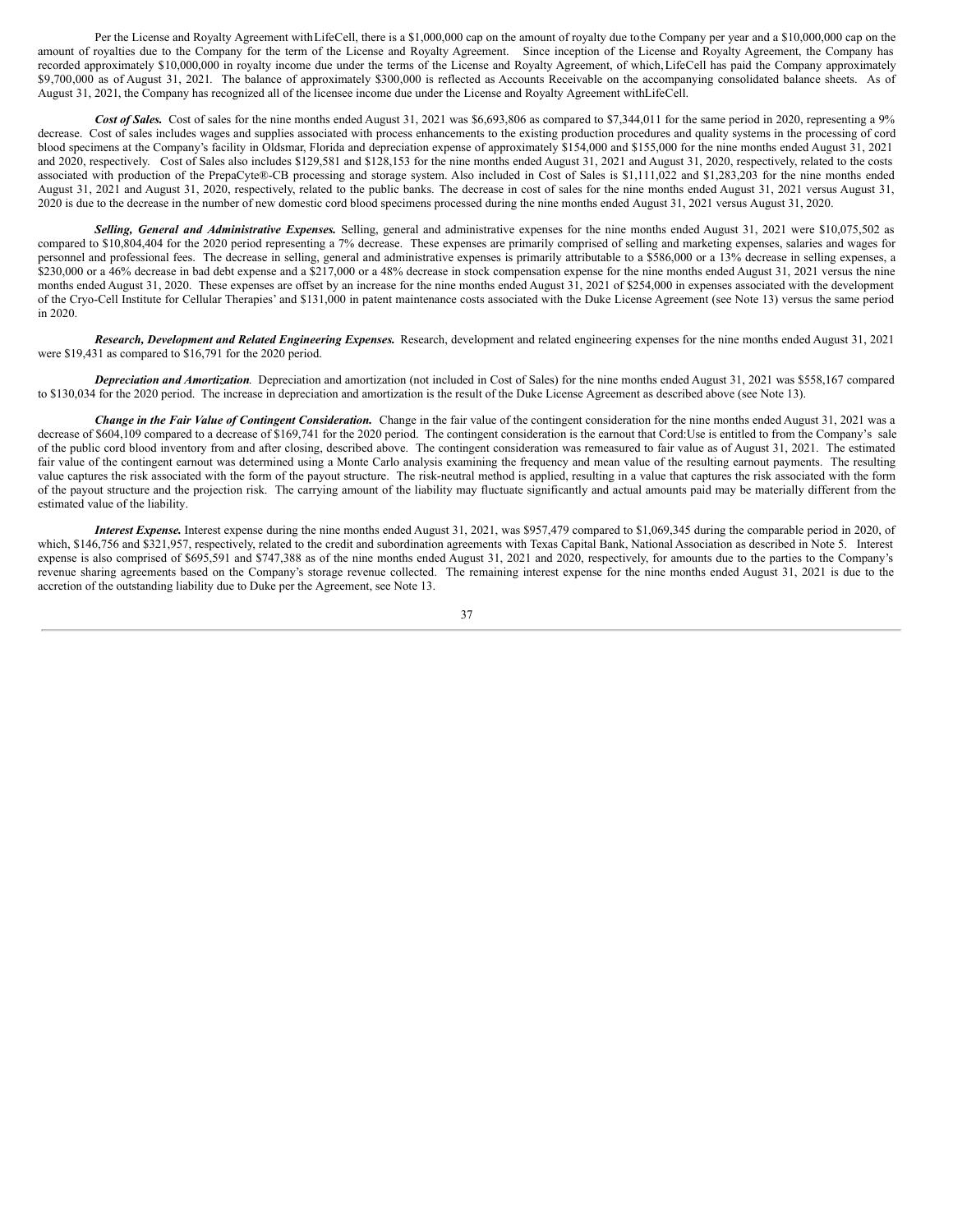*Extinguishment of Revenue Sharing Agreement.* On August 31, 2020, the Company entered into a Termination Agreement with the Erie Group pursuant to which all such parties terminated all of their respective rights, duties, obligations, options, and liabilities to each other arising out of or related to the Cryo-Cell International, Inc. Space and Time Sharing (SATS) Lease Agreement, Addendum thereto, Addition to such Addendum, and Amendment to the Cryo-Cell International, Inc. Space and Time Sharing (SATS) Lease Agreement among the Company and the Erie Group (collectively, the "SATS Agreement"). Additionally, pursuant to the terms of the Termination Agreement, the Company made a payment of \$1,939,748 on the Effective Date and the parties released each other from all claims related to the SATS Agreement and to dismiss with prejudice the previously disclosed complaint (See Note 9). Pursuant to the terms of the Agreement, the Erie Group will no longer have the rights to share in a portion of the Company's storage revenues derived from specimens which originated in the state of Illinois and its five contiguous states. The payment amount of \$1,939,748 was offset by the carrying amount of the long-term liability related tothe SATS in the amount of \$550,000 and accrued expenses in the amount of \$279,100 to reflect the extinguishment of revenue sharing agreements in the amount of \$1,070,900 for the nine months ended August 31, 2020.

*Income Taxes*. U.S. income tax expense for the nine months ended August 31, 2021 was \$1,134,198 compared to \$715,858 for the nine months ended August 31, 2020.

Deferred tax assets and liabilities are measured using enacted tax rates expected to be recovered or settled. The ultimate realization of our deferred tax assets depends upon generating sufficient future taxable income prior to the expiration of the tax attributes. In assessing the need for a valuation allowance, we must project future levels of taxable income. This assessment requires significant judgment. We examine the evidence related to the recent history of tax losses, the economic conditions in which we operate and our forecasts and projections to make that determination.

The Company records foreign income taxes withheld from installment payments of non-refundable up-front license fees and royalty income earned on the processing and storage of cord blood stem cell specimens in geographic areas where the Company has license agreements. The Company recorded \$0 and \$68,102 for the nine months ended August 31, 2021 and 2020, respectively, of foreign income tax expense, which is included in income tax expense in the accompanying consolidated statements of income.

## Results of Operations - Three Month Period Ended August 31, 2021 Compared to the Three-Month Period Ended August 31, 2020

*Revenue.* Revenue for the three months ended August 31, 2021 was \$7,503,652 as compared to \$8,114,358 for the same period in 2020, a decrease of 8%.

*Processing and Storage Fees.* For the three months ended August 31, 2021, processing and storage fees revenue was \$7,326,516 compared to \$7,486,858 for the three months ended August 31, 2020, a 2% decrease. Processing and storage fee revenue is attributable to an 8% increase in recurring annual storage fee revenue offset by a less than 1% decrease in the number of new domestic cord blood specimens processed in the third quarter of fiscal 2021 versus the same period in 2020. The average selling price in the third quarter of fiscal 2021 was 37% less than in the same period in 2020.

*Product Revenue*. For the three months ended August 31, 2021, revenue from the product sales was \$18,200 compared to \$82,800 for the three months ended August 31, 2020. The decrease in revenue is due to what the Company believes is a temporary change in customer demand.

*Public Cord Blood Banking Revenue*. For the three months ended August 31, 2021, revenue from the public cord blood banking sales was \$158,936 compared to \$116,826 for the three months ended August 31, 2020. The decrease in revenue is due to the volatility of customer demand.

*Licensee Income.*Licensee income for the three months ended August 31, 2021, was \$0 as compared to \$427,874 for the 2020 quarter. Licensee income for the three months ended August 31, 2021 and August 31, 2020 consisted of royalty income earned on the processing and storage of cord blood stem cell specimens in India where the Company has a definitive License and Royalty Agreement.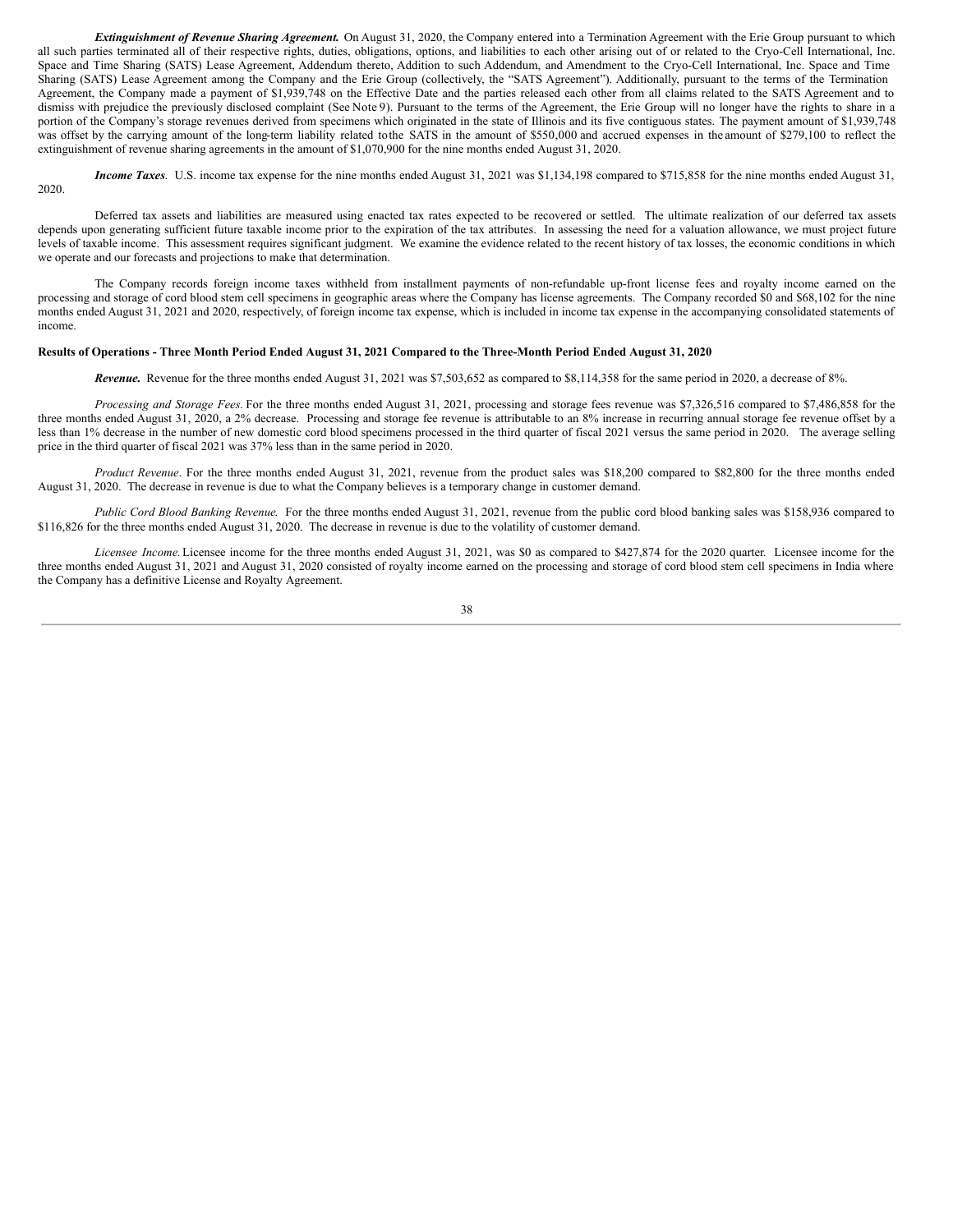Per the License and Royalty Agreement with Lifecell, there is a \$1,000,000 cap on the amount of royalty due tothe Company per year and a \$10,000,000 cap on the amount of royalties due to the Company for the term of the License and Royalty Agreement. Since inception of the License and Royalty Agreement, the Company has recorded approximately \$10,000,000 in royalty income due under the terms of the License and Royalty Agreement, of which, Lifecell has paid the Company approximately \$9,700,000 as of August 31, 2021. The balance of approximately \$300,000 is reflected as Accounts Receivable on the accompanying consolidated balance sheets. As of August 31, 2021, the Company has recognized all of the licensee income due under the License and Royalty Agreement withLifecell.

*Cost of Sales.* Cost of sales for the three months ended August 31, 2021 was \$2,458,938 as compared to \$2,360,324 for the same period in 2020, representing a 4% increase. Cost of sales includes wages and supplies associated with process enhancements to the existing production procedures and quality systems in the processing of cord blood specimens at the Company's facility in Oldsmar, Florida and depreciation expense of approximately \$51,000 and \$51,000 for the three months ended August 31, 2021 and 2020, respectively. Also, included in cost of sales is \$53,498 and \$55,021 related to the costs associated with production of the Prepacyte®-CB processing and storage system for the three months ended August 31, 2021 and August 31, 2020, respectively. Public cord blood banking costs included in cost of sales for the three months ended August 31, 2021 and 2020, are \$462,021 and \$394,162, respectively. The increase in cost of sales for the three months ended August 31, 2021 versus August 31, 2020 is due to the increase in the cost of lab supplies associated with the current economic trends and the increase in costs due to the public cord blood bank.

*Selling, General and Administrative Expenses.* Selling, general and administrative expenses for the three months ended August 31, 2021 were \$3,493,794 as compared to \$3,375,807 for the 2020 period, representing a 3% increase. Selling, general and administrative expenses is primarily comprised of expenses for selling and marketing expenses, salaries and wages for personnel and professional fees. The increase in selling, general and administrative expenses is primarily attributable to approximately \$167,000 in expenses associated with the development of the Cryo-Cell Institute for Cellular Therapies' and \$104,000 in patent maintenance costs associated with the Duke License Agreement (see Note13). Also attributable to the increase for the three months ended August 31, 2021 versus August 31, 2020 is approximately \$67,000 or a 67% increase in bad debt, offset by an 8% or a \$108,000 decrease in selling expenses.

*Research, Development and Related Engineering Expenses.* Research, development and related engineering expenses for the three months ended August 31, 2021 were \$10,004 as compared to \$1,248 for the 2020 period.

*Depreciation and Amortization*. Depreciation and amortization (not included in Cost of Sales) for the three months ended August 31, 2021 was \$269,482 compared to \$42,510 for the 2020 period. The increase in depreciation and amortization is the result of the Duke License Agreement as described above (see Note 13).

*Change in the Fair Value of Contingent Consideration.* Change in the fair value of the contingent consideration for the three months ended August 31, 2021 was a decrease of \$324,904 compared to a decrease of \$145,752 for the 2020 period. The contingent consideration is the earnout that Cord:Use is entitled to from the Company's sale of the public cord blood inventory from and after closing, described above. The contingent consideration was remeasured to fair value as of August 31, 2021. The estimated fair value of the contingent earnout was determined using a Monte Carlo analysis examining the frequency and mean value of the resulting earnout payments. The resulting value captures the risk associated with the form of the payout structure. The risk-neutral method is applied, resulting in a value that captures the risk associated with the form of the payout structure and the projection risk. The carrying amount of the liability may fluctuate significantly and actual amounts paid may be materially different from the estimated value of the liability.

*Interest Expense.* Interest expense during the three months ended August 31, 2021, was \$335,870 compared to \$338,675 during the comparable quarter in 2020. Interest expense for the three months ended August 31, 2021 and August 31, 2020 consists of \$38,252 and \$87,753, respectively, related to the credit and subordination agreements with Texas Capital Bank, National Association as described in Note 5. Interest expense is also comprised of \$239,806 and \$215,173 as of the three months ended August 31, 2021 and 2020, respectively, for amounts due to the parties to the Company's revenue sharing agreements based on the Company's storage revenue collected. The remaining interest expense for the three months ended August 31, 2021 is due to the accretion of the outstanding liability due to Duke per the Agreement, see Note 13.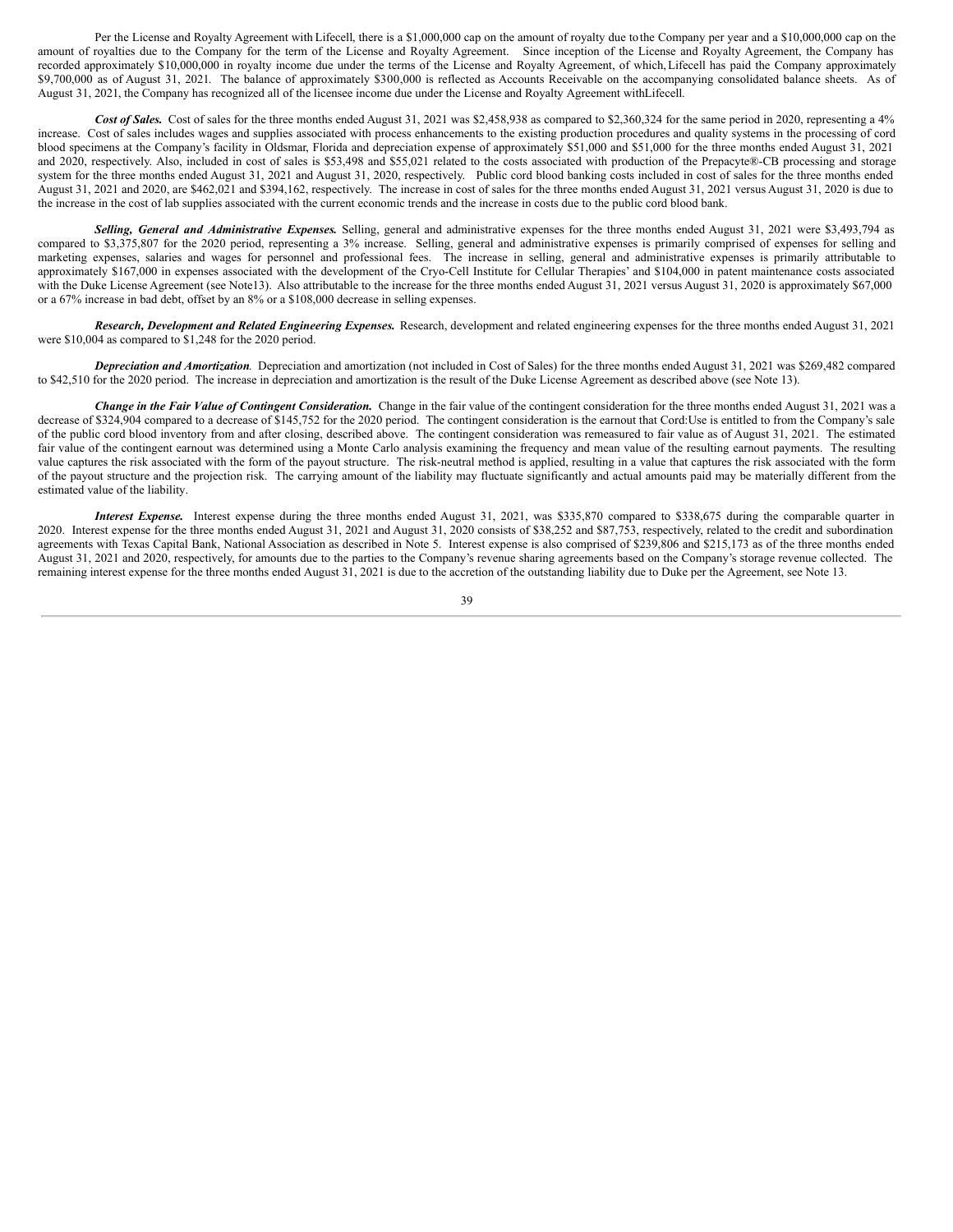*Extinguishment of Revenue Sharing Agreement.* On August 31, 2020, the Company entered into a Termination Agreement with the Erie Group pursuant to which all such parties terminated all of their respective rights, duties, obligations, options, and liabilities to each other arising out of or related to the Cryo-Cell International, Inc. Space and Time Sharing (SATS) Lease Agreement, Addendum thereto, Addition to such Addendum, and Amendment to the Cryo-Cell International, Inc. Space and Time Sharing (SATS) Lease Agreement among the Company and the Erie Group (collectively, the "SATS Agreement"). Additionally, pursuant to the terms of the Termination Agreement, the Company made a payment of \$1,939,748 on the Effective Date and the parties released each other from all claims related to the SATS Agreement and to dismiss with prejudice the previously disclosed complaint (See Note 9). Pursuant to the terms of the Agreement, the Erie Group will no longer have the rights to share in a portion of the Company's storage revenues derived from specimens which originated in the state of Illinois and its five contiguous states. The payment amount of \$1,939,748 was offset by the carrying amount of the long-term liability related to the SATS in the amount of \$550,000 and accrued expenses in the amount of \$279,100 to reflect the extinguishment of revenue sharing agreements in the amount of \$1,070,900 for the three months ended August 31, 2020.

*Income Taxes*. U.S. income tax expense for the three months ended August 31, 2021 and August 31, 2020 was \$404,735 and \$105,296, respectively.

Deferred tax assets and liabilities are measured using enacted tax rates expected to be recovered or settled. The ultimate realization of our deferred tax assets depends upon generating sufficient future taxable income prior to the expiration of the tax attributes. In assessing the need for a valuation allowance, we must project future levels of taxable income. This assessment requires significant judgment. We examine the evidence related to the recent history of tax losses, the economic conditions in which we operate and our forecasts and projections to make that determination.

The Company records foreign income taxes withheld from installment payments of non-refundable up-front license fees and royalty income earned on the processing and storage of cord blood stem cell specimens in geographic areas where the Company has license agreements. The Company recorded \$0 and \$46,274 for the three months ended August 31, 2021 and 2020, respectively, of foreign income tax expense, which is included in income tax expense in the accompanying consolidated statements of income.

## **Liquidity and Capital Resources**

On August 20, 2016, the Company entered into a Credit Agreement ("Agreement") with Texas Capital Bank, National Association ("TCB") for a term loan of \$8.0 million in senior credit facilities. The proceeds of the term loan were used by the Company to fund repurchases of the Company's common stock. Subject to the terms of the Agreement, on August 20, 2016, TCB advanced the Company \$100.00. On July 1, 2016, TCB advanced the remaining principal amount of \$7,999,900 per a promissory note dated August 20, 2016 between the Company and TCB.

On August 26, 2016, the Company entered into a First Amendment to Credit Agreement with TCB. Pursuant to terms of the First Amendment to Credit Agreement, on August 26, 2016, TCB made an additional advance to the Company in principal amount of \$2,133,433 per an Amended and Restated Promissory Note dated August 26, 2016 between the Company and TCB. The additional proceeds of the term loan were used by the Company to fund the extinguishment of revenue sharing agreements.

On June 11, 2018, the Company entered into a Second Amendment to Credit Agreement with TCB. Pursuant to the terms of the Second Amendment to Credit Agreement, TCB made an additional advance to the Company in principal amount of \$9,000,000 per an Amended and Restated Promissory Note dated June 11, 2018 between the Company and TCB in the principal amount of \$15,500,000. The proceeds were used to finance a portion of the purchase price of the Cord:Use Purchase.

Prior to the loans, the Company's principal source of cash has been from sales of its umbilical cord blood program to customers and royalties from licensees.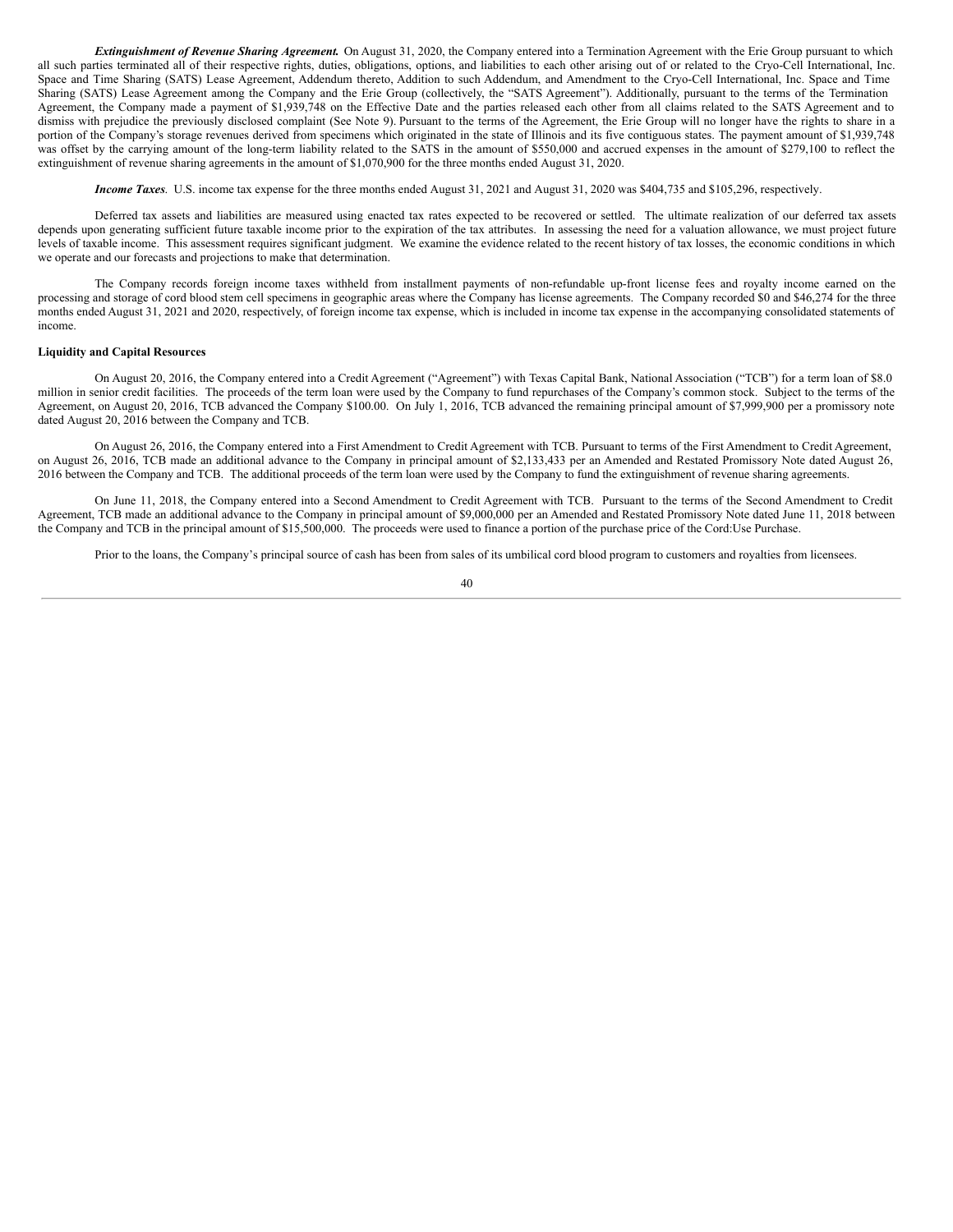At August 31, 2021, the Company had cash and cash equivalents of \$7,700,806 as compared to \$10,361,125 at November 30, 2020. The decrease in cash and cash equivalents during the nine months ended August 31, 2021 was primarily attributable to the following:

Net cash provided by operating activities for the nine months ended August 31, 2021 was \$6,258,619, which was attributable to the Company's operating activities.

Net cash provided by operating activities for the nine months ended August 31, 2020 was \$5,489,878, which was attributable to the Company's operating activities.

Net cash used in investing activities for the nine months ended August 31, 2021 was \$6,660,228 which was primarily attributable \$1,510,150 used to purchase real estate for the Company's Institute of Cellular Therapies in North Carolina, \$43,854 used to the purchase equipment and software and \$5,106,224 used as part of the Patent Option and Technology License Agreement with Duke (See Note 13).

Net cash provided by investing activities for the nine months ended August 31, 2020 was \$305,691 which was attributable to cash received due to the liquidation of marketable securities in the amount of \$708,087, offset by \$52,396 used to purchase property and equipment and \$350,000 used as part of the Patent Option Agreement with Duke (See Note 13).

Net cash used in financing activities for the nine months ended August 31, 2021 was \$2,258,710 which was primarily attributable to the payments of \$3,325,000 to repay the note payable described above offset by the receipt of \$1,066,290 from the exercise of stock options.

Net cash used in financing activities for the nine months ended August 31, 2020 was \$4,228,998, which was primarily attributable to the payments of \$2,324,998 to repay the note payable described above, \$1,900,000 used to terminate a revenue sharing agreement (See Note 14), and \$45,000 used to pay the Cord:Use earnout (See Note 1) which are offset by the receipt of \$41,000 from the exercise of stock options.

The Company does not have a line of credit.

The Company anticipates making discretionary capital expenditures of approximately \$10,000,000 over the next twelve months for software enhancements, purchases of property and equipment and obligations under the Patent and Technology License Agreement with Duke University. The Company anticipates funding future property and equipment purchases with cash-on-hand and cash flows from future operations.

The Company anticipates that its cash and cash equivalents, marketable securities and cash flows from future operations will be sufficient to fund its known cash needs for at least the next 12 months. Cash flows from operations will depend primarily upon increasing revenues from sales of its umbilical cord blood and cord tissue cellular storage services and managing discretionary expenses. If expected increases in revenues are not realized, or if expenses are higher than anticipated, the Company may be required to reduce or defer cash expenditures or otherwise manage its cash resources during the next 12 months so that they are sufficient to meet the Company's cash needs for that period. In addition, the Company may consider seeking equity or debt financing if deemed appropriate for its plan of operations, and if such financing can be obtained on acceptable terms. There is no assurance that any reductions in expenditures, if necessary, will not have an adverse effect on the Company's business operations, including sales activities and the development of new services and technology. In the future, the Company anticipates using a substantial amount of cash to fund clinical trials related to the Patent and Technology License Agreement with Duke University (see Note 13.).

#### **Critical Accounting Policies**

This discussion and analysis of our financial condition and results of operations is based on our consolidated financial statements, which have been prepared in accordance with U.S. generally accepted accounting principles. The preparation of these financial statements requires us to make judgments, estimates, and assumptions that affect the reported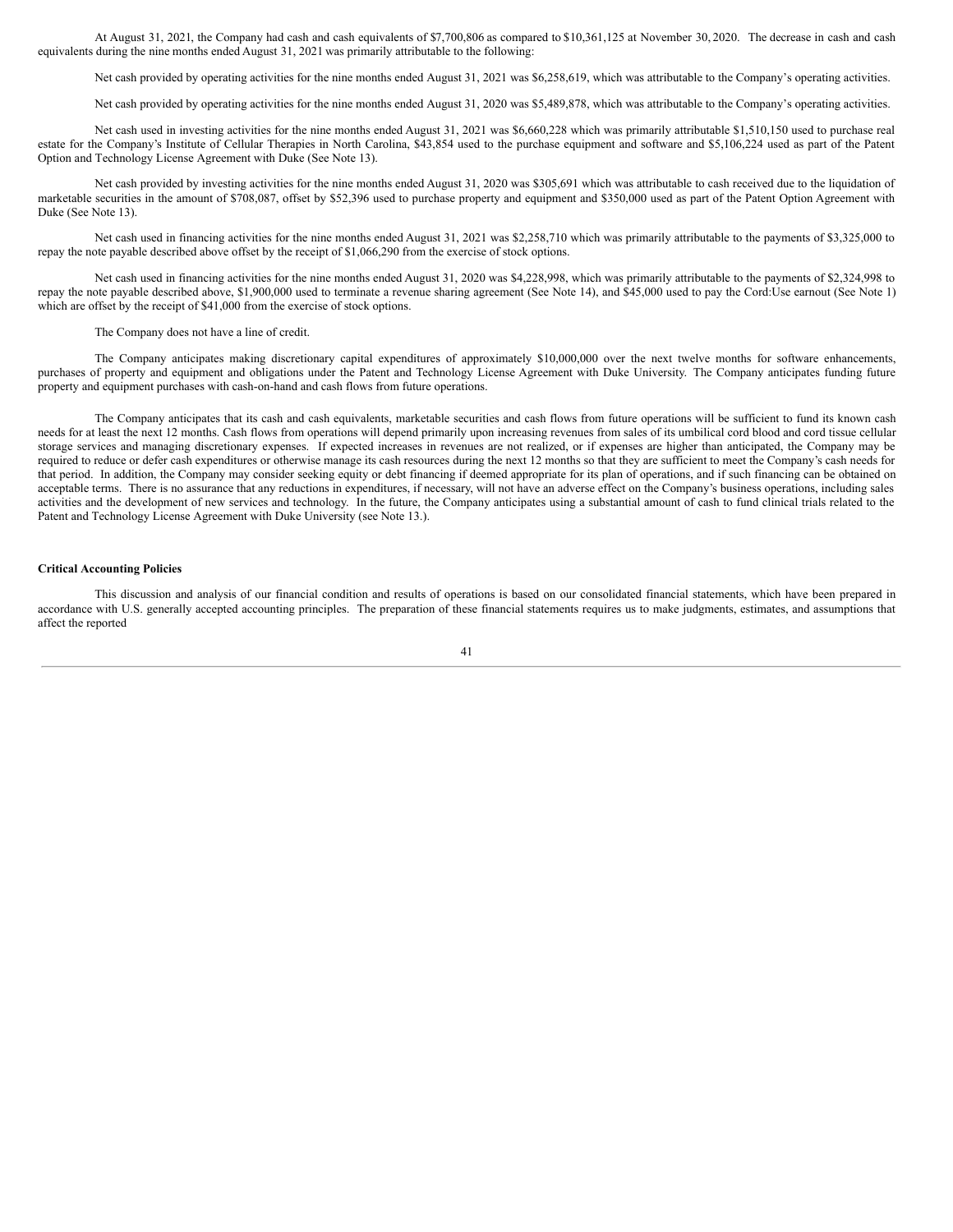amounts of assets, liabilities, revenues, expenses and disclosures of contingent assets and liabilities. For a full discussion of our accounting policies please refer to Note 1 to the Consolidated Financial Statements included in our 2020 Annual Report on Form 10-K filed with the SEC onMarch 1, 2021. Our most critical accounting policies and estimates include: recognition of revenue and the related allowance for doubtful accounts, stock-based compensation, income taxes and license and revenue sharing agreements. We continually evaluate our judgments, estimates and assumptions. We base our estimates on the terms of underlying agreements, historical experience and other factors that we believe are reasonable based on the circumstances, the results of which form our management's basis for making judgments about the carrying value of assets and liabilities that are not readily apparent from other sources. Actual results may differ from these estimates. There have been changes to our critical accounting policies and estimates from the information provided in Item 7, Management's Discussion and Analysis of Financial Condition and Results of Operations included in our 2020 Annual Report on Form 10-K. Please refer to Note 1 to the Consolidated Financial Statements.

#### **Recently Issued Accounting Pronouncements**

See Note 1 to the Consolidated Financial Statements.

## **Off-Balance Sheet Arrangements**

The Company has no off-balance sheet arrangements that have or are reasonable likely to have a current or future effect on its financial condition, changes in financial condition, revenues or expenses, results of operations, liquidity, capital expenditures or capital resources that is material to investors.

## <span id="page-41-0"></span>**Item 3. Quantitative and Qualitative Disclosures About Market Risk.**

Not applicable.

#### <span id="page-41-1"></span>**Item 4. Controls and Procedures**

## **Evaluation of Disclosure Controls and Procedures**

Based on their most recent review, as of the end of the period covered by this report, the Company's principal executive officers and principal financial officer have concluded that the Company's disclosure controls and procedures were not fully effective, and that information required to be disclosed by the Company in the reports that it files or submits under the Securities Exchange Act of 1934, as amended, is accumulated and communicated to the Company's management, including its principal executive officers and principal financial officer, as appropriate to allow timely decisions regarding required disclosure and are ineffective to ensure that such information is recorded, processed, summarized and reported within the time periods specified in the SEC's rules and forms.

During the second quarter fiscal 2021, the Company's principal executive officers and principal financial officer concluded that the Company's disclosure controls and procedures and internal controls and procedures and internal controls over financial reporting were not effective, due to a material weakness surrounding the Company's interpretation of a non-routine transaction. The Company's controls over non-routine transactions were not conducive to identify certain items with sufficient precision. Management has undertaken steps to design and implement more effective internal controls, including a more comprehensive review process of non-routine transactions.

## **Changes in Internal Control Over Financial Reporting**

The changes in the Company's internal control over financial reporting described in the previous paragraph were implemented during the quarter ended August 31, 2021.

There were no other changes in the Company's internal controls over financial reporting during the nine months ended August 31, 2021 that have materially affected, or are reasonably likely to materially affect, the Company's internal control over financial reporting.

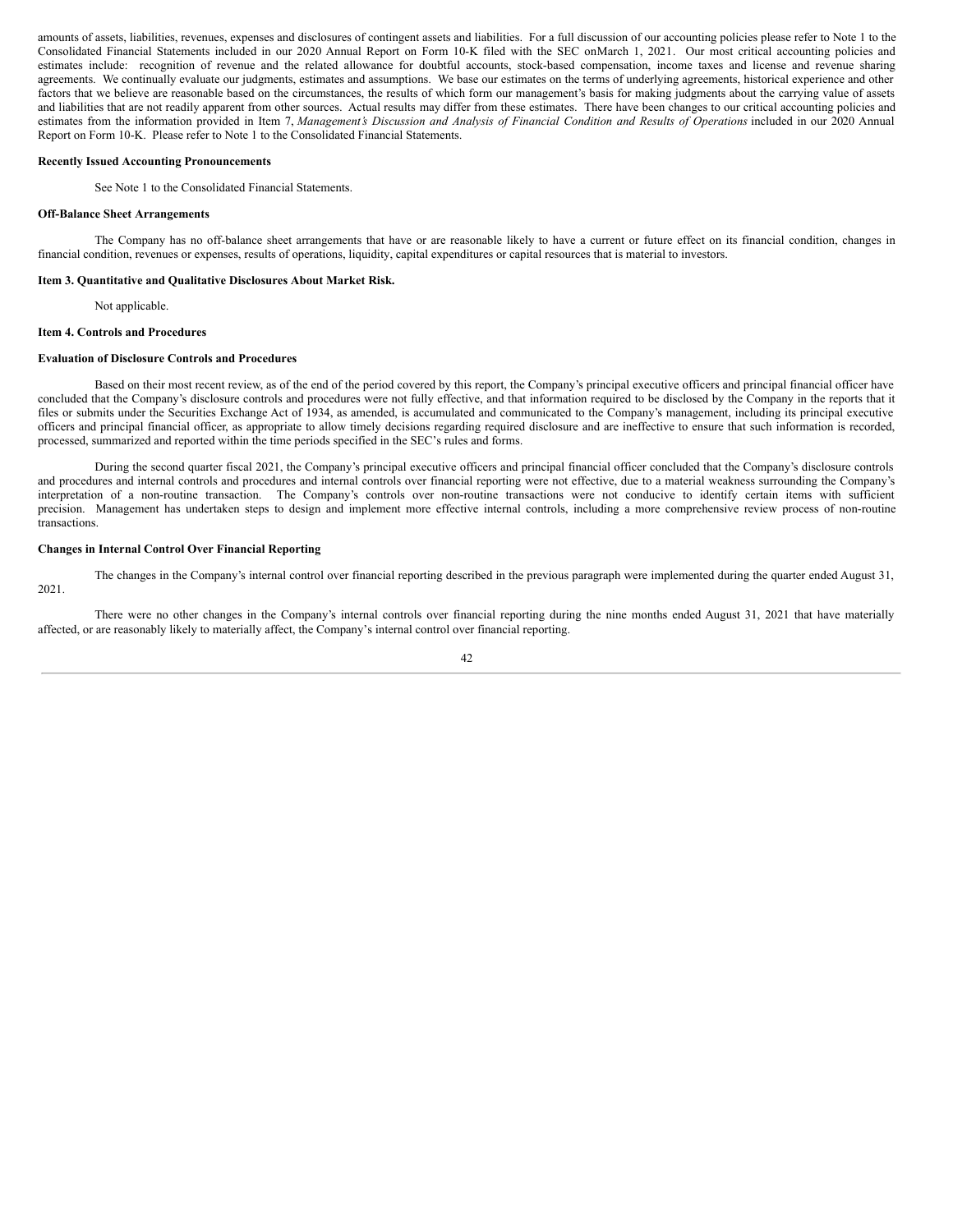#### **Limitations on the Effectiveness of Controls**

Our management, including our Co-CEOs and CFO, does not expect that our disclosure controls and internal controls will prevent all error and all fraud. A control system, no matter how well conceived and operated, can provide only reasonable, not absolute, assurance that the objectives of the control system are met. Further, the design of a control system must reflect the fact that there are resource constraints, and the benefits of controls must be considered relative to their costs. Because of the inherent limitations in all control systems, no evaluation of controls can provide absolute assurance that all control issues and instances of fraud, if any, within the Company have been detected. These inherent limitations include the realities that judgments in decision-making can be faulty, and that breakdowns can occur because of simple error or mistake. Additionally, controls can be circumvented by the individual acts of some persons, by collusion of two or more people, or by management or board override of the control.

The design of any system of controls also is based in part upon certain assumptions about the likelihood of future events, and there can be no assurance that any design will succeed in achieving its stated goals under all potential future conditions; over time, control may become inadequate because of changes in conditions, or the degree of compliance with the policies or procedures may deteriorate. Because of the inherent limitations in a cost-effective control system, misstatements due to error or fraud may occur and not be detected.

## **CEO and CFO Certifications**

Appearing as exhibits 31.1, 31.2 and 31.3 to this report there are Certifications of the Co-CEOs and the CFO. The Certifications are required in accordance with Section 302 of the Sarbanes-Oxley Act of 2002 (the Section 302 Certifications). This Item of this report is the information concerning the evaluation referred to in the Section 302 Certifications and this information should be read in conjunction with the Section 302 Certifications for a more complete understanding of the topics presented.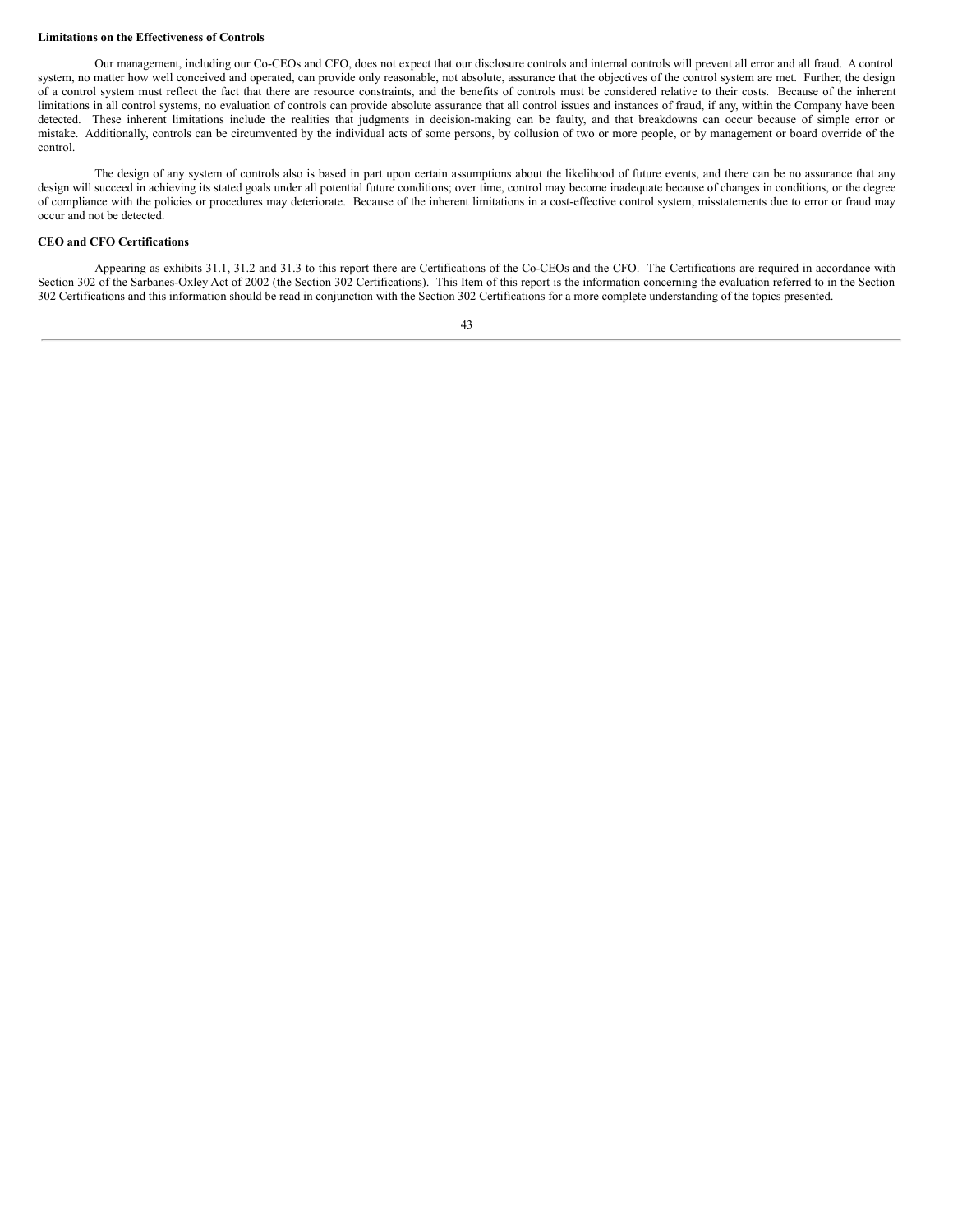## **PART II - OTHER INFORMATION**

## <span id="page-43-1"></span><span id="page-43-0"></span>**ITEM 1. LEGAL PROCEEDINGS**

From time to time the Company is subject to proceedings, lawsuits, contract disputes and other claims in the normal course of its business. The Company believes that the ultimate resolution of current matters should not have a material adverse effect on the Company's business, consolidated financial position or results of operations. It is possible, however, that there could be an unfavorable ultimate outcome for or resolution which could be material to the Company's results of operations for a particular quarterly reporting period. Litigation is inherently uncertain and there can be no assurance that the Company will prevail. The Company does not include an estimate of legal fees and other related defense costs in its estimate of loss contingencies.

## <span id="page-43-2"></span>**ITEM 1A. RISK FACTORS**

Not applicable.

## <span id="page-43-3"></span>**ITEM 2. UNREGISTERED SALES OF EQUITY SECURITIES AND USE OF PROCEEDS**

## **ISSUER PURCHASE OF EQUITY SECURITIES**

|                        |           |                          | Total                           | Maximum   |
|------------------------|-----------|--------------------------|---------------------------------|-----------|
|                        |           |                          | Number                          | Number    |
|                        |           |                          | of Shares                       | of Shares |
|                        |           |                          | Purchased                       | that May  |
|                        |           |                          | as Part of                      | Yet Be    |
|                        | Total     |                          | Publicly                        | Purchased |
|                        | Number    | Average                  | Announced                       | Under the |
|                        | of Shares | Price Paid               | Plans or                        | Plans or  |
| Period                 | Purchased | per Share                | Programs                        | Programs  |
| June $1 - 30$ , 2021   | _         | $\qquad \qquad - \qquad$ | $\hspace{0.1mm}-\hspace{0.1mm}$ | 1,906,465 |
| July $1 - 31$ , 2021   | __        | -                        |                                 | 1,906,465 |
| August $1 - 31$ , 2021 | _         | $\overline{\phantom{a}}$ | $-$                             | 1,906,465 |
|                        |           |                          |                                 |           |

## <span id="page-43-4"></span>**ITEM 3. DEFAULTS UPON SENIOR SECURITIES**

None.

# <span id="page-43-5"></span>**ITEM 4. MINE SAFETY DISCLOSURES**

Not applicable.

## <span id="page-43-6"></span>**ITEM 5. OTHER INFORMATION**

None.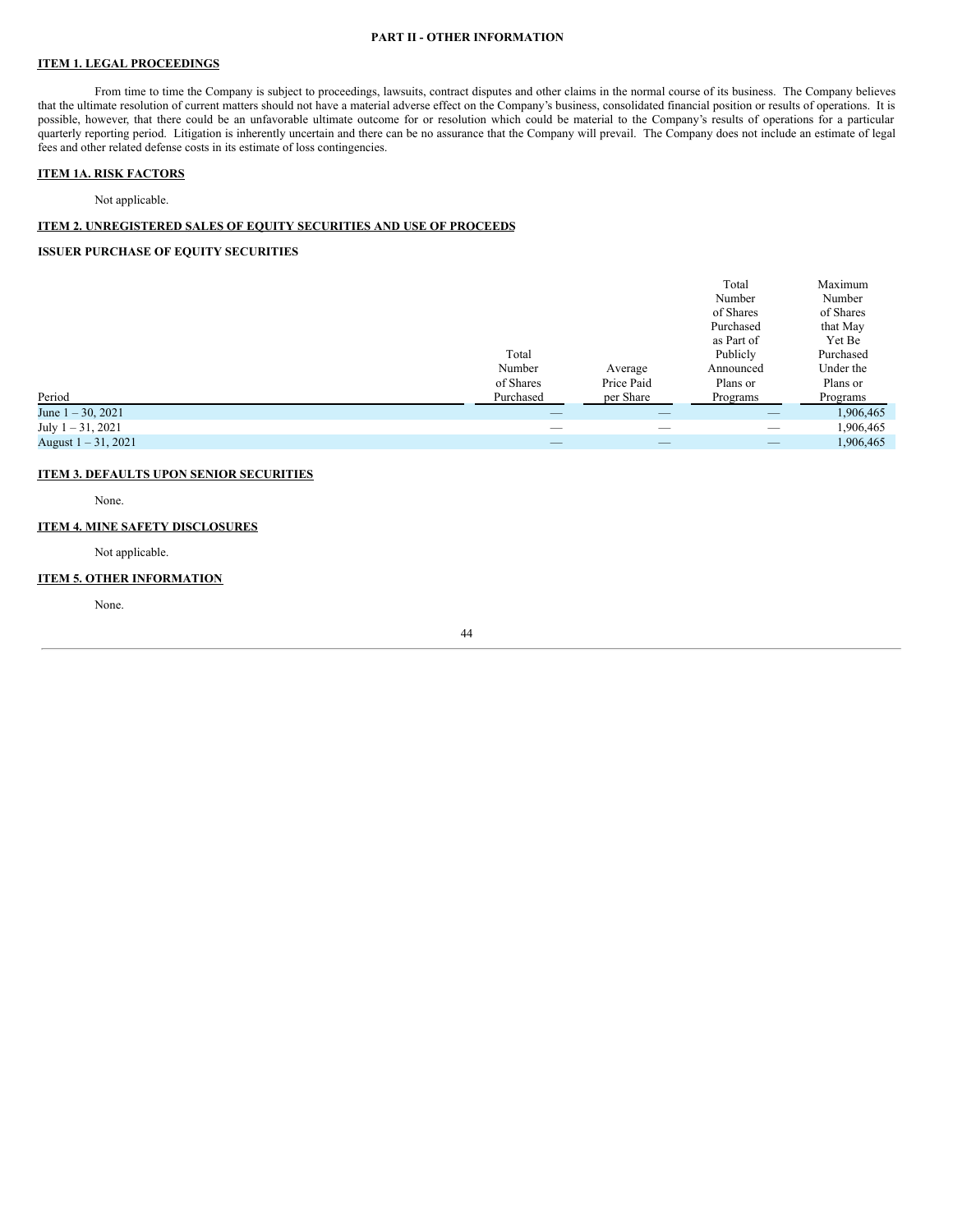# <span id="page-44-0"></span>**ITEM 6. EXHIBITS**

|         | Exhibits<br>(a)                                                                                                         |
|---------|-------------------------------------------------------------------------------------------------------------------------|
| 31.1    | Certification of Co-CEO Pursuant to Section 302 of the Sarbanes-Oxley Act of 2002.                                      |
| 31.2    | Certification of Co-CEO Pursuant to Section 302 of the Sarbanes-Oxley Act of 2002.                                      |
| 31.3    | Certification of CFO Pursuant to Section 302 of the Sarbanes-Oxley Act of 2002.                                         |
| 32.1    | Certification Pursuant to 18 U.S.C. Section 1350, as Adopted Pursuant to Section 906 of the Sarbanes-Oxley Act of 2002. |
| 101.INS | Inline XBRL Instance Document                                                                                           |
| 101.SCH | Inline XBRL Taxonomy Extension Schema Document                                                                          |
| 101.CAL | Inline XBRL Taxonomy Extension Calculation Linkbase Document                                                            |
| 101.DEF | Inline XBRL Taxonomy Extension Definition Linkbase Document                                                             |
| 101.LAB | Inline XBRL Taxonomy Extension Label Linkbase Document                                                                  |
| 101.PRE | Inline XBRL Taxonomy Extension Presentation Linkbase Document                                                           |
| 104     | Cover Page Interactive Data File (embedded within the Inline XBRL document)                                             |
|         |                                                                                                                         |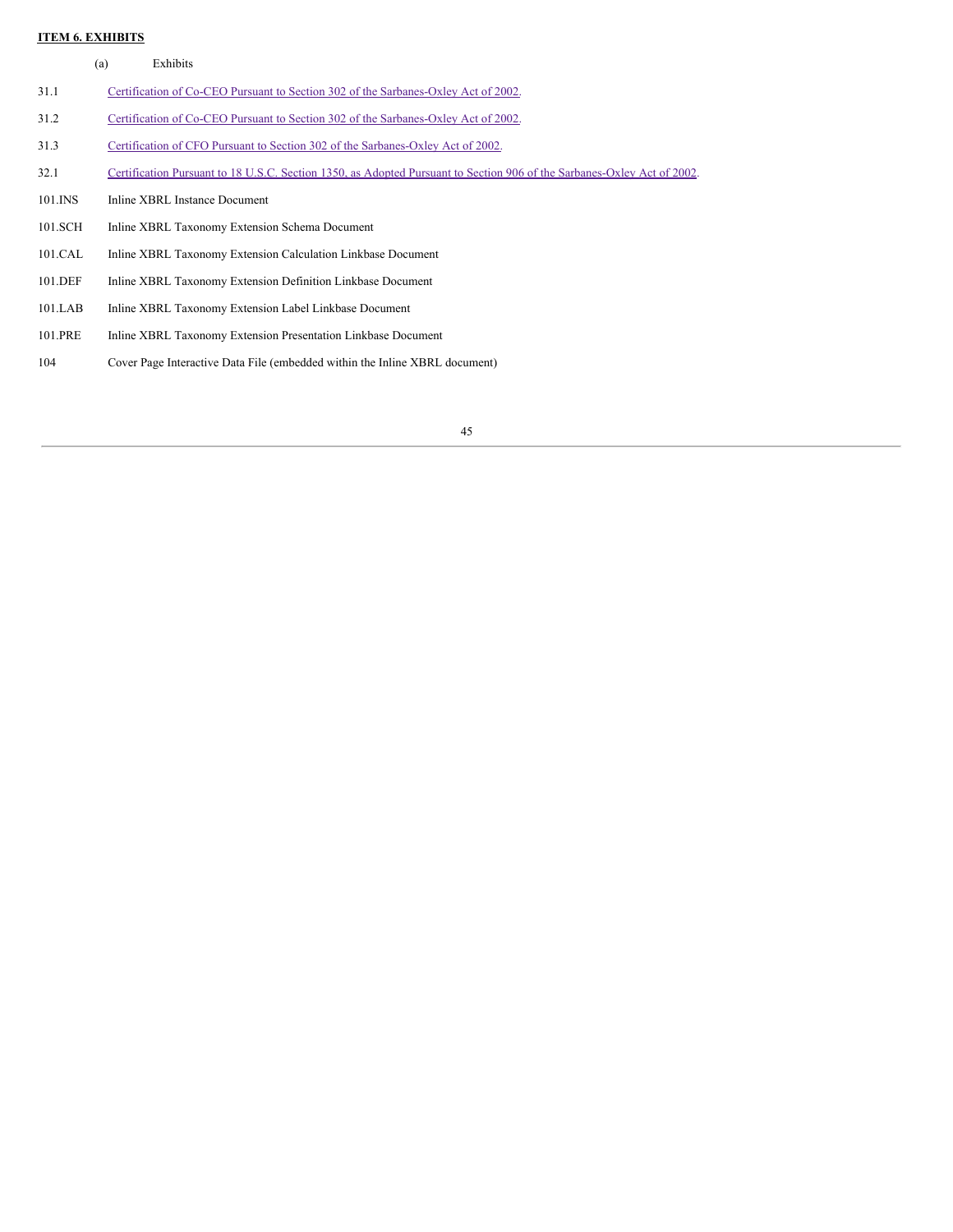## **SIGNATURES**

<span id="page-45-0"></span>In accordance with Section 13 or 15(d) of the Securities Exchange Act of 1934, the registrant has duly caused this report to be signed on its behalf by the undersigned thereunto duly authorized.

Cryo-Cell International, Inc.

/s/ David Portnoy

David Portnoy Co-Chief Executive Officer

Cryo-Cell International, Inc.

/s/ Mark Portnoy Mark Portnoy

Co-Chief Executive Officer

Cryo-Cell International, Inc.

/s/ Jill M. Taymans

Jill M. Taymans Vice President, Finance, Chief Financial Officer

Date: October 15, 2021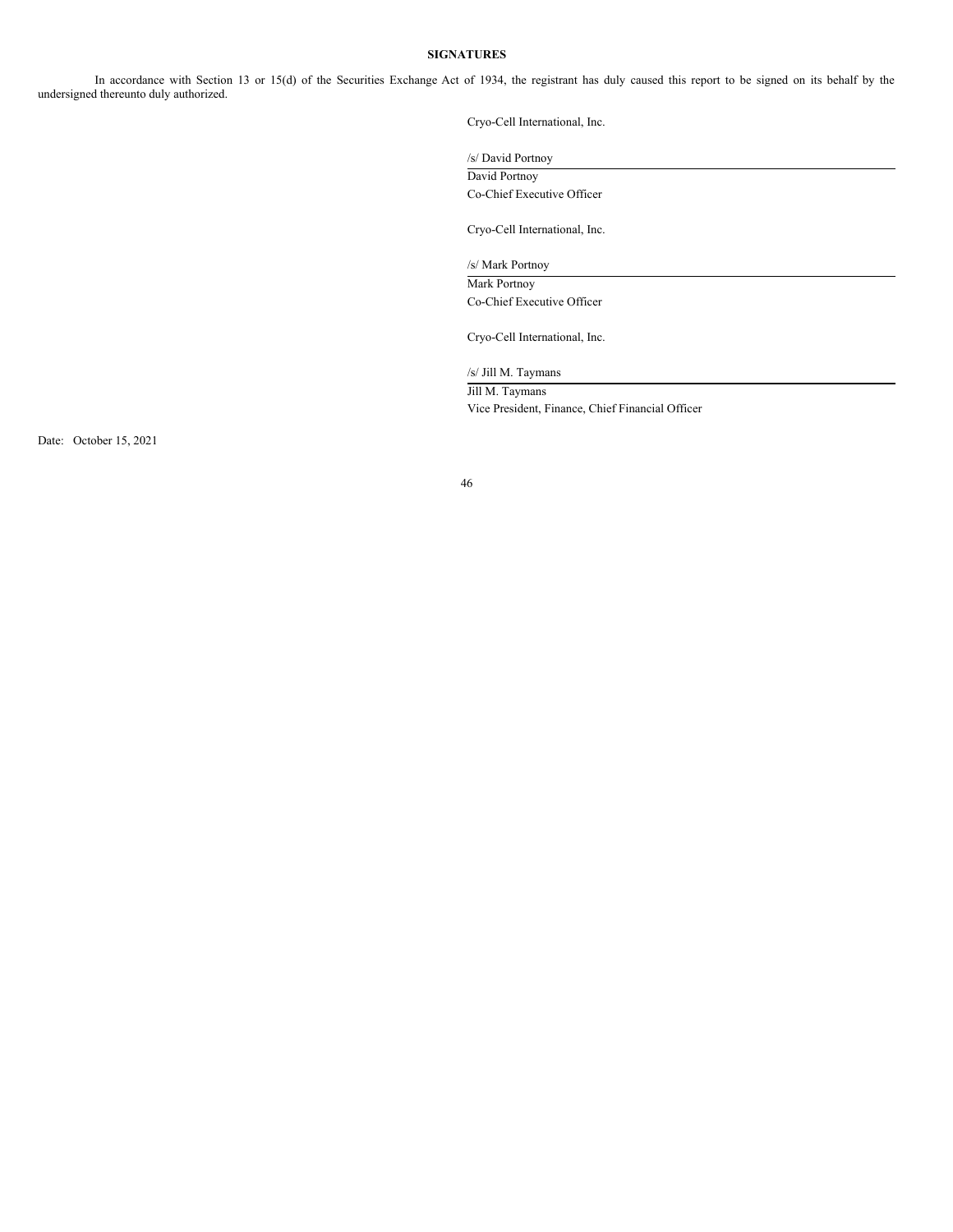## CERTIFICATION OF CO-CHIEF EXECUTIVE OFFICER

<span id="page-46-0"></span>I, David Portnoy, certify that:

- 1. I have reviewed this quarterly report on Form 10-Q of Cryo-Cell International, Inc. (the "Registrant");
- 2. Based on my knowledge, this report does not contain any untrue statement of a material fact or omit to state a material fact necessary to make the statements made, in light of the circumstances under which such statements were made, not misleading with respect to the period covered by this report;
- 3. Based on my knowledge, the financial statements, and other financial information included in this report, fairly present in all material respects the financial condition, results of operations and cash flows of the registrant as of, and for, the periods presented in this report;
- 4. The Registrant's other certifying officer(s) and I are responsible for establishing and maintaining disclosure controls and procedures (as defined in Exchange Act Rules 13a-15(e) and 15d-15(e)) and internal control over financial reporting (as defined in Exchange Act Rules 13a-15(f) and 15d – 15(f)) for the Registrant and have:
	- (a) Designed such disclosure controls and procedures, or caused such disclosure controls and procedures to be designed under our supervision, to ensure that material information relating to the Registrant, including its consolidated subsidiaries, is made known to us by others within those entities, particularly during the period in which this quarterly report is being prepared;
	- (b) Designed such internal control over financial reporting, or caused such internal control over financial reporting to be designed under our supervision, to provide reasonable assurance regarding the reliability of financial reporting and the preparation of financial statements for external purposes in accordance with generally accepted accounting principles;
	- (c) Evaluated the effectiveness of the Registrant's disclosure controls and procedures and presented in this report our conclusions about the effectiveness of the disclosure controls and procedures, as of the end of the period covered by this report based on such evaluation; and
	- (d) disclosed in this report any change in the Registrant's internal control over financial reporting that occurred during the Registrant's most recent fiscal quarter that has materially affected, or is reasonably likely to materially affect, the Registrant's internal control over financial reporting;
- 5. The Registrant's other certifying officer(s) and I have disclosed, based on our most recent evaluation of internal control over financial reporting, to the Registrant's auditors and the audit committee of the Registrant's board of directors (or persons performing the equivalent functions):
	- (a) All significant deficiencies and material weaknesses in the design or operation of internal control over financial reporting which are reasonably likely to adversely affect the Registrant's ability to record, process, summarize and report financial information; and
	- (b) Any fraud, whether or not material, that involves management or other employees who have a significant role in the Registrant's internal control over financial reporting.

Dated: October 15, 2021 /s/ David Portnoy

David Portnoy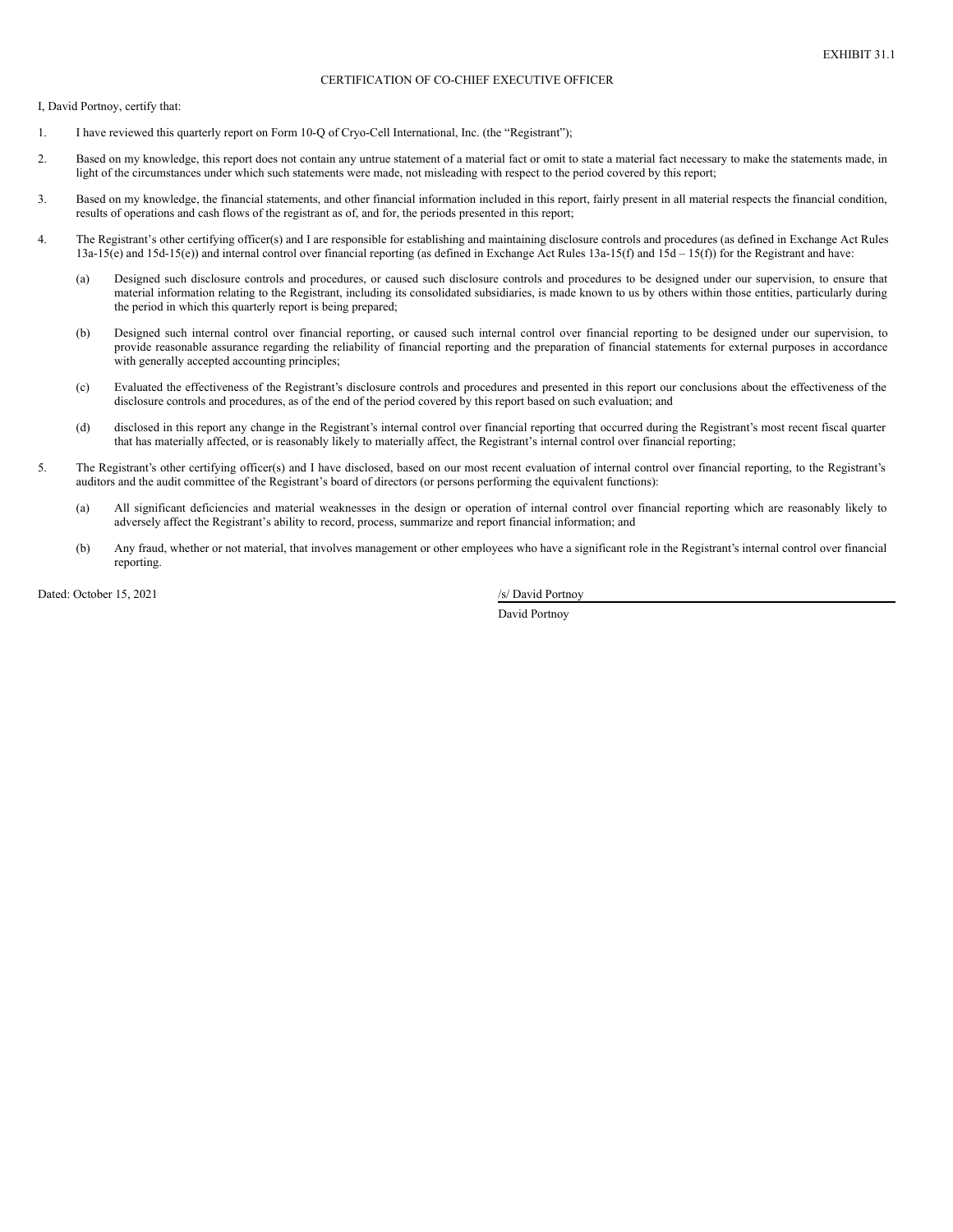## CERTIFICATION OF CO-CHIEF EXECUTIVE OFFICER

<span id="page-47-0"></span>I, Mark Portnoy, certify that:

- 1. I have reviewed this quarterly report on Form 10-Q of Cryo-Cell International, Inc. (the "Registrant");
- 2. Based on my knowledge, this report does not contain any untrue statement of a material fact or omit to state a material fact necessary to make the statements made, in light of the circumstances under which such statements were made, not misleading with respect to the period covered by this report;
- 3. Based on my knowledge, the financial statements, and other financial information included in this report, fairly present in all material respects the financial condition, results of operations and cash flows of the registrant as of, and for, the periods presented in this report;
- 4. The Registrant's other certifying officer(s) and I are responsible for establishing and maintaining disclosure controls and procedures (as defined in Exchange Act Rules 13a-15(e) and 15d-15(e)) and internal control over financial reporting (as defined in Exchange Act Rules 13a-15(f) and 15d – 15(f)) for the Registrant and have:
	- (a) Designed such disclosure controls and procedures, or caused such disclosure controls and procedures to be designed under our supervision, to ensure that material information relating to the Registrant, including its consolidated subsidiaries, is made known to us by others within those entities, particularly during the period in which this quarterly report is being prepared;
	- (b) Designed such internal control over financial reporting, or caused such internal control over financial reporting to be designed under our supervision, to provide reasonable assurance regarding the reliability of financial reporting and the preparation of financial statements for external purposes in accordance with generally accepted accounting principles;
	- (c) Evaluated the effectiveness of the Registrant's disclosure controls and procedures and presented in this report our conclusions about the effectiveness of the disclosure controls and procedures, as of the end of the period covered by this report based on such evaluation; and
	- (d) disclosed in this report any change in the Registrant's internal control over financial reporting that occurred during the Registrant's most recent fiscal quarter that has materially affected, or is reasonably likely to materially affect, the Registrant's internal control over financial reporting;
- 5. The Registrant's other certifying officer(s) and I have disclosed, based on our most recent evaluation of internal control over financial reporting, to the Registrant's auditors and the audit committee of the Registrant's board of directors (or persons performing the equivalent functions):
	- (a) All significant deficiencies and material weaknesses in the design or operation of internal control over financial reporting which are reasonably likely to adversely affect the Registrant's ability to record, process, summarize and report financial information; and
	- (b) Any fraud, whether or not material, that involves management or other employees who have a significant role in the Registrant's internal control over financial reporting.

Dated: October 15, 2021 /s/ Mark Portnoy

Mark Portnoy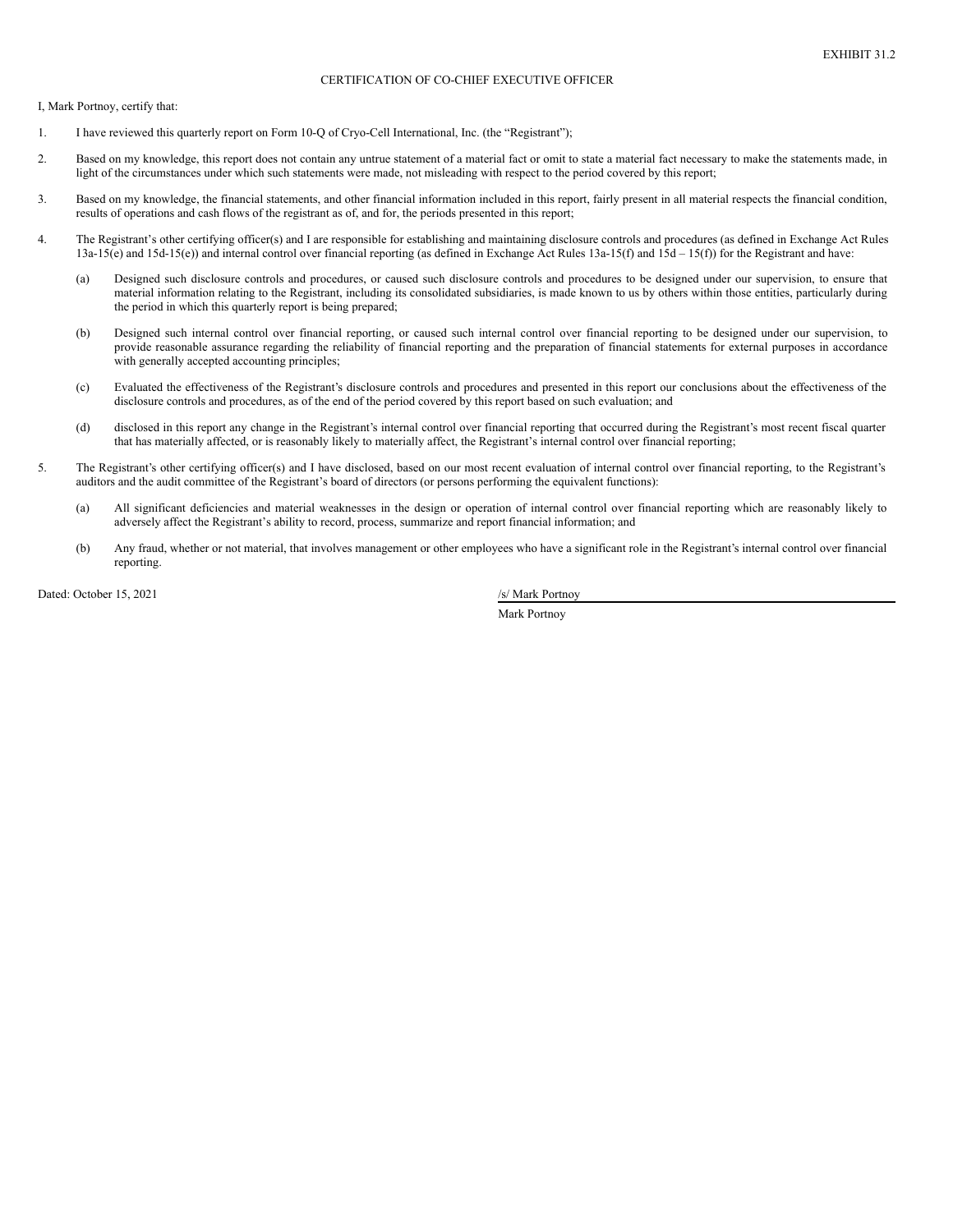## CERTIFICATION OF CHIEF FINANCIAL OFFICER

<span id="page-48-0"></span>I, Jill M. Taymans, certify that:

- 1. I have reviewed this quarterly report on Form 10-Q of Cryo-Cell International, Inc. (the "Registrant");
- 2. Based on my knowledge, this report does not contain any untrue statement of a material fact or omit to state a material fact necessary to make the statements made, in light of the circumstances under which such statements were made, not misleading with respect to the period covered by this report;
- 3. Based on my knowledge, the financial statements, and other financial information included in this report, fairly present in all material respects the financial condition, results of operations and cash flows of the registrant as of, and for, the periods presented in this report;
- 4. The Registrant's other certifying officer(s) and I are responsible for establishing and maintaining disclosure controls and procedures (as defined in Exchange Act Rules 13a-15(e) and 15d-15(e)) and internal control over financial reporting (as defined in Exchange Act Rules 13a-15(f) and 15d – 15(f)) for the Registrant and have:
	- (a) Designed such disclosure controls and procedures, or caused such disclosure controls and procedures to be designed under our supervision, to ensure that material information relating to the Registrant, including its consolidated subsidiaries, is made known to us by others within those entities, particularly during the period in which this quarterly report is being prepared;
	- (b) Designed such internal control over financial reporting, or caused such internal control over financial reporting to be designed under our supervision, to provide reasonable assurance regarding the reliability of financial reporting and the preparation of financial statements for external purposes in accordance with generally accepted accounting principles;
	- (c) Evaluated the effectiveness of the Registrant's disclosure controls and procedures and presented in this report our conclusions about the effectiveness of the disclosure controls and procedures, as of the end of the period covered by this report based on such evaluation; and
	- (d) disclosed in this report any change in the Registrant's internal control over financial reporting that occurred during the Registrant's most recent fiscal quarter that has materially affected, or is reasonably likely to materially affect, the Registrant's internal control over financial reporting;
- 5. The Registrant's other certifying officer(s) and I have disclosed, based on our most recent evaluation of internal control over financial reporting, to the Registrant's auditors and the audit committee of the Registrant's board of directors (or persons performing the equivalent functions):
	- (a) All significant deficiencies and material weaknesses in the design or operation of internal control over financial reporting which are reasonably likely to adversely affect the Registrant's ability to record, process, summarize and report financial information; and
	- (b) Any fraud, whether or not material, that involves management or other employees who have a significant role in the Registrant's internal control over financial reporting.

Dated: October 15, 2021 /s/ Jill M. Taymans

Jill M. Taymans